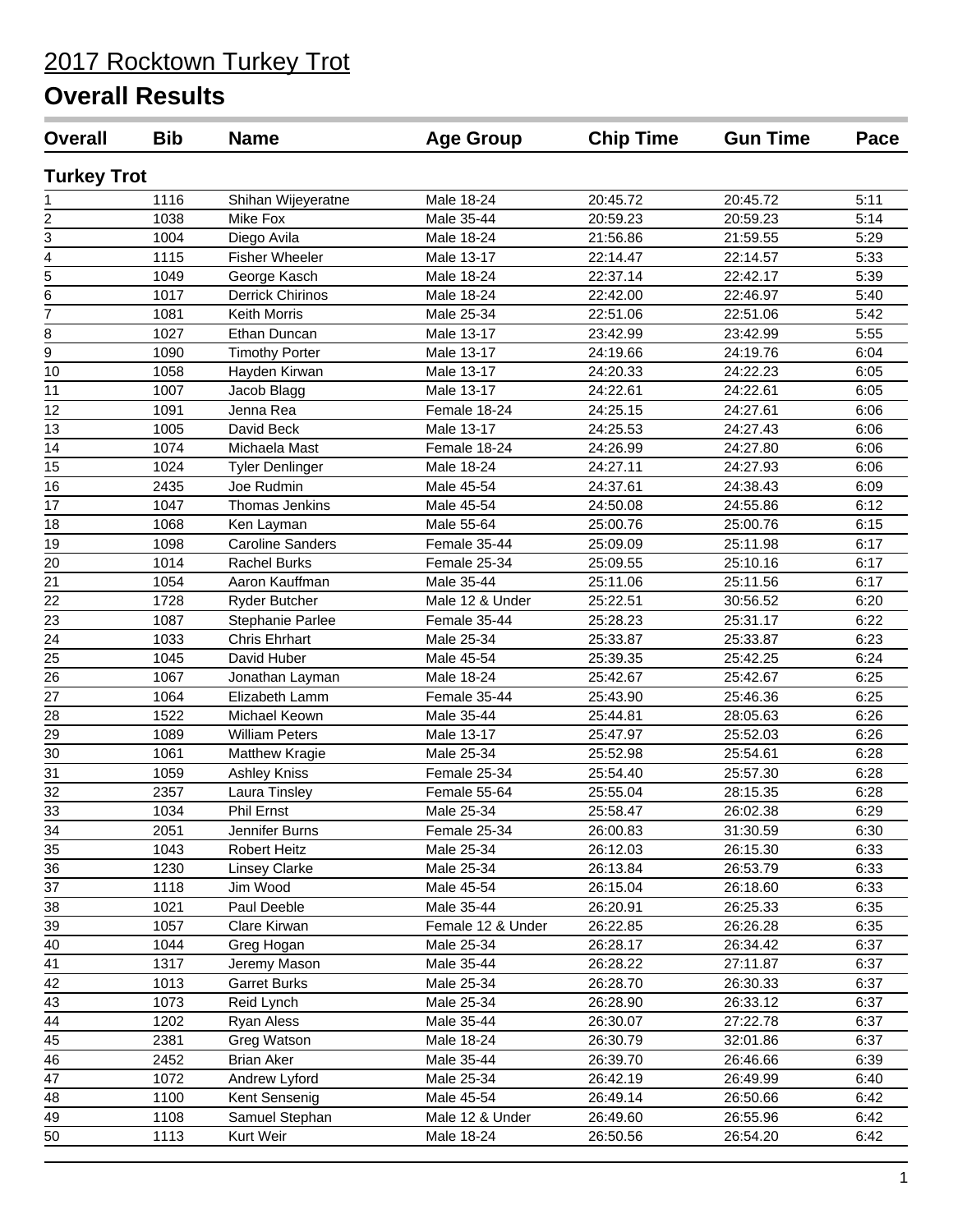| <b>Overall</b>  | <b>Bib</b> | <b>Name</b>           | <b>Age Group</b> | <b>Chip Time</b> | <b>Gun Time</b> | Pace |
|-----------------|------------|-----------------------|------------------|------------------|-----------------|------|
| 51              | 1106       | Ryan Smith            | Male 25-34       | 26:53.76         | 26:58.19        | 6:43 |
| $\overline{52}$ | 1048       | Jared Jerlinski       | Male 25-34       | 26:57.32         | 27:04.38        | 6:44 |
| $\overline{53}$ | 1010       | Andy Bolt             | Male 25-34       | 26:57.43         | 27:04.58        | 6:44 |
| $\overline{54}$ | 1093       | <b>Emily Rees</b>     | Female 13-17     | 27:05.61         | 27:08.61        | 6:46 |
| $\overline{55}$ | 1052       | Kevin Kasch           | Male 13-17       | 27:19.11         | 27:24.88        | 6:49 |
| $\overline{56}$ | 1053       | Roger Kasch           | Male 45-54       | 27:20.82         | 27:24.62        | 6:50 |
| $\overline{57}$ | 1110       | Dave Ward             | Male 35-44       | 27:20.87         | 27:30.05        | 6:50 |
| 58              | 1002       | Lantz Reamer Andrea   | Female 35-44     | 27:29.73         | 27:32.87        | 6:52 |
| 59              | 1065       | Kathryn Lamm          | Female 13-17     | 27:34.60         | 27:37.09        | 6:53 |
| 60              | 1023       | Chris Demyanovich     | Male 45-54       | 27:37.61         | 27:43.99        | 6:54 |
| 61              | 1121       | Phil Zapanta          | Male 35-44       | 27:38.61         | 27:43.64        | 6:54 |
| 62              | 1295       | <b>Andrew Kirk</b>    | Male 25-34       | 27:45.66         | 31:37.18        | 6:56 |
| 63              | 1280       | Ethan Jenkins         | Male 12 & Under  | 27:49.56         | 28:29.13        | 6:57 |
| 64              | 1103       | Gene Sieber           | Male 35-44       | 27:58.28         | 28:05.05        | 6:59 |
| 65              | 1039       | Katie Frazier         | Female 35-44     | 28:09.21         | 28:14.61        | 7:02 |
| 66              | 1241       | Jeff Domingus         | Male 35-44       | 28:10.15         | 28:50.02        | 7:02 |
| 67              | 1046       | Taylor Huffman        | Male 18-24       | 28:11.43         | 28:16.53        | 7:02 |
| 68              | 1321       | Rachel Moore          | Female 18-24     | 28:13.57         | 28:59.16        | 7:03 |
| 69              | 1362       | <b>Timothy Shenk</b>  | Male 35-44       | 28:14.09         | 29:07.95        | 7:03 |
| 70              | 2431       | <b>Martin Beck</b>    | Male 18-24       | 28:17.29         | 30:18.15        | 7:04 |
| 71              | 1374       | Debbie Swartley       | Female 25-34     | 28:18.57         | 28:56.86        | 7:04 |
| $\overline{72}$ | 1019       | <b>Toby Corriston</b> | Male 12 & Under  | 28:20.61         | 28:20.75        | 7:05 |
| $\overline{73}$ | 2407       | <b>Twila Yoder</b>    | Female 55-64     | 28:21.66         | 34:52.80        | 7:05 |
| $\overline{74}$ | 1040       | Mackenzie Freeze      | Female 13-17     | 28:22.41         | 28:31.39        | 7:05 |
| $\overline{75}$ | 1354       | Matt Rossino          | Male 25-34       | 28:23.12         | 29:10.36        | 7:05 |
| $\overline{76}$ | 2427       | <b>Tyler Prewett</b>  | Male 35-44       | 28:24.49         | 33:46.22        | 7:06 |
| 77              | 1736       | Jeremy Cline          | Male 35-44       | 28:24.77         | 31:01.02        | 7:06 |
| 78              | 1050       | Hank Kasch            | Male 13-17       | 28:24.81         | 28:30.70        | 7:06 |
| 79              | 1119       | Andrew Zapanta        | Male 35-44       | 28:25.79         | 28:30.99        | 7:06 |
| 80              | 1312       | Leslie Lyford         | Female 18-24     | 28:27.21         | 28:35.13        | 7:06 |
| 81              | 1305       | David Landis          | Male 35-44       | 28:27.75         | 29:09.26        | 7:06 |
| 82              | 1055       | Lindsey Kentner       | Female 25-34     | 28:28.34         | 28:37.31        | 7:07 |
| 83              | 1037       | John Foster           | Male 55-64       | 28:32.31         | 28:36.14        | 7:08 |
| 84              | 2481       | Kate Lucas            | Female 45-54     | 28:38.64         | 28:44.59        | 7:09 |
| 85              | 1586       | Rj Ohgren             | Male 25-34       | 28:39.97         | 30:26.15        | 7:09 |
| 86              | 2434       | Addison Baugher       | Male 18-24       | 28:50.47         | 35:14.20        | 7:12 |
| 87              | 1328       | Chad Muxlow           | Male 35-44       | 28:50.59         | 29:30.92        | 7:12 |
| 88              | 2441       | Alexander Neal        | Male 25-34       | 28:50.69         | 28:58.22        | 7:12 |
| 89              | 1333       | Cassie Ostlund        | Female 35-44     | 28:51.16         | 29:33.63        | 7:12 |
| $90\,$          | 1096       | Jamie Rupe            | Male 35-44       | 28:57.02         | 28:58.40        | 7:14 |
| 91              | 1675       | Eli Wenger            | Male 18-24       | 28:58.56         | 28:58.78        | 7:14 |
| 92              | 1249       | Erin Flannery         | Female 25-34     | 29:00.31         | 29:54.18        | 7:15 |
| 93              | 1097       | Campbell Rutherford   | Male 18-24       | 29:05.88         | 29:09.52        | 7:16 |
| $\overline{94}$ | 1122       | Johann Zimmermann     | Male 55-64       | 29:08.64         | 29:11.14        | 7:17 |
| 95              | 1510       | Liam Johnston         | Male 13-17       | 29:10.43         | 31:39.90        | 7:17 |
| $\overline{96}$ | 1112       | Rachel Weaver         | Female 13-17     | 29:12.21         | 29:14.27        | 7:18 |
| 97              | 1009       | Lena Blagg            | <b>UNKNOWN</b>   | 29:14.35         | 29:19.66        | 7:18 |
| 98              | 1117       | Carter Williams       | Female 25-34     | 29:14.52         | 29:22.92        | 7:18 |
| $\overline{99}$ | 1347       | Paige Price           | Female 25-34     | 29:18.58         | 30:10.26        | 7:19 |
| 100             | 1095       | Kelly Rohrer          | Female 18-24     | 29:18.97         | 29:27.87        | 7:19 |
| 101             | 1250       | Erica Foltz           | Female 25-34     | 29:19.01         | 30:10.06        | 7:19 |
| 102             | 1011       | Randy Brownell, Iv    | Male 13-17       | 29:19.23         | 29:21.11        | 7:19 |
|                 |            |                       |                  |                  |                 |      |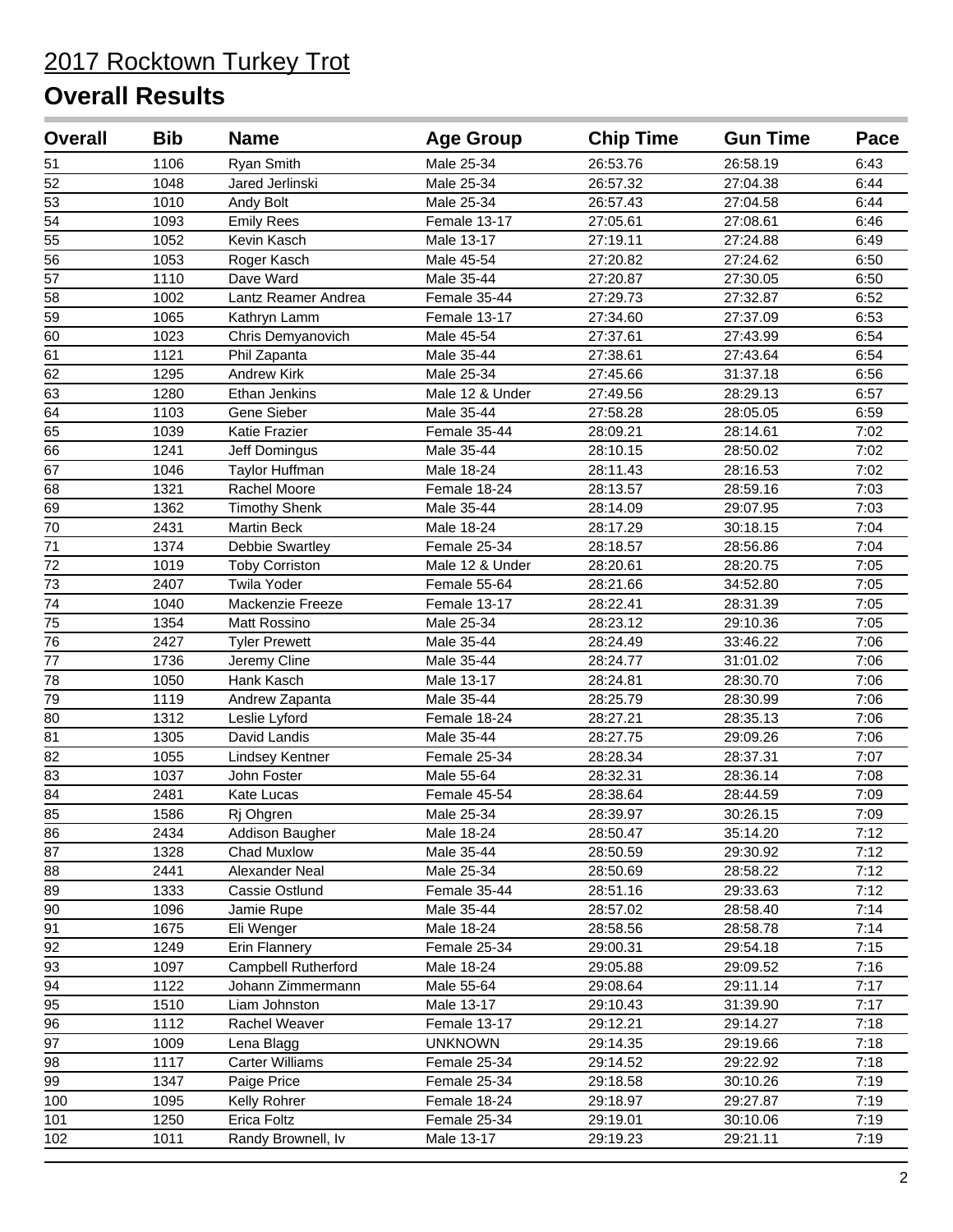| <b>Overall</b>  | <b>Bib</b> | <b>Name</b>            | <b>Age Group</b> | <b>Chip Time</b> | <b>Gun Time</b> | Pace |
|-----------------|------------|------------------------|------------------|------------------|-----------------|------|
| 103             | 1085       | Lauren Onestak         | Female 18-24     | 29:21.30         | 29:27.98        | 7:20 |
| 104             | 1379       | David Trouille         | Male 35-44       | 29:25.03         | 33:33.39        | 7:21 |
| $\frac{1}{105}$ | 1063       | Shea Kushner           | Male 12 & Under  | 29:25.07         | 29:25.79        | 7:21 |
| 106             | 1274       | Craig Hofstetter       | Male 35-44       | 29:28.99         | 30:17.82        | 7:22 |
| 107             | 1715       | Daryl Bender           | Male 35-44       | 29:29.44         | 31:33.14        | 7:22 |
| 108             | 1319       | <b>Tyler Miller</b>    | Male 12 & Under  | 29:33.04         | 30:17.10        | 7:23 |
| 109             | 1203       | Michael Anderson       | Male 45-54       | 29:33.29         | 30:14.71        | 7:23 |
| 110             | 1257       | <b>Brett Gibson</b>    | Male 35-44       | 29:34.86         | 30:20.17        | 7:23 |
| 111             | 1256       | Abbey Gibson           | Female 25-34     | 29:36.06         | 30:20.39        | 7:24 |
| 112             | 1297       | Michael Kniss          | Male 25-34       | 29:36.14         | 30:25.14        | 7:24 |
| 113             | 1258       | Kristin Gibson         | Female 25-34     | 29:36.36         | 30:20.69        | 7:24 |
| 114             | 1267       | Tom Grant              | Male 25-34       | 29:36.73         | 30:34.30        | 7:24 |
| 115             | 1549       | Joshua Lyons           | Male 18-24       | 29:40.82         | 30:40.87        | 7:25 |
| 116             | 1078       | <b>Eric Miller</b>     | Male 35-44       | 29:40.89         | 30:25.08        | 7:25 |
| 117             | 2058       | Jody Byler             | Female 35-44     | 29:47.98         | 35:23.07        | 7:26 |
| 118             | 2050       | <b>Cheryl Burns</b>    | Female 55-64     | 29:48.05         | 35:22.88        | 7:27 |
| 119             | 1301       | Lanae Kreider          | Female 25-34     | 29:49.98         | 30:40.71        | 7:27 |
| 120             | 1327       | Joseph Mumaw           | Male 18-24       | 29:50.45         | 30:44.81        | 7:27 |
| 121             | 1326       | <b>Austin Mumaw</b>    | Male 18-24       | 29:52.88         | 30:44.81        | 7:28 |
| 122             | 2447       | Cody Keogh             | Male 25-34       | 29:52.91         | 30:42.58        | 7:28 |
| 123             | 1730       | Cynthia Cartee         | Female 65+       | 29:58.03         | 33:53.19        | 7:29 |
| 124             | 1217       | Jason Box              | Male 35-44       | 30:04.24         | 30:54.12        | 7:31 |
| 125             | 1366       | Marcus Skaflen         | Male 35-44       | 30:06.82         | 30:54.46        | 7:31 |
| 126             | 1281       | Julie Jenkins          | Female 35-44     | 30:09.57         | 30:52.73        | 7:32 |
| 127             | 1266       | Erin Goodstein         | Female 18-24     | 30:11.47         | 30:18.03        | 7:32 |
| 128             | 1006       | Adam Blagg             | Male 35-44       | 30:11.49         | 30:16.80        | 7:32 |
| 129             | 1389       | Kelli Yoder            | Female 25-34     | 30:13.83         | 31:03.98        | 7:33 |
| 130             | 1508       | Chloe Jerlinski        | Female 25-34     | 30:16.08         | 34:19.72        | 7:34 |
| 131             | 1120       | Conrad Zapanta         | Male 45-54       | 30:16.70         | 30:22.31        | 7:34 |
| 132             | 2469       | Audie Shaver           | Male 13-17       | 30:19.12         | 31:03.07        | 7:34 |
| 133             | 1246       | <b>Chris Estes</b>     | Male 18-24       | 30:27.14         | 36:10.69        | 7:36 |
| 134             | 1363       | Jeff Shifflett         | Male 45-54       | 30:27.47         | 31:12.79        | 7:36 |
| 135             | 1348       | Sean Rafferty          | Male 18-24       | 30:28.06         | 32:23.28        | 7:37 |
| 136             | 1222       | Holmes Browne          | Male 35-44       | 30:28.99         | 31:26.48        | 7:37 |
| 137             | 1595       | <b>Samuel Peters</b>   | Male 12 & Under  | 30:30.09         | 32:21.86        | 7:37 |
| 138             | 1092       | Tim Reamer             | Male 35-44       | 30:31.12         | 30:34.95        | 7:37 |
| 139             | 1387       | Zachary Wills          | Male 13-17       | 30:31.13         | 31:29.65        | 7:37 |
| 140             | 1114       | Dagon Wheeler          | Female 13-17     | 30:34.56         | 30:36.07        | 7:38 |
| 141             | 1079       | <b>Bree Mitchell</b>   | Female 13-17     | 30:36.20         | 30:36.20        | 7:39 |
| 142             | 1030       | Jared Dutt             | Male 13-17       | 30:41.12         | 31:34.83        | 7:40 |
| 143             | 1234       | Ryan Corriston         | Male 35-44       | 30:42.16         | 31:26.88        | 7:40 |
| 144             | 1041       | Susannah Garber        | Female 13-17     | 30:42.47         | 30:45.67        | 7:40 |
| 145             | 1094       | <b>Brittany Rohrer</b> | Female 13-17     | 30:42.68         | 30:52.18        | 7:40 |
| 146             | 1226       | <b>Edith Carper</b>    | Female 25-34     | 30:44.58         | 31:30.16        | 7:41 |
| 147             | 1201       | Bryan Albertson        | Male 18-24       | 30:44.87         | 31:42.86        | 7:41 |
| 148             | 1208       | Arlo Baker             | Male 25-34       | 30:45.33         | 31:37.13        | 7:41 |
| 149             | 2436       | Joshua Uribe           | Male 12 & Under  | 30:45.41         | 31:41.95        | 7:41 |
| 150             | 2433       | Andrew Baugher         | Male 35-44       | 30:46.23         | 37:09.47        | 7:41 |
| 151             | 2437       | <b>Matthew Uribe</b>   | Male 12 & Under  | 30:46.41         | 31:42.35        | 7:41 |
| 152             | 1056       | Michael Killen         | Male 25-34       | 30:51.94         | 30:59.61        | 7:42 |
| 153             | 1239       | Mike Dickerson         | Male 35-44       | 30:52.09         | 31:36.91        | 7:43 |
| 154             | 2432       | Kirby Dean             | Male 45-54       | 30:52.97         | 33:26.12        | 7:43 |
|                 |            |                        |                  |                  |                 |      |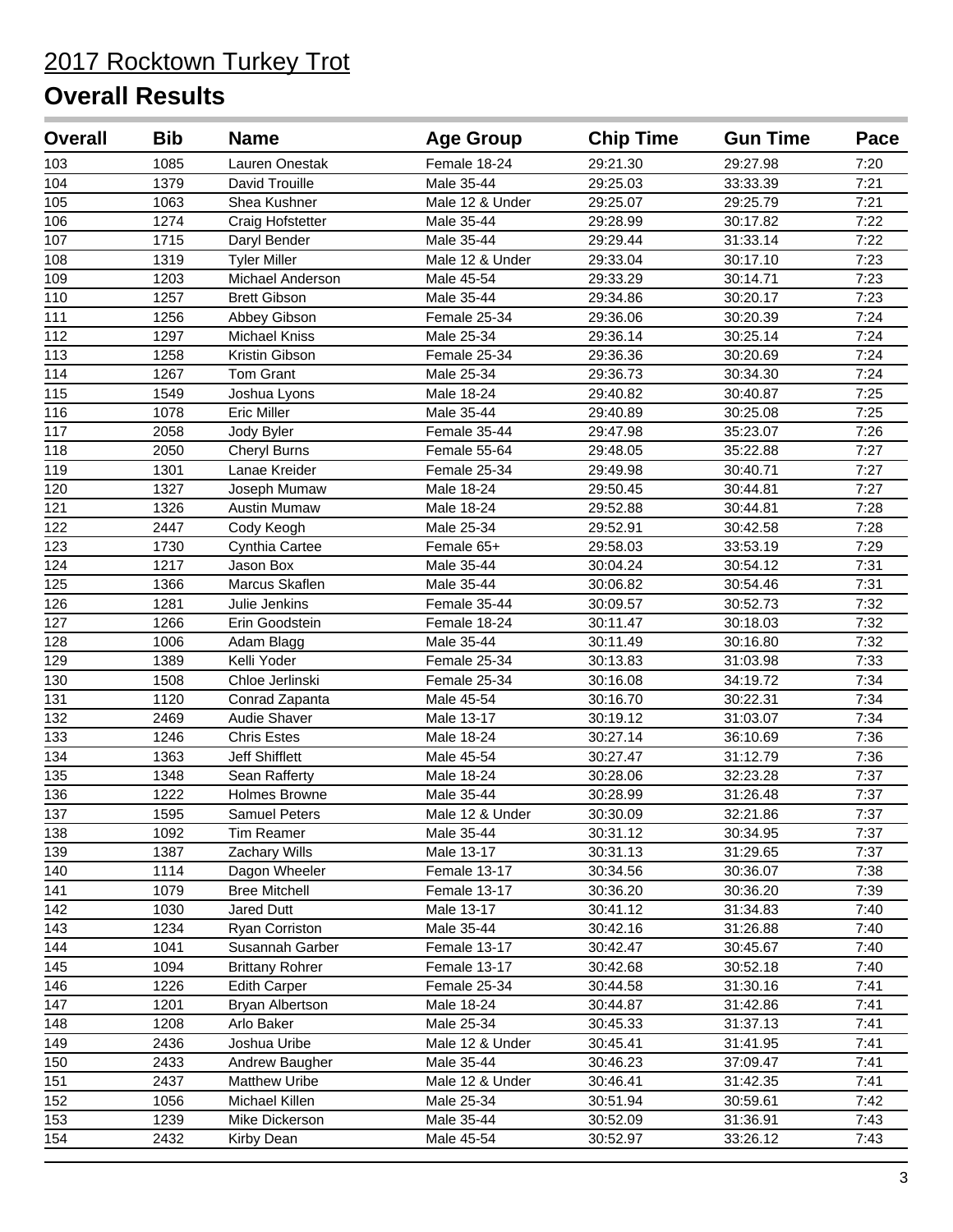| <b>Overall</b>   | <b>Bib</b> | <b>Name</b>              | <b>Age Group</b>  | <b>Chip Time</b> | <b>Gun Time</b> | Pace |
|------------------|------------|--------------------------|-------------------|------------------|-----------------|------|
| 155              | 1031       | Kyle Dutt                | Male 13-17        | 30:55.57         | 31:50.64        | 7:43 |
| 156              | 1035       | Jacob Estes              | Male 13-17        | 30:55.83         | 31:00.87        | 7:43 |
| 157              | 1329       | <b>Taylor Myers</b>      | Female 12 & Under | 30:57.57         | 31:41.10        | 7:44 |
| 158              | 1070       | Nate Leslie              | Male 12 & Under   | 30:57.66         | 30:57.66        | 7:44 |
| 159              | 1083       | <b>Anthony Myers</b>     | Male 35-44        | 30:57.85         | 31:41.38        | 7:44 |
| 160              | 1285       | Owen Johnston            | Male 13-17        | 30:58.10         | 33:30.05        | 7:44 |
| 161              | 1286       | Paul Johnston            | <b>UNKNOWN</b>    | 30:59.10         | 33:33.39        | 7:44 |
| 162              | 1315       | Jennarose Mapstone       | Female 35-44      | 31:02.58         | 31:45.74        | 7:45 |
| 163              | 2458       | <b>Tlotzin Chaveste</b>  | Male 25-34        | 31:03.18         | 31:44.87        | 7:45 |
| 164              | 1238       | Krissi Dawson            | Female 25-34      | 31:03.56         | 32:01.13        | 7:45 |
| 165              | 1325       | Mark Moseley Jr          | Male 35-44        | 31:04.33         | 31:53.73        | 7:46 |
| 166              | 1390       | Felicity Zimmerman       | Female 13-17      | 31:04.49         | 31:47.83        | 7:46 |
| 167              | 1212       | Adam Bauser              | Male 45-54        | 31:05.58         | 31:59.95        | 7:46 |
| 168              | 2457       | <b>Allison Eanes</b>     | Female 25-34      | 31:06.46         | 31:44.97        | 7:46 |
| 169              | 1385       | Yara White               | Female 35-44      | 31:08.01         | 31:59.45        | 7:47 |
| 170              | 1069       | Cerrianne Leatherland    | Female 25-34      | 31:08.31         | 32:58.70        | 7:47 |
| 171              | 1213       | <b>Emily Bauser</b>      | Female 13-17      | 31:09.60         | 32:02.87        | 7:47 |
| 172              | 1316       | <b>Matthew Martorana</b> | Male 25-34        | 31:14.43         | 32:00.02        | 7:48 |
| 173              | 1953       | Patrick Westmoreland     | Male 25-34        | 31:15.67         | 32:14.55        | 7:48 |
| 174              | 1275       | Katie Hogan              | Female 25-34      | 31:16.34         | 32:13.67        | 7:49 |
| 175              | 1028       | Chase Dunlap             | Male 25-34        | 31:16.52         | 31:21.39        | 7:49 |
| 176              | 1066       | Meghan Lamm              | Female 12 & Under | 31:23.47         | 31:25.93        | 7:50 |
| 177              | 1457       | Katelyn Dickerson        | Female 25-34      | 31:23.53         | 32:10.42        | 7:50 |
| $\overline{178}$ | 1365       | Andrea Skaflen           | Female 35-44      | 31:24.23         | 32:10.50        | 7:51 |
| 179              | 1051       | James Kasch              | Male 13-17        | 31:24.36         | 31:30.49        | 7:51 |
| 180              | 1008       | Kira Blagg               | Female 13-17      | 31:29.32         | 31:34.63        | 7:52 |
| 181              | 1323       | Ashley Mortorana         | Female 25-34      | 31:30.91         | 32:16.82        | 7:52 |
| 182              | 1225       | Patrick Calleo           | Male 25-34        | 31:31.32         | 32:19.86        | 7:52 |
| 183              | 1369       | Lauren Smith             | Female 25-34      | 31:31.93         | 32:20.12        | 7:52 |
| 184              | 1071       | Leonardo Lopez           | Male 18-24        | 31:32.51         | 32:15.97        | 7:53 |
| 185              | 1088       | Justine Pasco            | Female 25-34      | 31:32.58         | 31:34.96        | 7:53 |
| 186              | 1259       | Louis Gibson             | Male 12 & Under   | 31:34.01         | 32:13.05        | 7:53 |
| 187              | 1352       | Cj Ritchie               | Male 25-34        | 31:34.72         | 32:17.20        | 7:53 |
| 188              | 1105       | Luke Smith               | Male 25-34        | 31:34.90         | 31:34.90        | 7:53 |
| 189              | 1375       | <b>Michelle Swartley</b> | Female 25-34      | 31:40.91         | 32:18.10        | 7:55 |
| 190              | 1240       | Kim Dofflemyer           | <b>UNKNOWN</b>    | 31:44.66         | 32:27.34        | 7:56 |
| 191              | 1025       | Paul Derrick             | Male 45-54        | 31:48.78         | 31:57.26        | 7:57 |
| 192              | 1357       | Peter Saeger             | Male 35-44        | 31:51.87         | 32:39.99        | 7:57 |
| 193              | 1255       | Collin Gephardt          | Male 12 & Under   | 31:52.72         | 32:52.96        | 7:58 |
| 194              | 1341       | <b>Stacy Pangle</b>      | Male 45-54        | 31:52.84         | 32:41.04        | 7:58 |
| 195              | 1515       | Riley Joyner             | Female 12 & Under | 31:53.98         | 33:41.65        | 7:58 |
| 196              | 1386       | Mary Wills               | Female 45-54      | 31:55.79         | 32:54.01        | 7:58 |
| 197              | 1215       | Emilee Blosser           | Female 18-24      | 31:55.85         | 32:48.56        | 7:58 |
| 198              | 1084       | <b>Catherine Neal</b>    | Female 25-34      | 31:57.91         | 32:06.43        | 7:59 |
| 199              | 1075       | Catherine Mcgowan        | Female 25-34      | 31:58.23         | 32:06.55        | 7:59 |
| 200              | 1099       | Sam Schaeffer            | Male 13-17        | 31:59.65         | 32:03.39        | 7:59 |
| 201              | 1455       | Felix Decena             | Male 45-54        | 32:03.23         | 33:57.14        | 8:00 |
| 202              | 1596       | Annie Poirot             | Female 12 & Under | 32:04.09         | 33:01.58        | 8:01 |
| 203              | 1405       | Jenn Asbell              | Female 18-24      | 32:05.34         | 34:39.07        | 8:01 |
| 204              | 1667       | Kendall Truman           | Female 35-44      | 32:06.28         | 33:58.52        | 8:01 |
| 205              | 1279       | Jessica Jackameit        | Female 25-34      | 32:06.67         | 32:49.74        | 8:01 |
| 206              | 1254       | Mike Garber              | Male 45-54        | 32:08.57         | 33:01.19        | 8:02 |
|                  |            |                          |                   |                  |                 |      |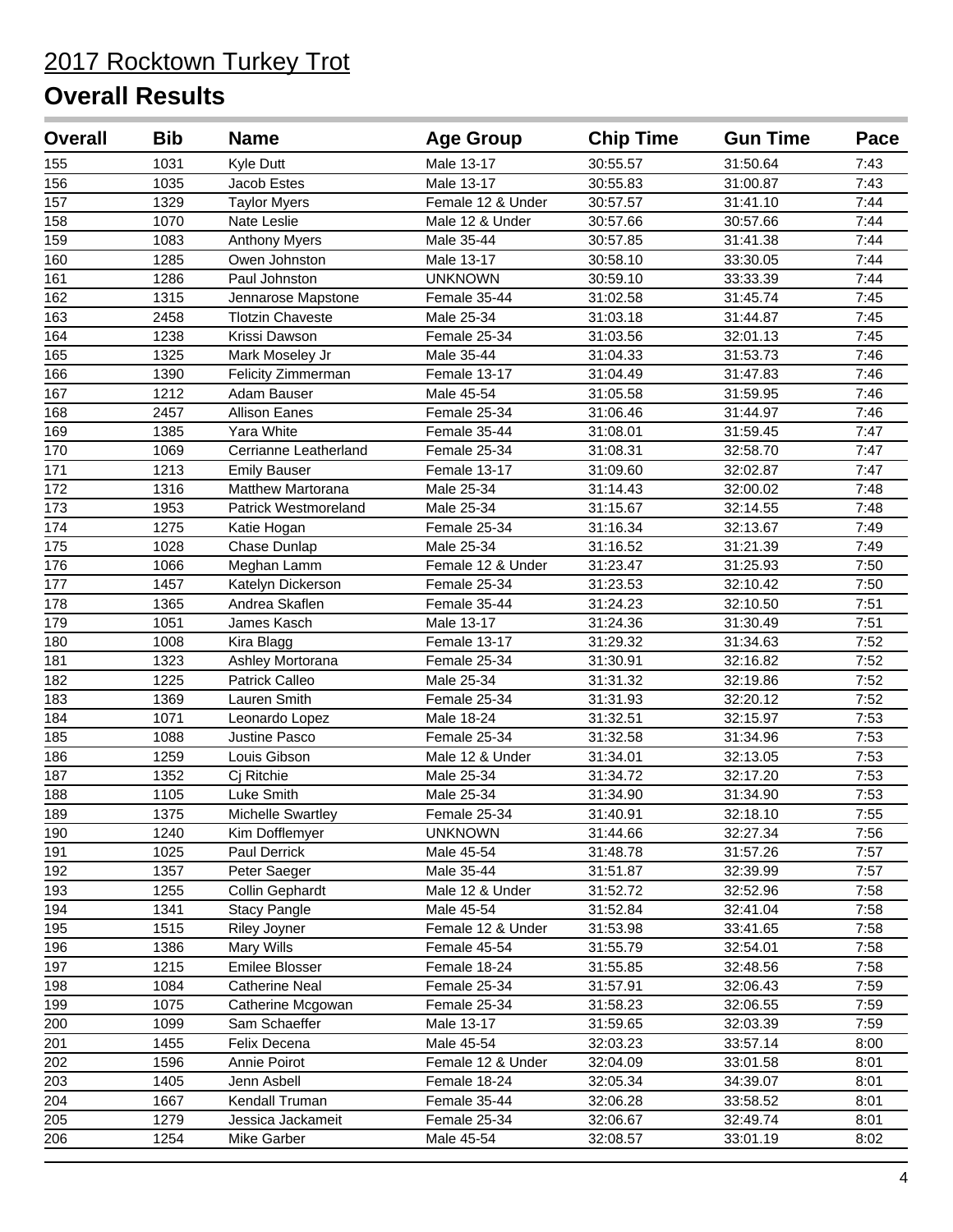| <b>Overall</b>   | <b>Bib</b> | <b>Name</b>                | <b>Age Group</b>  | <b>Chip Time</b> | <b>Gun Time</b> | Pace |
|------------------|------------|----------------------------|-------------------|------------------|-----------------|------|
| 207              | 1107       | Niklaus Stephan            | Male 55-64        | 32:08.70         | 32:15.09        | 8:02 |
| 208              | 1378       | <b>Christopher Tolbert</b> | Male 25-34        | 32:09.27         | 33:01.46        | 8:02 |
| $\overline{209}$ | 1209       | Gary Baker                 | Male 45-54        | 32:10.39         | 39:07.51        | 8:02 |
| 210              | 1332       | <b>Tristan Nussbaum</b>    | Male 12 & Under   | 32:11.02         | 32:49.49        | 8:02 |
| 211              | 1207       | <b>Tony Atkinson</b>       | Male 55-64        | 32:12.29         | 33:07.78        | 8:03 |
| 212              | 2483       | Colette Pennington         | Female 55-64      | 32:13.50         | 36:09.12        | 8:03 |
| 213              | 1200       | Adam Shank                 | Male 25-34        | 32:18.93         | 33:18.60        | 8:04 |
| 214              | 1610       | Kelly Richardson           | Female 35-44      | 32:19.57         | 34:35.63        | 8:04 |
| 215              | 1639       | Melissa Sloop              | Female 25-34      | 32:20.47         | 34:35.26        | 8:05 |
| 216              | 2305       | Derek Robinson             | Male 35-44        | 32:22.83         | 39:06.02        | 8:05 |
| 217              | 2462       | Dylan Peachey              | Male 18-24        | 32:28.77         | 37:51.24        | 8:07 |
| 218              | 2463       | Anna Messer                | Female 18-24      | 32:29.63         | 37:51.72        | 8:07 |
| 219              | 1377       | Rachel Tinsley             | Female 18-24      | 32:30.60         | 34:50.31        | 8:07 |
| 220              | 2043       | Kendal Brown               | Female 12 & Under | 32:30.92         | 38:25.42        | 8:07 |
| 221              | 1536       | Anna Lehnen                | Female 25-34      | 32:32.21         | 34:21.72        | 8:08 |
| 222              | 1288       | Kevin Jones                | Male 45-54        | 32:33.09         | 33:17.06        | 8:08 |
| 223              | 1383       | Katie Welborn              | Female 35-44      | 32:35.19         | 33:35.09        | 8:08 |
| 224              | 1216       | Jessica Blosser            | Female 25-34      | 32:35.36         | 33:28.25        | 8:08 |
| 225              | 1082       | Erin Murphey               | Female 35-44      | 32:35.41         | 32:41.48        | 8:08 |
| 226              | 1368       | Lori Smilowitz             | Female 45-54      | 32:41.07         | 33:28.91        | 8:10 |
| 227              | 1306       | <b>Heather Lantz</b>       | Female 35-44      | 32:41.19         | 33:43.06        | 8:10 |
| 228              | 1313       | Lauren Lynch               | Female 55-64      | 32:41.30         | 33:38.45        | 8:10 |
| 229              | 1223       | Erin Burch                 | Female 25-34      | 32:41.34         | 36:49.00        | 8:10 |
| $\overline{230}$ | 1243       | <b>Leslie Dutt</b>         | Female 45-54      | 32:41.35         | 33:37.48        | 8:10 |
| 231              | 1360       | <b>Brian Selders</b>       | Male 45-54        | 32:42.02         | 33:27.16        | 8:10 |
| 232              | 1797       | Allison Kasch              | Female 18-24      | 32:43.17         | 32:49.30        | 8:10 |
| 233              | 1959       | Amy Williams               | Female 35-44      | 32:43.63         | 36:30.13        | 8:10 |
| 234              | 1388       | Heather Yeager             | Female 35-44      | 32:43.89         | 33:29.87        | 8:10 |
| 235              | 1349       | Callie Randolph            | Female 25-34      | 32:44.82         | 33:30.13        | 8:11 |
| 236              | 1350       | Dina Razinkova             | Female 25-34      | 32:45.03         | 33:33.23        | 8:11 |
| 237              | 1898       | <b>Bryce Shank</b>         | Male 25-34        | 32:48.53         | 33:47.90        | 8:12 |
| 238              | 1460       | Emma Dinapoli              | Female 25-34      | 32:57.39         | 35:15.38        | 8:14 |
| 239              | 1036       | <b>Taylor Fitzgerald</b>   | Male 13-17        | 33:01.84         | 33:07.24        | 8:15 |
| 240              | 1486       | Lemuel Hancock             | Male 25-34        | 33:07.39         | 35:08.09        | 8:16 |
| 241              | 1330       | Andrew Neff                | Male 25-34        | 33:07.40         | 34:00.86        | 8:16 |
| 242              | 1517       | <b>Ruth Karrel</b>         | Female 35-44      | 33:08.94         | 35:08.39        | 8:17 |
| 243              | 1029       | Collin Dutt                | Male 13-17        | 33:11.45         | 34:05.31        | 8:17 |
| 244              | 1566       | Tim Mindling               | Male 25-34        | 33:12.47         | 33:59.82        | 8:18 |
| 245              | 1296       | Rodney Knepp               | Male 35-44        | 33:13.72         | 34:08.87        | 8:18 |
| 246              | 1307       | Will Lenhart               | Male 18-24        | 33:14.53         | 35:32.90        | 8:18 |
| 247              | 1231       | John Coakley               | Male 45-54        | 33:14.83         | 34:03.94        | 8:18 |
| 248              | 1003       | Cedric Ansah               | Male 18-24        | 33:15.03         | 33:20.80        | 8:18 |
| 249              | 1320       | Cal Mitchell               | Male 12 & Under   | 33:19.93         | 34:02.92        | 8:19 |
| 250              | 1593       | Laura Pearson              | Female 18-24      | 33:22.95         | 35:34.16        | 8:20 |
| 251              | 1236       | Molly Crenshaw             | Female 35-44      | 33:23.99         | 34:06.82        | 8:20 |
| 252              | 1364       | <b>Holly Simmers</b>       | Female 35-44      | 33:24.19         | 34:06.87        | 8:21 |
| 253              | 1022       | Zoe Deeble                 | Female 12 & Under | 33:24.40         | 33:28.13        | 8:21 |
| 254              | 1531       | <b>Brittany Koontz</b>     | Female 25-34      | 33:26.16         | 35:12.74        | 8:21 |
| 255              | 2382       | Kathryn Watson             | Female 18-24      | 33:26.68         | 39:00.42        | 8:21 |
| 256              | 2459       | Lois Gullman               | Female 55-64      | 33:26.99         | 38:48.16        | 8:21 |
| 257              | 2380       | Emily Watson               | Female 18-24      | 33:27.88         | 39:00.27        | 8:21 |
| 258              | 1358       | Matt Schaeffer             | Male 13-17        | 33:29.24         | 34:13.19        | 8:22 |
|                  |            |                            |                   |                  |                 |      |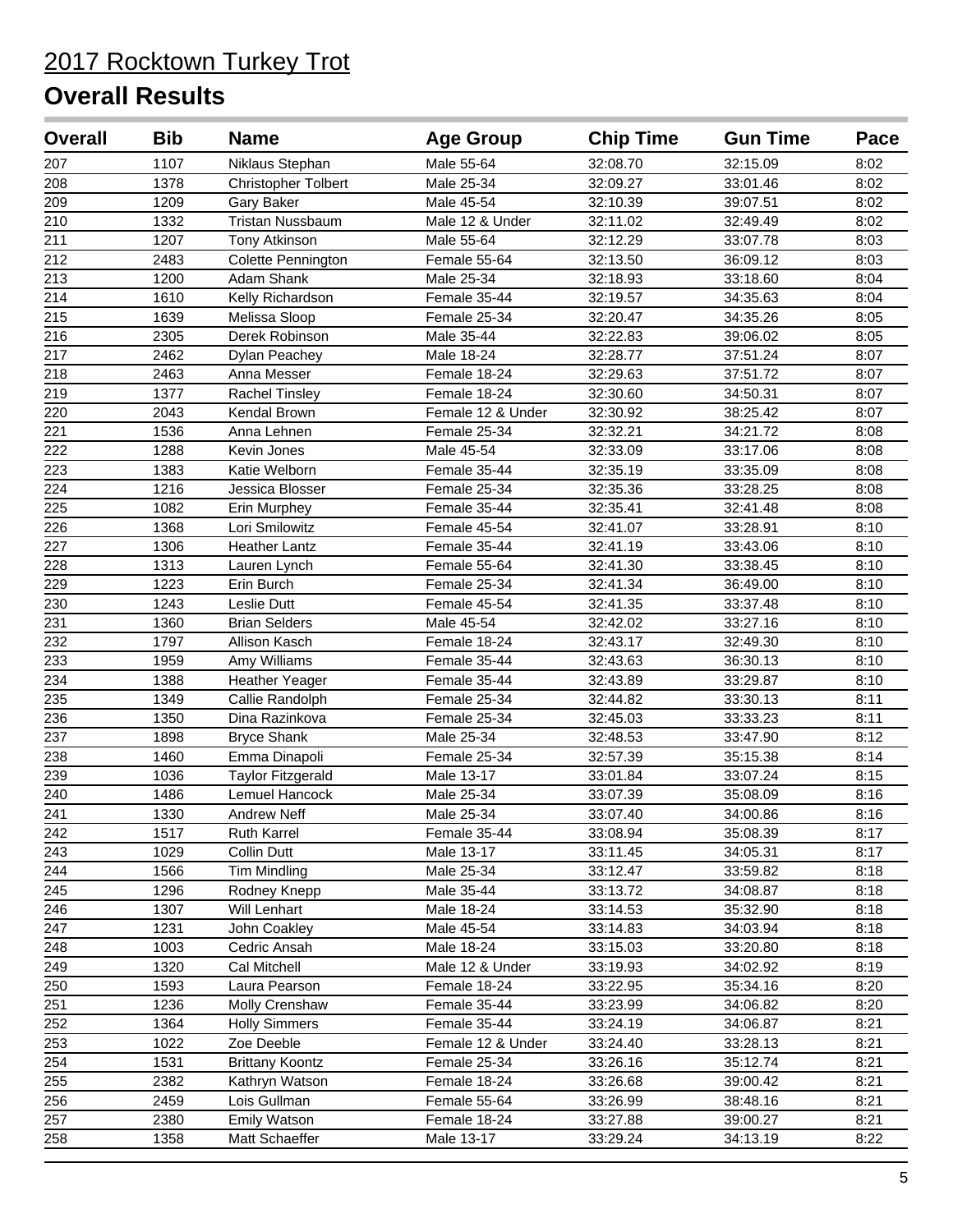| <b>Overall</b> | <b>Bib</b> | <b>Name</b>              | <b>Age Group</b> | <b>Chip Time</b> | <b>Gun Time</b> | Pace |
|----------------|------------|--------------------------|------------------|------------------|-----------------|------|
| 259            | 1771       | <b>Heather Galang</b>    | Female 25-34     | 33:29.41         | 39:01.22        | 8:22 |
| 260            | 1629       | Jacob Shenk              | Male 55-64       | 33:30.27         | 35:21.60        | 8:22 |
| 261            | 1947       | Laura Watson             | Female 45-54     | 33:30.43         | 39:00.95        | 8:22 |
| 262            | 1260       | Donna Golson             | Female 55-64     | 33:30.49         | 37:46.76        | 8:22 |
| 263            | 1318       | John Mcgowan             | Male 65+         | 33:30.59         | 34:22.70        | 8:22 |
| 264            | 1433       | <b>Ellie Cale</b>        | Female 35-44     | 33:31.85         | 35:52.10        | 8:22 |
| 265            | 1111       | Jonathan Warner          | Male 13-17       | 33:35.04         | 35:38.08        | 8:23 |
| 266            | 1632       | Jason Shifflett          | Male 25-34       | 33:35.77         | 35:37.49        | 8:23 |
| 267            | 2136       | Glenn Gibson             | Male 55-64       | 33:36.66         | 39:10.99        | 8:24 |
| 268            | 1104       | <b>Hunter Smith</b>      | Male 13-17       | 33:37.36         | 33:39.62        | 8:24 |
| 269            | 1273       | <b>Brian Hinegardner</b> | Male 45-54       | 33:41.21         | 34:31.36        | 8:25 |
| 270            | 1542       | Lorie Lucas              | Female 35-44     | 33:43.13         | 35:36.94        | 8:25 |
| 271            | 2485       | Jenny Kuszyk             | Female 45-54     | 33:46.16         | 35:51.76        | 8:26 |
| 272            | 1454       | Harlan Debrun            | Male 65+         | 33:46.45         | 35:45.36        | 8:26 |
| 273            | 2293       | <b>Bobbie Preto</b>      | Female 55-64     | 33:46.80         | 40:44.76        | 8:26 |
| 274            | 1638       | Caryn Simpkins           | Female 35-44     | 33:50.13         | 36:07.38        | 8:27 |
| 275            | 1436       | Rebecca Carbaugh         | Female 25-34     | 33:54.30         | 35:55.68        | 8:28 |
| 276            | 1245       | Katie Estep              | Female 25-34     | 33:55.29         | 34:45.73        | 8:28 |
| 277            | 1247       | Morgan Eye               | Female 25-34     | 33:55.60         | 34:45.87        | 8:28 |
| 278            | 1499       | <b>Lindsey Hughes</b>    | Female 25-34     | 33:56.06         | 35:51.90        | 8:29 |
| 279            | 1355       | <b>Justin Rowling</b>    | Male 25-34       | 33:56.65         | 34:45.81        | 8:29 |
| 280            | 1359       | <b>Brad Secrist</b>      | Male 45-54       | 33:57.24         | 34:51.10        | 8:29 |
| 281            | 1271       | <b>Lindsey Gurth</b>     | Female 35-44     | 33:57.35         | 34:45.55        | 8:29 |
| 282            | 1555       | Emma Maynard             | Female 25-34     | 33:58.42         | 35:49.79        | 8:29 |
| 283            | 1300       | Kailyn Kreider           | Female 18-24     | 34:00.32         | 34:52.00        | 8:30 |
| 284            | 1370       | Jeremy Spilman           | Male 35-44       | 34:00.49         | 34:49.49        | 8:30 |
| 285            | 1701       | Rebecca Alexander        | Female 35-44     | 34:01.43         | 36:21.00        | 8:30 |
| 286            | 1497       | James Hiter              | Male 45-54       | 34:01.53         | 36:22.16        | 8:30 |
| 287            | 1538       | Jeff Lenhart             | Male 55-64       | 34:01.97         | 36:20.10        | 8:30 |
| 288            | 1636       | <b>Clay Showalter</b>    | Male 35-44       | 34:04.47         | 35:57.79        | 8:31 |
| 289            | 1618       | Natalie Rohrer           | Female 18-24     | 34:04.56         | 36:06.22        | 8:31 |
| 290            | 1272       | Marissa Hansbrough       | Female 13-17     | 34:04.94         | 34:47.93        | 8:31 |
| 291            | 1578       | <b>Becky Myers</b>       | Female 35-44     | 34:07.27         | 36:13.74        | 8:31 |
| 292            | 1940       | Anne van Leeuwen         | Female 35-44     | 34:11.70         | 38:03.32        | 8:32 |
| 293            | 1841       | Braeden Mcgrath          | Male 12 & Under  | 34:14.12         | 38:06.40        | 8:33 |
| 294            | 1484       | Palmer Hall              | Male 12 & Under  | 34:15.43         | 36:11.65        | 8:33 |
| 295            | 1666       | Jason Truman             | Male 35-44       | 34:18.32         | 36:12.13        | 8:34 |
| 296            | 2047       | Jonah Burgin             | Male 18-24       | 34:18.81         | 39:42.29        | 8:34 |
| 297            | 1649       | <b>Heather Stempien</b>  | Female 25-34     | 34:19.13         | 36:14.39        | 8:34 |
| 298            | 1498       | Julie Hoffman            | Female 35-44     | 34:19.16         | 36:11.85        | 8:34 |
| 299            | 1432       | Xavier Butler            | Male 12 & Under  | 34:19.90         | 36:10.17        | 8:34 |
| 300            | 2473       | Alison Domonoske         | Female 18-24     | 34:20.78         | 35:04.52        | 8:35 |
| 301            | 1635       | Vica Shindyapin          | Female 18-24     | 34:22.88         | 36:12.83        | 8:35 |
| 302            | 1645       | Steven Smith             | Male 25-34       | 34:24.60         | 37:06.48        | 8:36 |
| 303            | 1565       | Lydia Mindling           | Female 25-34     | 34:26.71         | 35:12.60        | 8:36 |
| 304            | 1424       | Silas Breen              | Male 13-17       | 34:28.23         | 36:52.54        | 8:37 |
| 305            | 1311       | Chris Lyford             | Male 25-34       | 34:30.58         | 34:38.15        | 8:37 |
| 306            | 1591       | Fredrik Palm             | Male 25-34       | 34:34.19         | 36:49.10        | 8:38 |
| 307            | 2472       | Ann Simmons              | Female 55-64     | 34:35.80         | 40:04.50        | 8:38 |
| 308            | 1672       | Jamie Webb               | Male 25-34       | 34:36.28         | 36:51.36        | 8:39 |
| 309            | 2069       | Julia Carr               | Female 45-54     | 34:36.60         | 40:04.40        | 8:39 |
| 310            | 1431       | <b>Judy Burley</b>       | Female 55-64     | 34:38.05         | 36:33.07        | 8:39 |
|                |            |                          |                  |                  |                 |      |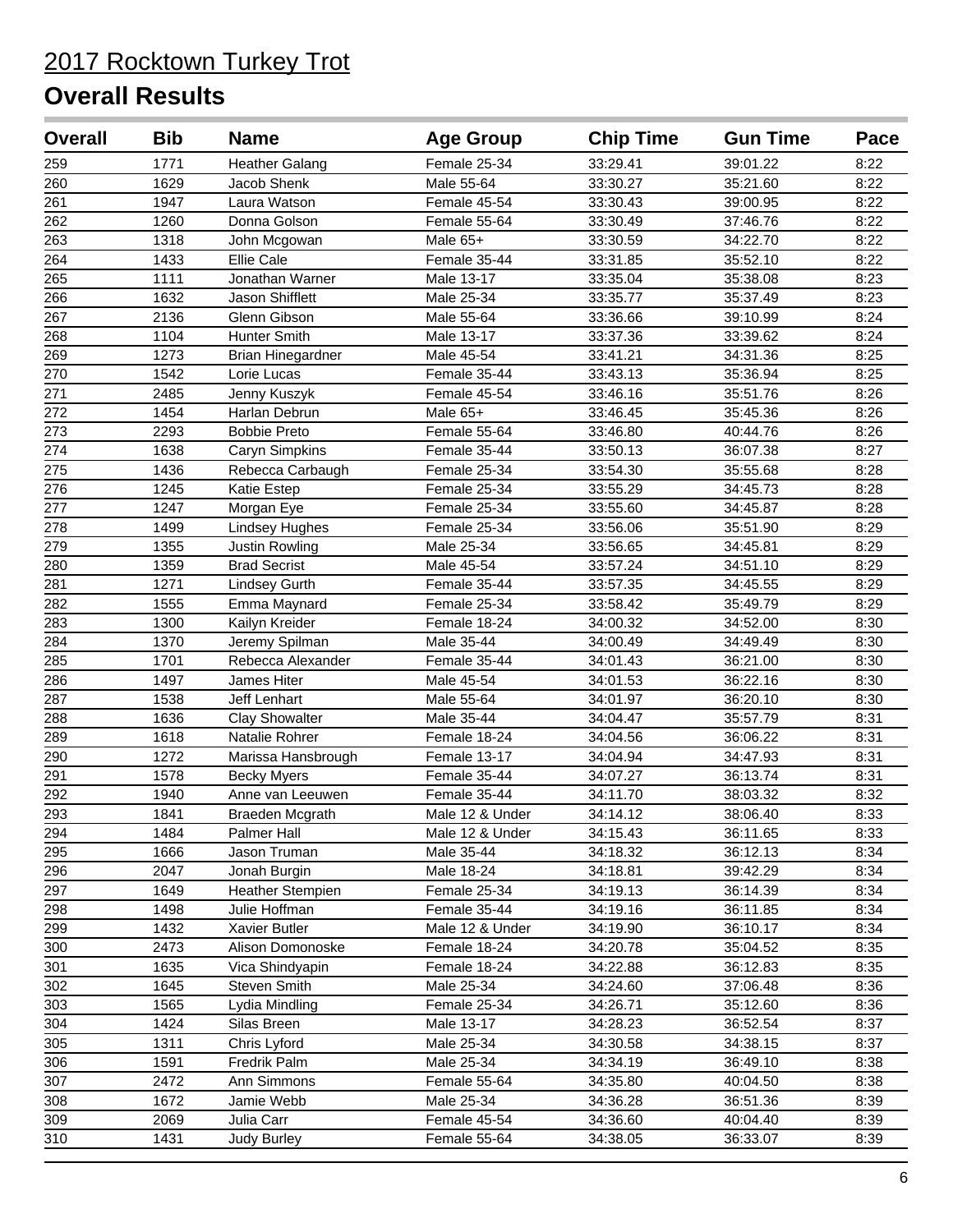| <b>Overall</b> | <b>Bib</b> | <b>Name</b>           | <b>Age Group</b>  | <b>Chip Time</b> | <b>Gun Time</b> | Pace |
|----------------|------------|-----------------------|-------------------|------------------|-----------------|------|
| 311            | 1381       | Brycen Vandevander    | Male 12 & Under   | 34:38.33         | 35:19.92        | 8:39 |
| 312            | 2067       | Cannie Campbell       | Female 35-44      | 34:38.88         | 40:04.74        | 8:39 |
| 313            | 1314       | Amanda Lyreman        | Female 25-34      | 34:39.39         | 36:40.46        | 8:39 |
| 314            | 1461       | Tim Dinapoli          | Male 55-64        | 34:41.00         | 37:01.25        | 8:40 |
| 315            | 1298       | Jenny Kragie          | Female 25-34      | 34:41.96         | 35:35.42        | 8:40 |
| 316            | 1012       | Alli Burks            | Female 18-24      | 34:42.73         | 35:35.56        | 8:40 |
| 317            | 1516       | Scott Joyner          | Male 45-54        | 34:42.94         | 36:33.01        | 8:40 |
| 318            | 1604       | <b>Brian Ratliff</b>  | Male 35-44        | 34:45.29         | 37:02.62        | 8:41 |
| 319            | 1351       | Adam Rhodes           | Male 12 & Under   | 34:47.79         | 34:48.32        | 8:41 |
| 320            | 1437       | Benjamin Carlson      | Male 12 & Under   | 34:49.21         | 36:48.50        | 8:42 |
| 321            | 1438       | Mara Carlson          | Female 12 & Under | 34:49.85         | 36:48.32        | 8:42 |
| 322            | 1865       | Joe Niland            | Male 18-24        | 34:49.88         | 38:33.79        | 8:42 |
| 323            | 1407       | Oliver Atwood         | Male 18-24        | 34:51.99         | 36:49.83        | 8:42 |
| 324            | 2482       | Emily Lynch           | Female 35-44      | 34:52.27         | 35:38.46        | 8:43 |
| 325            | 1489       | Allan Harris          | Male 25-34        | 34:52.30         | 37:16.17        | 8:43 |
| 326            | 1406       | Ellen Atwood          | Female 18-24      | 34:52.63         | 36:49.64        | 8:43 |
| 327            | 1277       | Anya Horning          | Female 25-34      | 34:52.95         | 37:18.49        | 8:43 |
| 328            | 1343       | Essa Paterson         | Female 35-44      | 34:53.70         | 37:01.49        | 8:43 |
| 329            | 1446       | Amber Corriston       | Female 35-44      | 34:55.55         | 36:48.36        | 8:43 |
| 330            | 1628       | <b>Crystal Shenk</b>  | <b>UNKNOWN</b>    | 34:56.36         | 36:46.95        | 8:44 |
| 331            | 1906       | Josh Smith            | Male 25-34        | 35:02.22         | 39:13.10        | 8:45 |
| 332            | 2025       | Ann Bill              | Female 65+        | 35:04.04         | 41:05.36        | 8:46 |
| 333            | 2027       | <b>Tim Bill</b>       | Male 45-54        | 35:04.19         | 41:05.30        | 8:46 |
| 334            | 1466       | Andrew Forward        | Male 45-54        | 35:04.24         | 36:58.13        | 8:46 |
| 335            | 1434       | Livvy Call            | Female 18-24      | 35:05.19         | 37:00.21        | 8:46 |
| 336            | 1109       | Rajen Tandel          | Male 18-24        | 35:06.16         | 37:00.21        | 8:46 |
| 337            | 1211       | Saam Bakhtiar         | Male 35-44        | 35:08.01         | 35:58.86        | 8:47 |
| 338            | 2205       | Marisa Shank          | Female 25-34      | 35:09.10         | 41:00.02        | 8:47 |
| 339            | 1936       | Karin Tollefson       | Female 35-44      | 35:09.40         | 38:54.22        | 8:47 |
| 340            | 1900       | Kristen Shank         | Female 25-34      | 35:09.59         | 40:59.92        | 8:47 |
| 341            | 1220       | Dan Brendel           | Male 25-34        | 35:11.00         | 35:55.46        | 8:47 |
| 342            | 2466       | Chris Rooker          | Male 45-54        | 35:11.63         | 37:21.74        | 8:47 |
| 343            | 1344       | Kurt Paterson         | Male 45-54        | 35:12.04         | 37:17.18        | 8:48 |
| 344            | 1290       | Mccabe Kasch          | Male 18-24        | 35:14.46         | 37:37.34        | 8:48 |
| 345            | 2175       | Ed Kasch              | Male 45-54        | 35:14.97         | 37:37.04        | 8:48 |
| 346            | 1331       | Kassy Newman          | Female 25-34      | 35:16.54         | 36:07.85        | 8:49 |
| 347            | 1518       | Hearher Kates         | Female 25-34      | 35:17.48         | 37:15.15        | 8:49 |
| 348            | 1261       | Omar Gonzalez         | Male 25-34        | 35:19.15         | 39:34.96        | 8:49 |
| 349            | 1412       | John Bell             | Male 45-54        | 35:20.51         | 38:04.75        | 8:50 |
| 350            | 1929       | Jay Taylor            | Male 35-44        | 35:21.02         | 39:11.76        | 8:50 |
| 351            | 1435       | Robin Campbell        | Female 45-54      | 35:22.22         | 37:20.27        | 8:50 |
| 352            | 1662       | <b>Kelsey Tolbert</b> | Female 25-34      | 35:23.87         | 37:44.70        | 8:50 |
| 353            | 1001       | Aaron Aeschliman      | Male 25-34        | 35:26.50         | 36:22.74        | 8:51 |
| 354            | 1647       | <b>Gary Stanley</b>   | Male 55-64        | 35:27.02         | 37:19.93        | 8:51 |
| 355            | 1440       | Jennie Carr           | Female 25-34      | 35:27.65         | 42:04.18        | 8:51 |
| 356            | 1871       | Jennifer Perry        | Female 35-44      | 35:28.35         | 39:22.62        | 8:52 |
| 357            | 1221       | Erika Brendel         | Female 25-34      | 35:29.24         | 36:13.48        | 8:52 |
| 358            | 1699       | lan Zook              | Male 35-44        | 35:29.24         | 37:34.30        | 8:52 |
| 359            | 2153       | Stephanie Heimburg    | Female 25-34      | 35:30.51         | 40:54.69        | 8:52 |
| 360            | 1612       | Zach Roberson         | Male 35-44        | 35:31.77         | 42:09.98        | 8:52 |
| 361            | 1697       | Krista Ziccardy       | Female 25-34      | 35:31.88         | 37:45.97        | 8:52 |
| 362            | 1817       | Mike Krumpe           | Male 35-44        | 35:31.94         | 37:54.22        | 8:52 |
|                |            |                       |                   |                  |                 |      |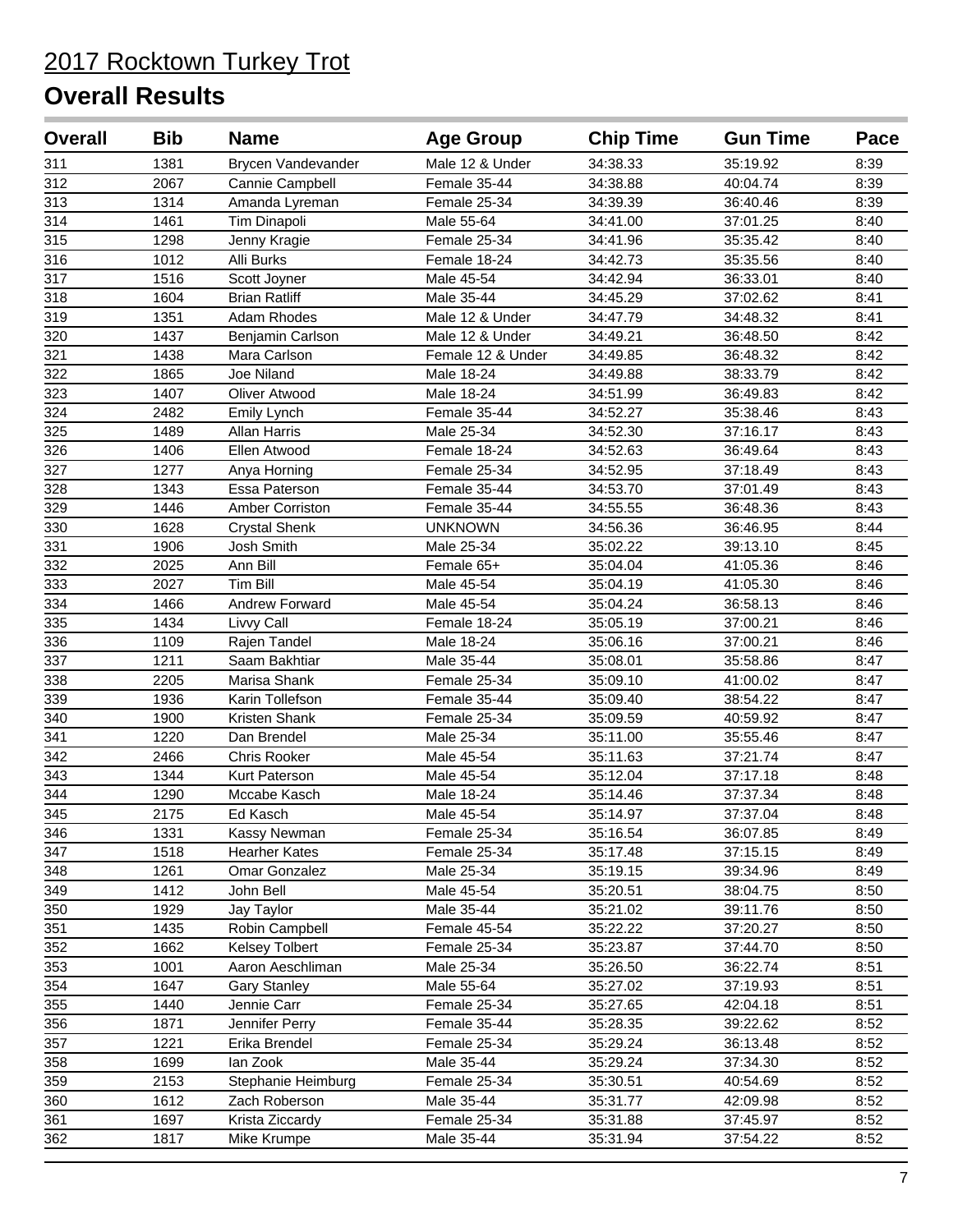| <b>Overall</b>   | <b>Bib</b> | <b>Name</b>             | <b>Age Group</b>  | <b>Chip Time</b> | <b>Gun Time</b> | Pace |
|------------------|------------|-------------------------|-------------------|------------------|-----------------|------|
| 363              | 2422       | Jill Roberson           | Female 25-34      | 35:32.47         | 42:09.90        | 8:53 |
| 364              | 1601       | Makena Rafferty-Lewis   | Female 18-24      | 35:32.61         | 37:29.41        | 8:53 |
| $\overline{365}$ | 1808       | Alan Kirk               | Male 55-64        | 35:32.88         | 39:26.38        | 8:53 |
| 366              | 1655       | Christianna Sullivan    | Female 25-34      | 35:34.10         | 37:46.19        | 8:53 |
| 367              | 1016       | <b>Brittany Cash</b>    | Female 25-34      | 35:36.00         | 42:02.14        | 8:53 |
| 368              | 1527       | Daniel Kirwan           | Male 35-44        | 35:36.06         | 38:15.52        | 8:54 |
| 369              | 1907       | Kelsey Smith            | <b>UNKNOWN</b>    | 35:37.04         | 38:15.60        | 8:54 |
| 370              | 1637       | Sheila Showalter        | Female 25-34      | 35:37.62         | 37:56.62        | 8:54 |
| 371              | 1679       | Grace Weniger           | Female 35-44      | 35:38.15         | 38:08.14        | 8:54 |
| 372              | 1342       | Tina Pangle             | Female 35-44      | 35:38.93         | 36:27.13        | 8:54 |
| 373              | 1681       | Maya Weniger            | Female 12 & Under | 35:39.39         | 38:08.42        | 8:54 |
| 374              | 1680       | Jerry Weniger           | Male 35-44        | 35:40.85         | 38:09.72        | 8:55 |
| 375              | 1018       | <b>Irvine Clarke</b>    | Male 12 & Under   | 35:41.15         | 35:45.06        | 8:55 |
| 376              | 1665       | Laura Trissel           | Female 25-34      | 35:41.60         | 37:49.80        | 8:55 |
| 377              | 1822       | Nicole Lantz            | Female 25-34      | 35:42.15         | 39:38.53        | 8:55 |
| 378              | 2468       | Harvie Andrews          | Male 35-44        | 35:42.19         | 40:58.33        | 8:55 |
| 379              | 1664       | Derik Trissel           | Male 35-44        | 35:42.34         | 37:49.80        | 8:55 |
| 380              | 1682       | Noah Weniger            | Male 12 & Under   | 35:42.45         | 38:11.16        | 8:55 |
| 381              | 1251       | Alex Forward            | Male 13-17        | 35:43.01         | 37:37.84        | 8:55 |
| 382              | 1605       | Melissa Ratliff         | Female 25-34      | 35:43.23         | 38:00.35        | 8:55 |
| 383              | 1573       | Jannette Moore          | Female 25-34      | 35:44.56         | 37:52.40        | 8:56 |
| 384              | 1439       | <b>Matt Carlson</b>     | Male 35-44        | 35:46.93         | 37:47.60        | 8:56 |
| 385              | 2247       | Kristian Moore          | Male 25-34        | 35:49.18         | 37:54.96        | 8:57 |
| $\overline{386}$ | 1783       | Kiera Heatwole          | Female 25-34      | 35:50.25         | 39:37.06        | 8:57 |
| 387              | 1692       | <b>Andrew Witmer</b>    | Male 35-44        | 35:51.54         | 38:21.53        | 8:57 |
| 388              | 1693       | Maureen Witmer          | Female 35-44      | 35:52.19         | 38:21.88        | 8:58 |
| 389              | 1556       | Tom Mckenzie            | Male 55-64        | 35:53.17         | 38:10.50        | 8:58 |
| 390              | 1890       | Allison Rohrer          | Female 18-24      | 35:53.43         | 39:39.35        | 8:58 |
| 391              | 1784       | <b>Michael Heatwole</b> | Male 25-34        | 35:55.79         | 39:45.67        | 8:58 |
| 392              | 1661       | <b>Katrina Toews</b>    | Female 35-44      | 35:59.54         | 36:56.37        | 8:59 |
| 393              | 1550       | Megan Maley             | Female 25-34      | 35:59.85         | 38:34.25        | 8:59 |
| 394              | 1594       | Krista Peters           | Female 35-44      | 35:59.99         | 37:55.74        | 8:59 |
| 395              | 2479       | Leah Jacobs             | Female 18-24      | 36:00.30         | 38:13.58        | 9:00 |
| 396              | 1909       | Pam Smith               | Female 55-64      | 36:02.14         | 38:43.31        | 9:00 |
| 397              | 1572       | Petter Monger           | Male 12 & Under   | 36:03.30         | 38:00.67        | 9:00 |
| 398              | 1854       | <b>Whitney Minnick</b>  | Female 25-34      | 36:03.56         | 40:07.00        | 9:00 |
| 399              | 1080       | <b>Matthew Monger</b>   | Male 35-44        | 36:04.47         | 38:01.07        | 9:01 |
| 400              | 1464       | Michael Drueen          | Male 45-54        | 36:08.21         | 38:36.88        | 9:02 |
| 401              | 1709       | Lucy Baker              | Female 25-34      | 36:12.19         | 38:55.50        | 9:03 |
| 402              | 1878       | Steven Przybyszewski    | Male 25-34        | 36:13.14         | 40:09.58        | 9:03 |
| 403              | 1237       | Ethan Crosby            | Male 13-17        | 36:13.31         | 36:54.74        | 9:03 |
| 404              | 1641       | Karl Slye               | Male 55-64        | 36:13.55         | 38:12.32        | 9:03 |
| 405              | 1640       | Jj Slye                 | Male 35-44        | 36:13.85         | 38:12.70        | 9:03 |
| 406              | 1574       | Virginia Moore          | Female 25-34      | 36:14.07         | 38:06.50        | 9:03 |
| 407              | 1289       | Rachael Kahelin         | Female 25-34      | 36:15.74         | 37:08.23        | 9:03 |
| 408              | 1382       | Arlo von Rotz           | Male 12 & Under   | 36:17.27         | 37:03.64        | 9:04 |
| 409              | 1969       | Maureen Zuniga Saborio  | Female 35-44      | 36:18.49         | 37:04.38        | 9:04 |
| 410              | 1410       | Jeremy Beach            | Male 45-54        | 36:20.83         | 38:30.06        | 9:05 |
| 411              | 1880       | Andrea Ray              | Female 45-54      | 36:21.55         | 39:00.59        | 9:05 |
| 412              | 1411       | Nolan Beach             | Male 12 & Under   | 36:22.81         | 38:29.63        | 9:05 |
| 413              | 2424       | Seth Berkey             | Male 35-44        | 36:23.67         | 38:56.54        | 9:05 |
| 414              | 1303       | Greg Kulp               | Male 12 & Under   | 36:26.43         | 37:17.36        | 9:06 |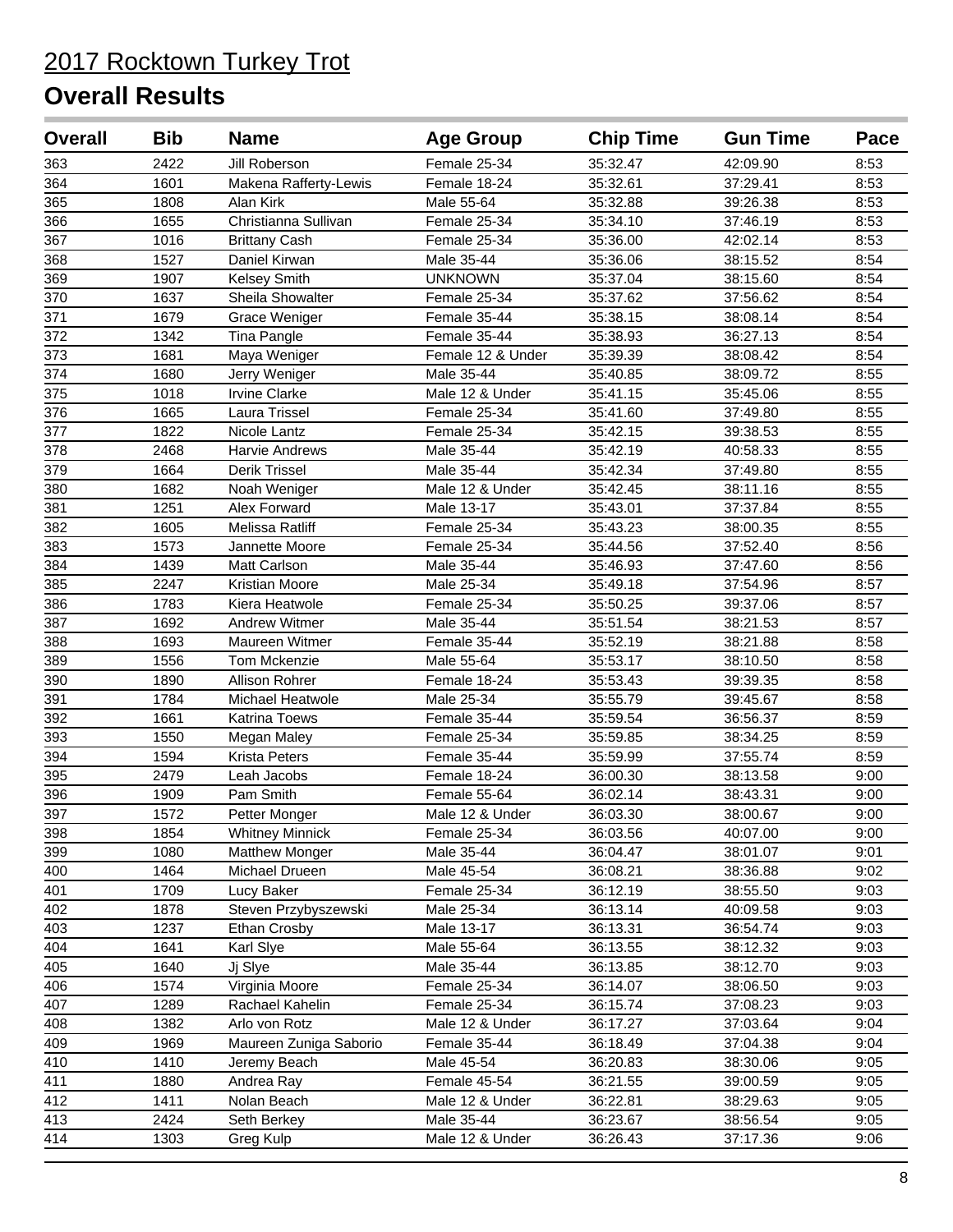| <b>Overall</b> | <b>Bib</b> | <b>Name</b>               | <b>Age Group</b> | <b>Chip Time</b> | <b>Gun Time</b> | Pace |
|----------------|------------|---------------------------|------------------|------------------|-----------------|------|
| 415            | 1469       | Dixie Garber              | Female 45-54     | 36:30.47         | 38:58.52        | 9:07 |
| 416            | 1401       | Sukainah Abid-Kons        | Female 13-17     | 36:31.75         | 38:42.72        | 9:07 |
| 417            | 1400       | Mustafa Abid              | Male 18-24       | 36:31.81         | 38:43.69        | 9:07 |
| 418            | 1669       | Yasmin Uddin              | Female 18-24     | 36:31.90         | 38:45.07        | 9:07 |
| 419            | 1417       | Kelly Blosser             | Female 45-54     | 36:32.23         | 38:55.80        | 9:08 |
| 420            | 2376       | <b>Trenton Wagler</b>     | Male 35-44       | 36:33.68         | 42:52.85        | 9:08 |
| 421            | 1423       | Ronny Breen               | Male 45-54       | 36:33.80         | 38:36.80        | 9:08 |
| 422            | 1500       | Lesley Humphries          | Female 25-34     | 36:35.75         | 38:48.78        | 9:08 |
| 423            | 1521       | Lea Keller                | Female 35-44     | 36:35.97         | 39:00.95        | 9:08 |
| 424            | 1233       | Carrie Combs              | Female 25-34     | 36:36.37         | 37:22.64        | 9:09 |
| 425            | 2470       | Stephen Pater             | Male 45-54       | 36:37.74         | 37:20.89        | 9:09 |
| 426            | 1653       | Laura Stuart Leslie       | Female 45-54     | 36:40.93         | 38:32.64        | 9:10 |
| 427            | 2471       | Amanda Polk               | Female 35-44     | 36:41.93         | 43:14.56        | 9:10 |
| 428            | 1541       | Megan Lough               | Female 13-17     | 36:42.80         | 39:00.13        | 9:10 |
| 429            | 1580       | <b>Mahlon Naylor</b>      | Male 55-64       | 36:43.18         | 38:45.43        | 9:10 |
| 430            | 1613       | Daniel Robinson           | Male 35-44       | 36:45.82         | 38:41.80        | 9:11 |
| 431            | 1614       | Kimberly Robinson         | Female 25-34     | 36:45.88         | 38:41.80        | 9:11 |
| 432            | 1214       | Ben Blaylock              | Male 25-34       | 36:46.25         | 37:30.90        | 9:11 |
| 433            | 1540       | John Long lii             | Male 55-64       | 36:53.06         | 38:46.07        | 9:13 |
| 434            | 1287       | Peter Johnston            | Male 12 & Under  | 36:55.19         | 39:28.86        | 9:13 |
| 435            | 2265       | Henry Nussbaum Wagler     | Male 12 & Under  | 36:56.25         | 43:12.19        | 9:14 |
| 436            | 1353       | David Rohrer              | Male 25-34       | 36:58.02         | 42:26.58        | 9:14 |
| 437            | 1206       | Michael Atkinson          | Male 25-34       | 36:58.29         | 37:52.48        | 9:14 |
| 438            | 1219       | Megan Boysen              | Female 25-34     | 36:58.60         | 37:52.38        | 9:14 |
| 439            | 1284       | Grayden Johnston          | Male 12 & Under  | 36:58.61         | 39:28.50        | 9:14 |
| 440            | 2256       | Sheri Musser              | Female 25-34     | 36:58.82         | 42:26.84        | 9:14 |
| 441            | 1687       | Diane Whitehurst          | Female 35-44     | 36:58.95         | 38:56.54        | 9:14 |
| 442            | 1686       | David Whitehurst          | Male 35-44       | 36:59.46         | 38:56.54        | 9:14 |
| 443            | 1626       | Natalie Shafer            | Female 25-34     | 37:00.38         | 39:06.89        | 9:15 |
| 444            | 1625       | Raymond Sekula            | Male 35-44       | 37:00.47         | 37:45.00        | 9:15 |
| 445            | 1310       | <b>Tina Luther</b>        | Female 35-44     | 37:01.39         | 38:00.55        | 9:15 |
| 446            | 1487       | Christina Harman          | Female 25-34     | 37:01.52         | 39:06.89        | 9:15 |
| 447            | 1886       | <b>Vicky Rittenhouse</b>  | Female 45-54     | 37:02.10         | 41:07.30        | 9:15 |
| 448            | 1283       | Ann Johnston              | Female 35-44     | 37:02.70         | 39:36.15        | 9:15 |
| 449            | 1462       | Alina Dovganetskiy        | Female 13-17     | 37:04.07         | 38:58.54        | 9:16 |
| 450            | 1630       | <b>Isaac Shickel</b>      | Male 25-34       | 37:04.15         | 39:18.32        | 9:16 |
| 451            | 2480       | Gabrielle Delbiondo       | Female 13-17     | 37:04.29         | 38:58.68        | 9:16 |
| 452            | 1631       | Jessica Shickel           | Female 18-24     | 37:04.84         | 39:18.84        | 9:16 |
| 453            | 1575       | Chad Morris               | Male 35-44       | 37:06.20         | 39:37.32        | 9:16 |
| 454            | 1384       | <b>Tracy Moyers</b>       | Female 25-34     | 37:06.35         | 39:15.68        | 9:16 |
| 455            | 1584       | <b>Rick Obernesser</b>    | Male 55-64       | 37:07.69         | 39:13.94        | 9:16 |
| 456            | 1585       | Stephanie Obernesser      | Female 25-34     | 37:07.81         | 39:13.92        | 9:16 |
| 457            | 2375       | Maia Wagler               | Female 13-17     | 37:08.94         | 43:20.02        | 9:17 |
| 458            | 1532       | Ashley Lam                | Female 25-34     | 37:09.19         | 39:11.13        | 9:17 |
| 459            | 2208       | <b>Steve Martin</b>       | Male 25-34       | 37:09.25         | 41:30.63        | 9:17 |
| 460            | 2207       | Joy Martin                | Female 55-64     | 37:09.48         | 41:30.85        | 9:17 |
| 461            | 1533       | Kenneth Lam               | Male 25-34       | 37:09.74         | 39:11.37        | 9:17 |
| 462            | 2093       | Susan Crosby              | Female 55-64     | 37:12.51         | 44:14.07        | 9:18 |
| 463            | 1428       | <b>Whitney Brooks</b>     | Female 25-34     | 37:12.78         | 39:49.65        | 9:18 |
| 464            | 1485       | <b>Emily Hammer</b>       | Female 25-34     | 37:13.00         | 39:49.87        | 9:18 |
| 465            | 2440       | Margaret Crosby           | Female 45-54     | 37:13.02         | 44:15.39        | 9:18 |
| 466            | 2112       | <b>Hillary Dorzweiler</b> | Female 25-34     | 37:13.19         | 44:14.33        | 9:18 |
|                |            |                           |                  |                  |                 |      |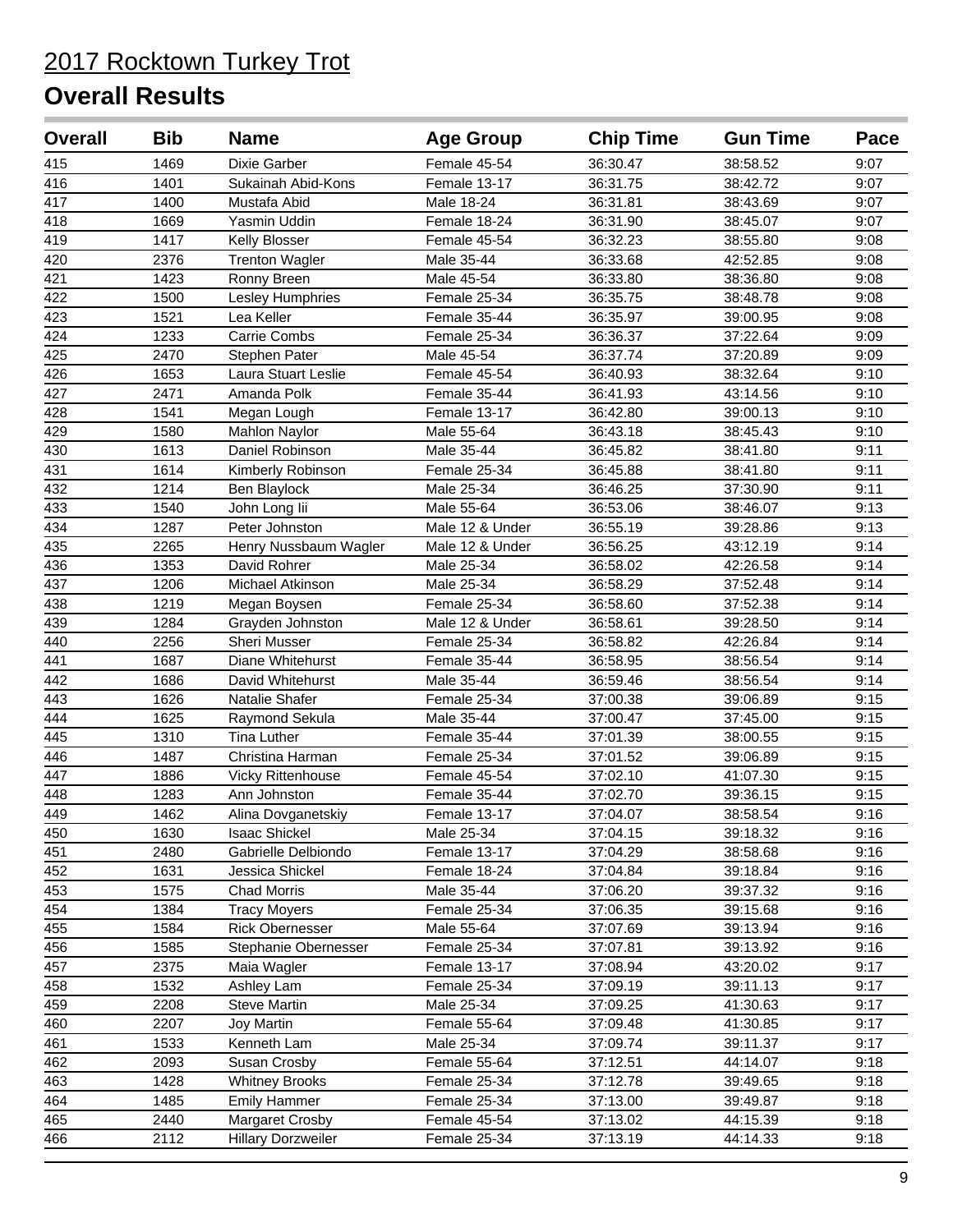| <b>Overall</b> | <b>Bib</b> | <b>Name</b>              | <b>Age Group</b>  | <b>Chip Time</b> | <b>Gun Time</b> | Pace |
|----------------|------------|--------------------------|-------------------|------------------|-----------------|------|
| 467            | 2173       | Marybeth Kananen         | Female 25-34      | 37:13.47         | 42:45.90        | 9:18 |
| 468            | 1513       | <b>Taylor Jones</b>      | Female 25-34      | 37:16.86         | 39:21.06        | 9:19 |
| 469            | 1242       | Aaron Dove               | Male 25-34        | 37:16.95         | 39:55.91        | 9:19 |
| 470            | 1402       | Olya Anisimova           | Female 25-34      | 37:17.12         | 39:02.08        | 9:19 |
| 471            | 1493       | Joshua Herring           | Male 25-34        | 37:17.30         | 39:21.50        | 9:19 |
| 472            | 1861       | Kristen Myers            | Female 25-34      | 37:19.69         | 39:52.48        | 9:19 |
| 473            | 1671       | <b>Jeff Watts</b>        | Male 45-54        | 37:21.38         | 39:48.45        | 9:20 |
| 474            | 2304       | Jennifer Clark Robertson | Female 45-54      | 37:23.25         | 43:21.09        | 9:20 |
| 475            | 1763       | Jessica Fitzgerald       | Female 25-34      | 37:23.83         | 39:52.26        | 9:20 |
| 476            | 2079       | <b>Tanner Clark</b>      | Male 12 & Under   | 37:23.85         | 43:21.43        | 9:20 |
| 477            | 1766       | Gabby Forward            | Female 18-24      | 37:24.39         | 39:18.20        | 9:21 |
| 478            | 1617       | Daniel Rohrer            | Male 18-24        | 37:30.59         | 39:24.08        | 9:22 |
| 479            | 1791       | Rische Hupp              | <b>UNKNOWN</b>    | 37:33.44         | 40:12.96        | 9:23 |
| 480            | 1471       | Erika Gascho             | Female 25-34      | 37:34.85         | 41:52.23        | 9:23 |
| 481            | 1470       | Andrew Gascho            | Male 25-34        | 37:35.64         | 41:52.87        | 9:23 |
| 482            | 1611       | Andrea Riella            | Female 25-34      | 37:37.54         | 38:31.44        | 9:24 |
| 483            | 2073       | Ron Cartee               | <b>UNKNOWN</b>    | 37:37.58         | 41:32.94        | 9:24 |
| 484            | 1891       | Isaac Rohrer             | Male 18-24        | 37:39.24         | 41:34.00        | 9:24 |
| 485            | 1371       | Kaitlin Springer         | Female 18-24      | 37:40.01         | 41:37.42        | 9:25 |
| 486            | 1265       | Silas Good               | Male 12 & Under   | 37:41.35         | 38:39.74        | 9:25 |
| 487            | 1264       | <b>Rick Good</b>         | Male 35-44        | 37:41.36         | 38:40.32        | 9:25 |
| 488            | 1619       | Rachel Rohrer            | Female 18-24      | 37:41.49         | 41:34.66        | 9:25 |
| 489            | 1302       | Evan Kulp                | Male 12 & Under   | 37:44.26         | 38:33.25        | 9:26 |
| 490            | 1723       | Molly Bradish            | Female 25-34      | 37:46.28         | 41:37.80        | 9:26 |
| 491            | 2109       | Darryll Diehl            | Male 55-64        | 37:48.04         | 43:41.70        | 9:27 |
| 492            | 1839       | Vickie Maurer            | Female 35-44      | 37:48.45         | 41:39.23        | 9:27 |
| 493            | 1263       | Kara Good                | Female 35-44      | 37:49.28         | 38:47.10        | 9:27 |
| 494            | 1262       | <b>Isaac Good</b>        | Male 12 & Under   | 37:49.51         | 38:46.65        | 9:27 |
| 495            | 1668       | Shawn Tucker             | Female 35-44      | 37:49.68         | 40:05.62        | 9:27 |
| 496            | 1732       | Tom Cary                 | Male 55-64        | 37:49.71         | 41:46.71        | 9:27 |
| 497            | 1731       | Savanah Cary             | Female 18-24      | 37:50.20         | 41:47.02        | 9:27 |
| 498            | 1706       | Jordan Back              | Female 18-24      | 37:50.46         | 41:47.83        | 9:27 |
| 499            | 1866       | John Norment             | Male 35-44        | 37:54.83         | 42:05.91        | 9:28 |
| 500            | 1361       | Madelyn Shaw             | Female 12 & Under | 37:56.23         | 38:55.18        | 9:29 |
| 501            | 1776       | Tom Gromling             | Male 55-64        | 37:57.43         | 40:10.84        | 9:29 |
| 502            | 2094       | Diane Damico             | Female 65+        | 37:59.40         | 43:40.39        | 9:29 |
| 503            | 1963       | Marcy Williams           | Female 55-64      | 38:02.76         | 40:40.42        | 9:30 |
| 504            | 1529       | Amber Knicely            | Female 35-44      | 38:03.37         | 40:20.98        | 9:30 |
| 505            | 1598       | Karen Pruitt             | Female 45-54      | 38:03.71         | 40:25.89        | 9:30 |
| 506            | 1592       | Veronica Paulson         | Female 25-34      | 38:03.93         | 40:25.99        | 9:30 |
| 507            | 1425       | Jeremiah Brinkley        | Male 25-34        | 38:04.04         | 40:19.21        | 9:31 |
| 508            | 2300       | <b>Bailey Reimer</b>     | <b>UNKNOWN</b>    | 38:06.18         | 44:24.03        | 9:31 |
| 509            | 1426       | Melissa Brinkley         | Female 25-34      | 38:06.22         | 40:19.00        | 9:31 |
| 510            | 1724       | Hannah Breen             | Female 18-24      | 38:07.96         | 42:09.24        | 9:31 |
| 511            | 1624       | <b>Emily Schott</b>      | Female 25-34      | 38:08.15         | 40:44.70        | 9:32 |
| 512            | 1528       | Madeline Klim            | Female 25-34      | 38:08.71         | 40:45.16        | 9:32 |
| 513            | 1911       | Nate Snider              | Male 18-24        | 38:09.65         | 42:16.94        | 9:32 |
| 514            | 1481       | Carrie Gray              | Female 35-44      | 38:11.11         | 40:30.66        | 9:32 |
| 515            | 1292       | Amanda Khochareun        | Female 35-44      | 38:13.68         | 39:10.41        | 9:33 |
| 516            | 1293       | Jada Khochareun          | Female 13-17      | 38:14.64         | 39:10.57        | 9:33 |
| 517            | 1244       | Chance Ebersold          | Male 35-44        | 38:15.21         | 39:04.76        | 9:33 |
| 518            | 1252       | Michele Freeze           | Female 45-54      | 38:16.04         | 39:11.37        | 9:34 |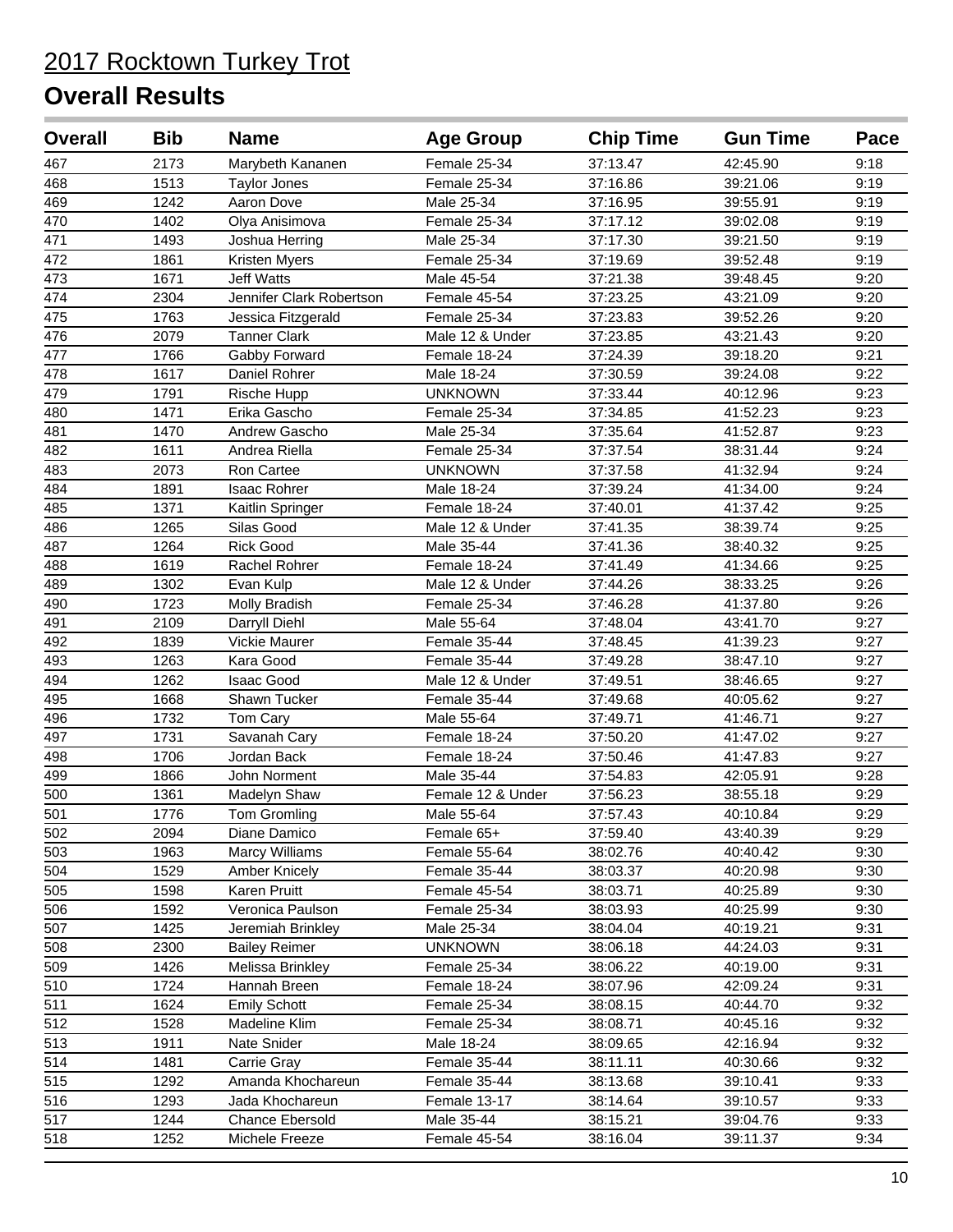| <b>Overall</b>   | <b>Bib</b> | <b>Name</b>             | <b>Age Group</b>  | <b>Chip Time</b> | <b>Gun Time</b> | Pace |
|------------------|------------|-------------------------|-------------------|------------------|-----------------|------|
| 519              | 1779       | Quillon Hall            | Male 35-44        | 38:16.92         | 42:05.56        | 9:34 |
| 520              | 1759       | Anita Early             | Female 45-54      | 38:18.40         | 42:07.79        | 9:34 |
| $\overline{521}$ | 1101       | <b>Malfred Shaw</b>     | Male 35-44        | 38:20.73         | 39:19.04        | 9:35 |
| 522              | 1627       | <b>Madison Shaw</b>     | Female 12 & Under | 38:20.79         | 39:19.62        | 9:35 |
| 523              | 1798       | Charlie Kasch           | Male 55-64        | 38:21.37         | 40:44.34        | 9:35 |
| 524              | 1908       | Molly Smith             | Female 25-34      | 38:23.55         | 40:58.65        | 9:35 |
| 525              | 1380       | <b>Trey Ulintz</b>      | Male 18-24        | 38:23.99         | 39:11.47        | 9:35 |
| $\overline{526}$ | 1294       | Jenna Kinney            | Female 18-24      | 38:24.76         | 39:12.57        | 9:36 |
| 527              | 1851       | <b>Heather Meadows</b>  | Female 25-34      | 38:25.47         | 42:28.10        | 9:36 |
| 528              | 1782       | Lila Hayes              | Female 12 & Under | 38:25.60         | 42:21.80        | 9:36 |
| 529              | 1966       | Shannon Zaccaria        | Female 35-44      | 38:27.72         | 42:25.30        | 9:36 |
| 530              | 1725       | Deb Brenneman           | Female 45-54      | 38:28.03         | 40:57.24        | 9:37 |
| 531              | 2266       | Tina Nussbaum Wagler    | Female 35-44      | 38:28.47         | 44:44.41        | 9:37 |
| 532              | 1512       | Jason Johnstone-Yellin  | Male 35-44        | 38:28.82         | 40:33.96        | 9:37 |
| 533              | 1416       | Janna Blosser           | Female 45-54      | 38:28.89         | 40:46.82        | 9:37 |
| 534              | 1409       | Amy Barnett             | Female 25-34      | 38:29.93         | 40:40.72        | 9:37 |
| 535              | 1511       | Cai Johnstone-Yellin    | Male 12 & Under   | 38:30.54         | 40:33.28        | 9:37 |
| 536              | 1616       | Stefanie Rodgers        | Female 25-34      | 38:32.11         | 40:39.70        | 9:38 |
| 537              | 2193       | Laura Lehman            | Female 25-34      | 38:32.50         | 40:57.06        | 9:38 |
| 538              | 1658       | <b>Ginny Teters</b>     | Female 25-34      | 38:33.25         | 40:41.10        | 9:38 |
| 539              | 1530       | <b>Steven Knicely</b>   | Male 35-44        | 38:33.89         | 40:49.76        | 9:38 |
| 540              | 1579       | Dick Myers              | Male 65+          | 38:40.16         | 41:16.14        | 9:40 |
| 541              | 1419       | Brandi Breeden          | Female 35-44      | 38:41.16         | 40:45.73        | 9:40 |
| $\overline{542}$ | 1615       | Dana Roderick           | Female 35-44      | 38:42.68         | 40:56.98        | 9:40 |
| 543              | 1427       | <b>Tara Brinkley</b>    | Female 35-44      | 38:43.57         | 40:57.50        | 9:40 |
| 544              | 2464       | Victoria Huscar         | Female 25-34      | 38:43.85         | 44:29.42        | 9:40 |
| 545              | 1868       | Barbara Palmer          | Female 55-64      | 38:44.87         | 40:37.20        | 9:41 |
| 546              | 1403       | Jo Ansah                | Female 55-64      | 38:45.55         | 40:49.24        | 9:41 |
| 547              | 2045       | Celeste Brubaker        | Female 25-34      | 38:45.80         | 44:26.47        | 9:41 |
| 548              | 1340       | Mark Palmer             | Male 55-64        | 38:45.95         | 40:37.78        | 9:41 |
| 549              | 1467       | Avis Foster             | Female 25-34      | 38:47.01         | 41:08.02        | 9:41 |
| 550              | 1955       | Doug White              | Male 55-64        | 38:55.93         | 43:13.87        | 9:43 |
| 551              | 1838       | <b>Matt Maurer</b>      | Male 35-44        | 38:56.79         | 42:45.70        | 9:44 |
| 552              | 1745       | <b>Chloe Davis</b>      | Female 13-17      | 39:01.47         | 43:01.28        | 9:45 |
| 553              | 1339       | <b>Troy Ostlund</b>     | Male 12 & Under   | 39:02.41         | 39:47.50        | 9:45 |
| 554              | 1414       | <b>Holly Bill</b>       | Female 13-17      | 39:03.18         | 42:53.49        | 9:45 |
| 555              | 2013       | Angie Auville           | Female 25-34      | 39:03.55         | 41:15.32        | 9:45 |
| 556              | 1824       | Nathan Lee              | Male 18-24        | 39:05.43         | 42:56.09        | 9:46 |
| 557              | 1885       | Jessica Ritchie         | Female 25-34      | 39:06.47         | 43:01.63        | 9:46 |
| 558              | 1415       | Elissa Blosser          | Female 35-44      | 39:07.56         | 41:31.59        | 9:46 |
| 559              | 1576       | David Moyer             | Male 55-64        | 39:08.00         | 41:26.29        | 9:47 |
| 560              | 1535       | Amanda Leech            | Female 25-34      | 39:08.07         | 41:18.86        | 9:47 |
| 561              | 1819       | Maggie Kyger            | Female 55-64      | 39:08.70         | 43:16.48        | 9:47 |
| 562              | 1282       | Joe Jerlinski           | Male 55-64        | 39:09.36         | 41:51.30        | 9:47 |
| 563              | 1509       | Sharon Jerlinski        | Female 55-64      | 39:09.40         | 41:51.09        | 9:47 |
| 564              | 1902       | <b>Teresa Shifflett</b> | Female 45-54      | 39:10.88         | 41:50.59        | 9:47 |
| 565              | 2439       | Nathan Cooper           | Male 35-44        | 39:11.94         | 41:19.72        | 9:47 |
| 566              | 1810       | Justin Kirtley          | Male 25-34        | 39:12.67         | 43:30.61        | 9:48 |
| 567              | 1737       | <b>Bob Coakley</b>      | Male 65+          | 39:14.22         | 43:10.42        | 9:48 |
| 568              | 1607       | <b>Brad Reese</b>       | Male 25-34        | 39:14.25         | 41:00.30        | 9:48 |
| 569              | 1948       | Andrea Wenger           | Female 45-54      | 39:14.66         | 41:29.83        | 9:48 |
| 570              | 1944       | George Volker           | Male 55-64        | 39:15.09         | 41:42.46        | 9:48 |
|                  |            |                         |                   |                  |                 |      |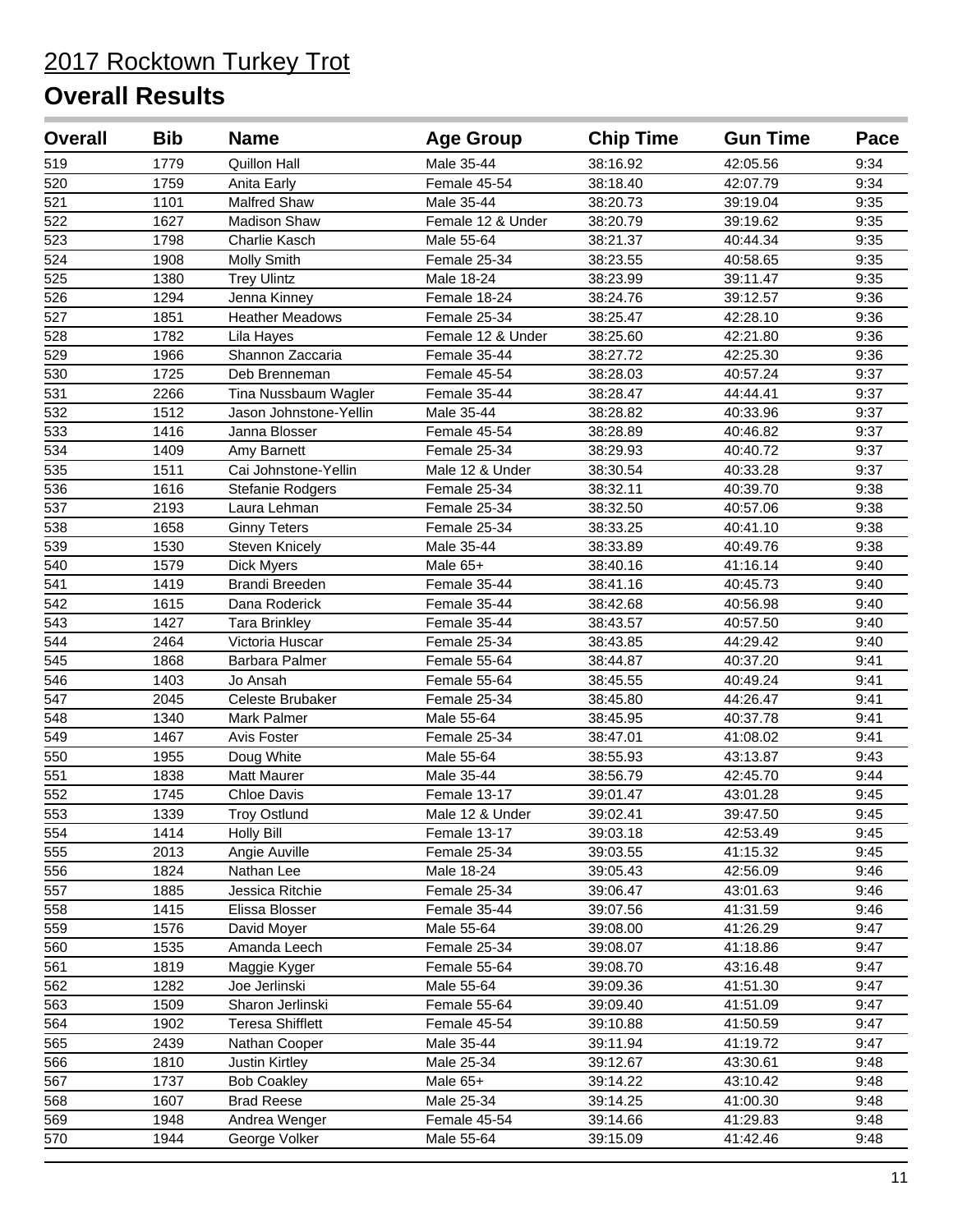| <b>Overall</b>   | <b>Bib</b> | <b>Name</b>             | <b>Age Group</b> | <b>Chip Time</b> | <b>Gun Time</b> | Pace  |
|------------------|------------|-------------------------|------------------|------------------|-----------------|-------|
| 571              | 1032       | <b>Brittany Dyer</b>    | Female 25-34     | 39:15.41         | 41:42.66        | 9:48  |
| $\overline{572}$ | 1465       | Melissa Fisher          | Female 35-44     | 39:18.63         | 41:19.86        | 9:49  |
| $\overline{573}$ | 1526       | <b>Steve Kirkby</b>     | Male 35-44       | 39:19.07         | 41:19.28        | 9:49  |
| 574              | 1930       | Casey Thomas            | Male 25-34       | 39:19.29         | 43:20.16        | 9:49  |
| 575              | 1922       | David Stringham         | Male 35-44       | 39:23.59         | 43:29.95        | 9:50  |
| 576              | 2467       | Hayley Poland           | Female 25-34     | 39:23.83         | 43:14.95        | 9:50  |
| 577              | 1523       | Veronika Keri           | Female 25-34     | 39:25.11         | 41:41.96        | 9:51  |
| 578              | 2135       | Steven Gerson           | Male 55-64       | 39:25.88         | 41:17.83        | 9:51  |
| 579              | 1367       | Alexander Skolnitsky    | Male 25-34       | 39:26.14         | 41:17.96        | 9:51  |
| 580              | 1673       | Kerstin Webb            | Female 25-34     | 39:26.38         | 41:43.79        | 9:51  |
| 581              | 1926       | Lu Sultze               | Female 55-64     | 39:26.50         | 41:17.96        | 9:51  |
| 582              | 1299       | Amy Krakauer            | Female 25-34     | 39:27.43         | 41:18.36        | 9:51  |
| 583              | 1685       | <b>Gray Wheatley</b>    | Male 25-34       | 39:27.43         | 41:18.36        | 9:51  |
| 584              | 1684       | <b>Bob Wheatley</b>     | Male 55-64       | 39:28.55         | 41:18.16        | 9:52  |
| 585              | 1670       | Maureen Ward            | Female 35-44     | 39:31.17         | 40:17.54        | 9:52  |
| 586              | 1492       | Morgan Heckman          | Female 18-24     | 39:33.11         | 43:38.21        | 9:53  |
| 587              | 1916       | Ramona Stahl            | Female 55-64     | 39:34.24         | 43:38.22        | 9:53  |
| 588              | 1491       | Mary Jo Heckman         | Female 55-64     | 39:34.65         | 43:38.63        | 9:53  |
| 589              | 1928       | <b>Becky Taylor</b>     | Female 35-44     | 39:34.68         | 42:18.72        | 9:53  |
| 590              | 1743       | Brenna Cowardin         | Female 18-24     | 39:35.94         | 43:38.41        | 9:53  |
| 591              | 1910       | <b>Becky Snider</b>     | Female 18-24     | 39:37.18         | 43:44.03        | 9:54  |
| 592              | 1735       | Sarah Clatterbuck Soper | Female 35-44     | 39:38.43         | 43:35.79        | 9:54  |
| 593              | 1468       | William Galang          | Male 18-24       | 39:41.33         | 41:47.57        | 9:55  |
| 594              | 1792       | Graham Jesteadt         | Male 12 & Under  | 39:42.49         | 43:43.37        | 9:55  |
| 595              | 2363       | Cecilia Valdez          | Female 18-24     | 39:43.05         | 45:53.18        | 9:55  |
| 596              | 1812       | Sue Klassen             | Female 55-64     | 39:43.56         | 43:33.12        | 9:55  |
| 597              | 1793       | Greg Jesteadt           | Male 45-54       | 39:44.41         | 43:45.22        | 9:56  |
| 598              | 1483       | Ashley Hahn             | Female 18-24     | 39:48.96         | 41:45.96        | 9:57  |
| 599              | 2165       | Ed Jesteadt             | Male 65+         | 39:49.10         | 46:12.53        | 9:57  |
| 600              | 1524       | Mackenzie Kinney        | Female 25-34     | 39:49.22         | 41:44.48        | 9:57  |
| 601              | 1204       | Michelle Arnold         | Female 13-17     | 39:50.59         | 40:44.00        | 9:57  |
| 602              | 2152       | Marcie Harris           | Female 55-64     | 39:52.24         | 46:20.63        | 9:58  |
| 603              | 2250       | Kathy Moran             | Female 55-64     | 39:52.32         | 46:20.63        | 9:58  |
| 604              | 1714       | Julie Beck              | Female 18-24     | 39:56.10         | 43:55.45        | 9:59  |
| 605              | 1790       | Rachel Hupp             | Female 35-44     | 39:59.79         | 42:39.94        | 9:59  |
| 606              | 1781       | Josie Hawkins           | Female 18-24     | 39:59.99         | 43:55.45        | 9:59  |
| 607              | 1449       | Cory Davies             | Male 35-44       | 40:02.98         | 42:07.96        | 10:00 |
| 608              | 1450       | Dominic Davies          | Male 12 & Under  | 40:03.36         | 42:08.34        | 10:00 |
| 609              | 1291       | <b>Travis Keeler</b>    | Male 25-34       | 40:07.18         | 40:52.59        | 10:01 |
| 610              | 1622       | Ryan Gandy              | Male 18-24       | 40:08.51         | 42:19.60        | 10:02 |
| 611              | 1820       | Matthew Kyger           | Male 25-34       | 40:08.98         | 43:59.65        | 10:02 |
| 612              | 1678       | Leah Wenger             | Female 18-24     | 40:09.00         | 42:20.08        | 10:02 |
| 613              | 1750       | <b>Chuck Deviers</b>    | Male 25-34       | 40:09.91         | 44:03.35        | 10:02 |
| 614              | 1751       | Jennifer Deviers        | Female 25-34     | 40:10.29         | 44:03.26        | 10:02 |
| 615              | 2188       | Tonya Lambert Delp      | Female 25-34     | 40:12.84         | 46:01.87        | 10:03 |
| 616              | 1534       | Nicolas Lee             | Male 18-24       | 40:13.17         | 42:54.05        | 10:03 |
| 617              | 1821       | Sarah Kyger             | Female 25-34     | 40:13.24         | 43:59.99        | 10:03 |
| 618              | 1652       | Stormy Stoneburner      | Female 25-34     | 40:14.58         | 42:52.83        | 10:03 |
| 619              | 1651       | Justin Stoneburner      | Male 25-34       | 40:14.80         | 42:53.10        | 10:03 |
| 620              | 1931       | Lindsay Thomas          | Female 18-24     | 40:15.68         | 42:53.66        | 10:03 |
| 621              | 1659       | Shea Thomas             | Female 25-34     | 40:19.11         | 42:28.72        | 10:04 |
| 622              | 1276       | Carl Holyfield          | Male 55-64       | 40:25.74         | 41:21.94        | 10:06 |
|                  |            |                         |                  |                  |                 |       |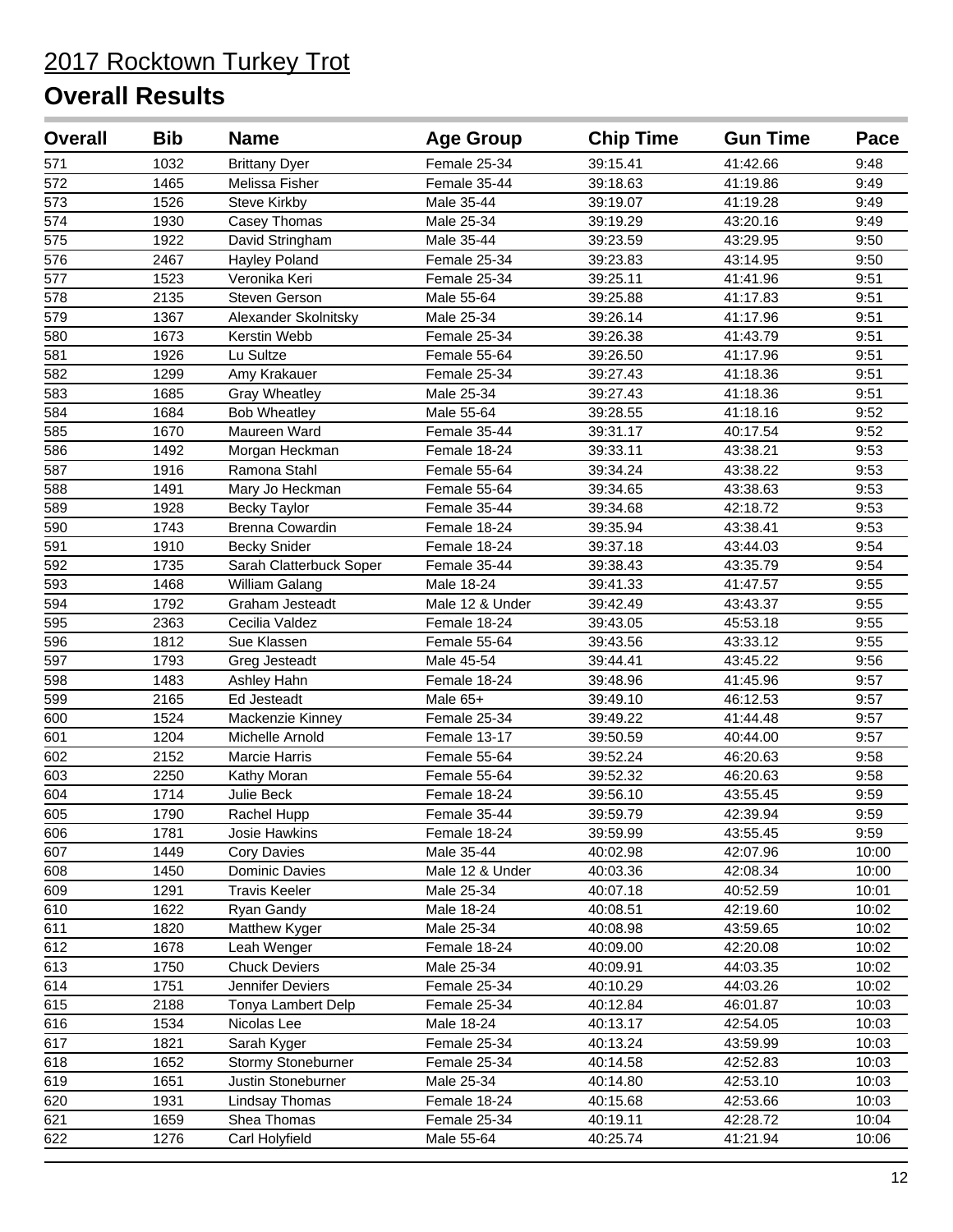| <b>Overall</b> | <b>Bib</b> | <b>Name</b>           | <b>Age Group</b> | <b>Chip Time</b> | <b>Gun Time</b> | Pace  |
|----------------|------------|-----------------------|------------------|------------------|-----------------|-------|
| 623            | 1775       | Sarah Good            | Female 35-44     | 40:25.79         | 42:34.04        | 10:06 |
| 624            | 1927       | Sarah Sunde           | Female 35-44     | 40:27.21         | 44:36.61        | 10:06 |
| 625            | 1816       | Allison Krumpe        | Female 25-34     | 40:28.60         | 42:51.18        | 10:07 |
| 626            | 1479       | David Gordon          | Male 25-34       | 40:29.25         | 44:38.07        | 10:07 |
| 627            | 2264       | Hans Nussbaum Wagler  | Male 12 & Under  | 40:32.80         | 46:49.93        | 10:08 |
| 628            | 2267       | Derek Nussbaum Wagler | Male 35-44       | 40:34.73         | 46:52.14        | 10:08 |
| 629            | 1372       | <b>Matt Stuth</b>     | Male 35-44       | 40:35.05         | 42:21.94        | 10:08 |
| 630            | 1703       | Andrew Ansah          | Male 18-24       | 40:35.70         | 44:28.32        | 10:08 |
| 631            | 2308       | Michael Rodriguez     | Male 35-44       | 40:38.32         | 46:24.67        | 10:09 |
| 632            | 1654       | Angie Stuth           | Female 25-34     | 40:39.39         | 42:25.36        | 10:09 |
| 633            | 2168       | Melissa Johnson       | Female 45-54     | 40:41.26         | 44:55.65        | 10:10 |
| 634            | 1657       | Sid Tandel            | Male 13-17       | 40:44.75         | 41:34.66        | 10:11 |
| 635            | 1950       | Sharla Wenger         | Female 35-44     | 40:45.06         | 44:54.44        | 10:11 |
| 636            | 2003       | Simara Allen          | Female 18-24     | 40:45.11         | 44:46.11        | 10:11 |
| 637            | 1769       | Robert Frysinger      | Male 25-34       | 40:45.48         | 44:51.18        | 10:11 |
| 638            | 1430       | Leanne Browning       | Female 18-24     | 40:45.52         | 42:46.51        | 10:11 |
| 639            | 1768       | Cassandra Frysinger   | Female 25-34     | 40:46.42         | 44:51.34        | 10:11 |
| 640            | 1786       | <b>Becky Hess</b>     | Female 45-54     | 40:49.53         | 44:55.53        | 10:12 |
| 641            | 1520       | Glen Kauffman         | Male 55-64       | 40:51.29         | 42:52.65        | 10:12 |
| 642            | 2335       | Kristina Shindyapin   | Female 25-34     | 40:51.96         | 46:30.19        | 10:12 |
| 643            | 1954       | Heidi Wheeler         | Female 35-44     | 40:52.15         | 42:38.43        | 10:13 |
| 644            | 1324       | <b>Brad Moseley</b>   | Male 12 & Under  | 40:58.12         | 41:46.12        | 10:14 |
| 645            | 2271       | Michael Overman       | Male 45-54       | 40:58.55         | 46:30.01        | 10:14 |
| 646            | 2241       | Carole Moore          | Female 55-64     | 41:01.06         | 46:41.69        | 10:15 |
| 647            | 1506       | Steve Jackman         | Male 25-34       | 41:06.44         | 43:42.89        | 10:16 |
| 648            | 1564       | Kobe Miller           | Male 12 & Under  | 41:06.59         | 43:43.04        | 10:16 |
| 649            | 1756       | Ellen Dotas           | Female 45-54     | 41:07.73         | 45:14.33        | 10:16 |
| 650            | 1476       | David Gillette        | Male 45-54       | 41:10.54         | 43:21.14        | 10:17 |
| 651            | 1456       | Jessica Desper        | Female 25-34     | 41:11.76         | 43:23.70        | 10:17 |
| 652            | 1602       | Rebecca Raines        | Female 18-24     | 41:13.63         | 43:00.39        | 10:18 |
| 653            | 1472       | Leigh Gathers         | Female 25-34     | 41:17.26         | 44:00.69        | 10:19 |
| 654            | 1322       | <b>Mallory Morris</b> | Female 25-34     | 41:17.68         | 44:00.61        | 10:19 |
| 655            | 1964       | Peter Williams        | Male 35-44       | 41:20.78         | 45:29.90        | 10:20 |
| 656            | 1830       | Shannon Lokey         | Male 45-54       | 41:20.84         | 45:27.23        | 10:20 |
| 657            | 1829       | Dawn Lokey            | Female 45-54     | 41:21.59         | 45:27.67        | 10:20 |
| 658            | 1700       | Justin Alexander      | Male 35-44       | 41:22.32         | 43:42.66        | 10:20 |
| 659            | 1507       | Jessica Jaindl        | Female 25-34     | 41:23.21         | 43:13.01        | 10:20 |
| 660            | 1842       | Lynda Mcmillen        | Female 55-64     | 41:24.19         | 45:29.11        | 10:21 |
| 661            | 1689       | Kerri Wilson          | Female 45-54     | 41:24.25         | 43:34.94        | 10:21 |
| 662            | 1765       | Dawn Flowers          | Female 35-44     | 41:25.20         | 45:33.06        | 10:21 |
| 663            | 1496       | Nate Hissong          | Male 35-44       | 41:28.81         | 43:58.88        | 10:22 |
| 664            | 1918       | Rachel Stauffer       | Female 35-44     | 41:35.75         | 45:44.83        | 10:23 |
| 665            | 1917       | <b>Eric Stauffer</b>  | Male 35-44       | 41:36.91         | 45:45.07        | 10:24 |
| 666            | 2270       | <b>Judy Onestak</b>   | Female 45-54     | 41:37.42         | 47:26.77        | 10:24 |
| 667            | 2455       | Ken Price             | Male 45-54       | 41:37.91         | 46:58.18        | 10:24 |
| 668            | 1761       | N.n. 1761             |                  | 41:38.56         | 45:37.60        | 10:24 |
| 669            | 2262       | Ann Niland            | Female 45-54     | 41:44.84         | 47:07.25        | 10:26 |
| 670            | 2001       | Sally Acker           | Female 25-34     | 41:47.34         | 47:53.01        | 10:26 |
| 671            | 1795       | Sarah Jones           | Female 55-64     | 41:48.24         | 47:52.52        | 10:27 |
| 672            | 1609       | Miriam Rhodes         | Female 13-17     | 41:58.79         | 44:07.68        | 10:29 |
| 673            | 1537       | Tabitha Lemon         | Female 18-24     | 41:58.85         | 43:53.72        | 10:29 |
| 674            | 1883       | Laura Rhode           | Female 35-44     | 41:58.90         | 44:07.55        | 10:29 |
|                |            |                       |                  |                  |                 |       |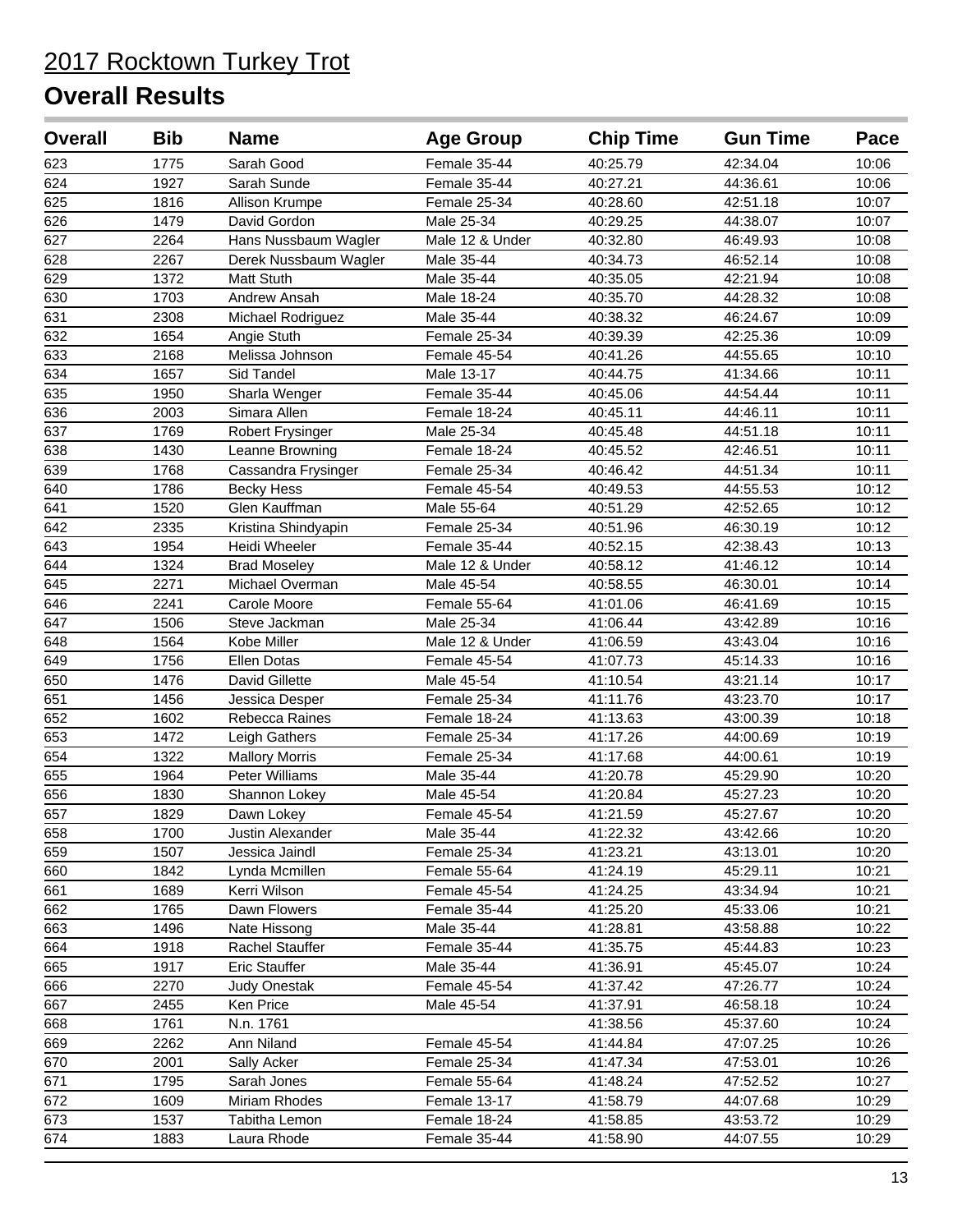| <b>Overall</b> | <b>Bib</b> | <b>Name</b>           | <b>Age Group</b>  | <b>Chip Time</b> | <b>Gun Time</b> | Pace  |
|----------------|------------|-----------------------|-------------------|------------------|-----------------|-------|
| 675            | 1229       | <b>Madison Clark</b>  | Female 18-24      | 42:01.31         | 42:43.50        | 10:30 |
| 676            | 1726       | Debbie Brown          | Female 55-64      | 42:14.45         | 44:39.99        | 10:33 |
| 677            | 2142       | Sharen Gromling       | Female 55-64      | 42:16.06         | 44:26.09        | 10:34 |
| 678            | 1710       | Lauren Bauser         | Female 45-54      | 42:18.77         | 46:09.63        | 10:34 |
| 679            | 2140       | Jason Good            | Male 25-34        | 42:31.67         | 48:02.30        | 10:37 |
| 680            | 2139       | <b>Bryn Good</b>      | Female 25-34      | 42:32.88         | 48:02.04        | 10:38 |
| 681            | 2478       | Alex Razumov          | Male 25-34        | 42:34.11         | 49:25.59        | 10:38 |
| 682            | 1767       | Lisa Frye             | Female 45-54      | 42:34.54         | 45:07.89        | 10:38 |
| 683            | 1408       | Andrea Baker          | Female 35-44      | 42:34.88         | 49:01.29        | 10:38 |
| 684            | 2477       | Faina Razumova        | Female 25-34      | 42:42.52         | 49:36.16        | 10:40 |
| 685            | 2187       | Kaitlin Kunowsky      | Female 25-34      | 42:49.60         | 46:49.14        | 10:42 |
| 686            | 1712       | Jaimere Beauzieux     | Male 13-17        | 42:49.82         | 47:08.48        | 10:42 |
| 687            | 1713       | Lavonia Beauzieux     | Female 25-34      | 42:52.69         | 47:08.29        | 10:43 |
| 688            | 1857       | Kathy Morrow          | Female 45-54      | 42:57.47         | 46:59.84        | 10:44 |
| 689            | 1895       | Ron Rowan             | Male 55-64        | 43:04.68         | 46:51.24        | 10:46 |
| 690            | 2242       | <b>Chris Moore</b>    | Male 45-54        | 43:07.34         | 48:29.60        | 10:46 |
| 691            | 2019       | Alison Banks          | Female 55-64      | 43:08.14         | 49:26.53        | 10:47 |
| 692            | 1600       | Ryan Quimby           | Male 12 & Under   | 43:08.53         | 45:47.79        | 10:47 |
| 693            | 1836       | Jennifer Marshall     | Female 45-54      | 43:11.68         | 45:45.61        | 10:47 |
| 694            | 1599       | Alan Quimby           | Male 35-44        | 43:15.14         | 45:54.66        | 10:48 |
| 695            | 1463       | <b>Elliot Downing</b> | Male 12 & Under   | 43:15.30         | 48:44.10        | 10:48 |
| 696            | 1334       | Fred Ostlund          | Male 65+          | 43:17.95         | 47:12.51        | 10:49 |
| 697            | 1345       | Kevin Phaup           | Male 35-44        | 43:19.12         | 49:28.66        | 10:49 |
| 698            | 1404       | Jackie Asbell         | Female 18-24      | 43:19.38         | 45:52.25        | 10:49 |
| 699            | 1780       | Sequoia Hall          | Female 12 & Under | 43:19.56         | 47:09.12        | 10:49 |
| 700            | 1850       | Lee Mcneely           | Male 45-54        | 43:20.77         | 47:27.13        | 10:50 |
| 701            | 1558       | Jamen Mendez          | Male 12 & Under   | 43:22.49         | 45:46.69        | 10:50 |
| 702            | 1863       | Rebecca Newcity       | Female 45-54      | 43:23.13         | 46:05.19        | 10:50 |
| 703            | 2442       | Jessie Hess           | Female 25-34      | 43:23.66         | 49:44.47        | 10:50 |
| 704            | 1583       | <b>Brooke Newman</b>  | Female 35-44      | 43:24.01         | 48:53.29        | 10:51 |
| 705            | 1582       | <b>Jim Newcity</b>    | Male 55-64        | 43:24.02         | 46:05.19        | 10:51 |
| 706            | 2444       | Nick Brown            | Male 25-34        | 43:24.99         | 49:44.47        | 10:51 |
| 707            | 1026       | David Dorzweiler      | Male 25-34        | 43:26.21         | 44:14.85        | 10:51 |
| 708            | 1694       | Lane Wollerton        | Female 25-34      | 43:26.44         | 49:43.97        | 10:51 |
| 709            | 1758       | Jenny Duvon           | Female 25-34      | 43:27.43         | 47:37.23        | 10:51 |
| 710            | 2443       | Hannah Leigh          | Female 25-34      | 43:27.69         | 49:44.15        | 10:51 |
| 711            | 1480       | Zeljana Gorta         | Female 25-34      | 43:28.20         | 45:20.34        | 10:52 |
| 712            | 1719       | Ellen Blosser         | Female 25-34      | 43:28.45         | 47:38.26        | 10:52 |
| 713            | 1720       | Lauren Bothel         | Female 25-34      | 43:29.06         | 47:38.18        | 10:52 |
| 714            | 1843       | Madison Mcmillen      | Female 18-24      | 43:30.21         | 47:36.75        | 10:52 |
| 715            | 2098       | <b>Amalie Davis</b>   | Female 35-44      | 43:34.10         | 47:34.58        | 10:53 |
| 716            | 1796       | Fatima Jordan         | Female 25-34      | 43:41.68         | 47:32.45        | 10:55 |
| 717            | 2428       | Rodolfo Valdez        | Male 45-54        | 43:41.71         | 49:55.35        | 10:55 |
| 718            | 1951       | <b>Kristy Wertz</b>   | Female 25-34      | 43:48.95         | 47:52.00        | 10:57 |
| 719            | 1488       | Josh Harold           | Male 35-44        | 43:49.23         | 46:11.41        | 10:57 |
| 720            | 1805       | Heidi King            | Female 18-24      | 43:50.35         | 50:05.14        | 10:57 |
| 721            | 1825       | Pam Lewis             | Female 35-44      | 43:54.01         | 48:07.93        | 10:58 |
| 722            | 2186       | Emily Kunowsky        | Female 18-24      | 44:01.36         | 48:02.73        | 11:00 |
| 723            | 1248       | Harper Fitzgerald     | Male 12 & Under   | 44:01.41         | 44:47.12        | 11:00 |
| 724            | 1901       | Lauren Shifflett      | Female 25-34      | 44:01.44         | 47:53.75        | 11:00 |
| 725            | 2220       | Scott Mcavoy          | Male 25-34        | 44:06.43         | 49:25.57        | 11:01 |
| 726            | 1478       | Roberto Gonzalez      | Male 18-24        | 44:07.23         | 46:29.09        | 11:01 |
|                |            |                       |                   |                  |                 |       |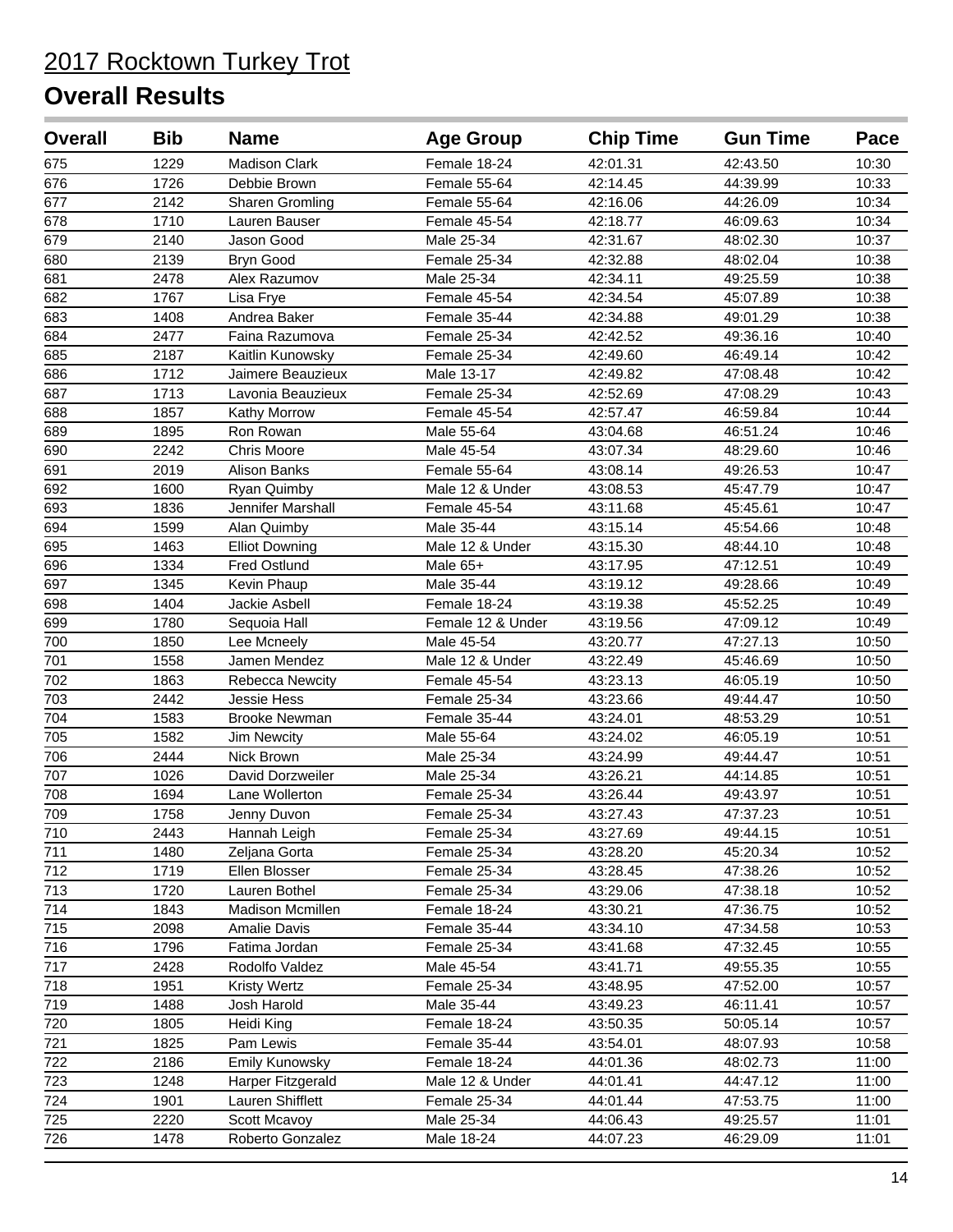| <b>Overall</b>   | <b>Bib</b> | <b>Name</b>           | <b>Age Group</b>  | <b>Chip Time</b> | <b>Gun Time</b> | Pace  |
|------------------|------------|-----------------------|-------------------|------------------|-----------------|-------|
| 727              | 2102       | Lea Dean              | Female 35-44      | 44:07.51         | 50:09.21        | 11:01 |
| 728              | 2219       | <b>Emily Mcavoy</b>   | Female 12 & Under | 44:08.42         | 49:25.47        | 11:02 |
| $\overline{729}$ | 2101       | Carey Dean            | Female 35-44      | 44:10.68         | 50:08.64        | 11:02 |
| 730              | 1278       | Cliff House           | Male 35-44        | 44:12.11         | 50:31.09        | 11:03 |
| 731              | 1873       | <b>Timothy Peters</b> | Male 35-44        | 44:17.31         | 48:13.82        | 11:04 |
| 732              | 1872       | <b>Ella Peters</b>    | Female 13-17      | 44:17.47         | 48:13.58        | 11:04 |
| 733              | 2238       | Mary Monger           | Female 35-44      | 44:21.94         | 51:11.10        | 11:05 |
| 734              | 2448       | David Patschke        | Male 45-54        | 44:25.46         | 50:32.17        | 11:06 |
| 735              | 1482       | Katie Greyard         | Female 25-34      | 44:29.08         | 46:21.33        | 11:07 |
| 736              | 1770       | Andrew Gainer         | Male 12 & Under   | 44:30.04         | 48:34.36        | 11:07 |
| 737              | 1748       | <b>Michael Davis</b>  | Male 45-54        | 44:31.65         | 48:30.50        | 11:07 |
| 738              | 1760       | Julie Elsea           | Female 35-44      | 44:35.99         | 48:55.11        | 11:08 |
| 739              | 1477       | David Glazer          | Male 25-34        | 44:38.41         | 48:55.11        | 11:09 |
| 740              | 1543       | Aaron Ludwig          | Male 45-54        | 44:49.37         | 47:08.86        | 11:12 |
| 741              | 1545       | Lucy Ludwig           | Female 12 & Under | 44:50.15         | 47:09.02        | 11:12 |
| 742              | 1546       | Molly Ludwig          | Female 12 & Under | 44:51.33         | 47:08.94        | 11:12 |
| 743              | 1663       | Justin Toms           | Male 25-34        | 44:51.66         | 50:55.94        | 11:12 |
| 744              | 1968       | Andrea Zuniga Saborio | Female 35-44      | 44:51.89         | 45:37.96        | 11:12 |
| 745              | 1937       | <b>Temple Toms</b>    | Female 25-34      | 44:52.72         | 50:55.68        | 11:13 |
| 746              | 1696       | Will Zampini          | Male 25-34        | 44:58.93         | 47:24.19        | 11:14 |
| 747              | 1897       | Mike Ruckman Jr.      | Male 45-54        | 45:05.97         | 48:59.23        | 11:16 |
| 748              | 1896       | Mandy Ruckman         | Female 18-24      | 45:06.31         | 48:59.41        | 11:16 |
| 749              | 1879       | Leigh Ranck           | Female 25-34      | 45:07.70         | 49:04.73        | 11:16 |
| 750              | 2088       | Elsie Corriston       | Female 12 & Under | 45:09.10         | 51:13.97        | 11:17 |
| 751              | 1855       | Abigail Montgomery    | Female 35-44      | 45:20.17         | 49:26.44        | 11:20 |
| 752              | 1563       | Claire Miller         | Female 12 & Under | 45:20.83         | 48:03.00        | 11:20 |
| 753              | 1561       | <b>Brent Miller</b>   | Male 35-44        | 45:23.15         | 48:07.27        | 11:20 |
| 754              | 1789       | Madeleine Hunt        | Female 25-34      | 45:24.79         | 48:03.46        | 11:21 |
| 755              | 1741       | Cora Lee Comer        | Female 12 & Under | 45:25.90         | 48:03.46        | 11:21 |
| 756              | 1864       | Olivia Newman         | Female 25-34      | 45:29.94         | 49:38.30        | 11:22 |
| 757              | 2231       | Becki Miller          | Female 35-44      | 45:34.17         | 51:49.63        | 11:23 |
| 758              | 1707       | Kayla Back            | Female 18-24      | 45:34.27         | 49:33.12        | 11:23 |
| 759              | 1949       | Delbert Wenger        | Male 45-54        | 45:36.27         | 47:52.04        | 11:24 |
| 760              | 1849       | <b>Carter Mcneely</b> | Male 18-24        | 45:39.06         | 49:46.61        | 11:24 |
| 761              | 1882       | Lara Ressler Horst    | Female 35-44      | 45:41.10         | 49:29.94        | 11:25 |
| 762              | 1562       | <b>Cheryl Miller</b>  | Female 35-44      | 45:43.17         | 48:25.71        | 11:25 |
| 763              | 1590       | Rose Ostlund          | Female 12 & Under | 45:44.21         | 46:46.60        | 11:26 |
| 764              | 1356       | Krista Saeger         | Female 45-54      | 45:47.16         | 47:51.27        | 11:26 |
| 765              | 1884       | Emma Rion             | Female 25-34      | 45:47.60         | 49:45.19        | 11:26 |
| 766              | 1557       | Mary Mcmahan          | Female 18-24      | 45:51.36         | 47:55.14        | 11:27 |
| 767              | 2322       | Rochelle Seifert      | Female 35-44      | 45:58.63         | 50:14.24        | 11:29 |
| 768              | 1448       | <b>Matthew Cross</b>  | Male 25-34        | 46:04.04         | 47:54.96        | 11:31 |
| 769              | 1945       | Amy Wampole           | Female 35-44      | 46:06.05         | 50:17.69        | 11:31 |
| 770              | 2465       | Kristin Wenger        | Female 25-34      | 46:13.30         | 48:29.70        | 11:33 |
| 771              | 1674       | <b>Blake Wenger</b>   | Male 25-34        | 46:13.39         | 48:30.20        | 11:33 |
| 772              | 1473       | Alexandra Gibson      | Female 25-34      | 46:15.37         | 48:05.83        | 11:33 |
| 773              | 2155       | Miranda Hendricks     | Female 18-24      | 46:18.95         | 52:16.21        | 11:34 |
| 774              | 1474       | Callie Gibson         | Female 18-24      | 46:20.22         | 48:12.37        | 11:35 |
| 775              | 1335       | lan Ostlund           | Male 35-44        | 46:21.79         | 48:40.97        | 11:35 |
| 776              | 1831       | Cheryl Long           | Female 45-54      | 46:35.45         | 50:24.36        | 11:38 |
| 777              | 2348       | Cory Stevens          | Female 18-24      | 46:38.99         | 52:37.05        | 11:39 |
| 778              | 2146       | Jackie Gulino         | Female 35-44      | 46:43.05         | 53:09.59        | 11:40 |
|                  |            |                       |                   |                  |                 |       |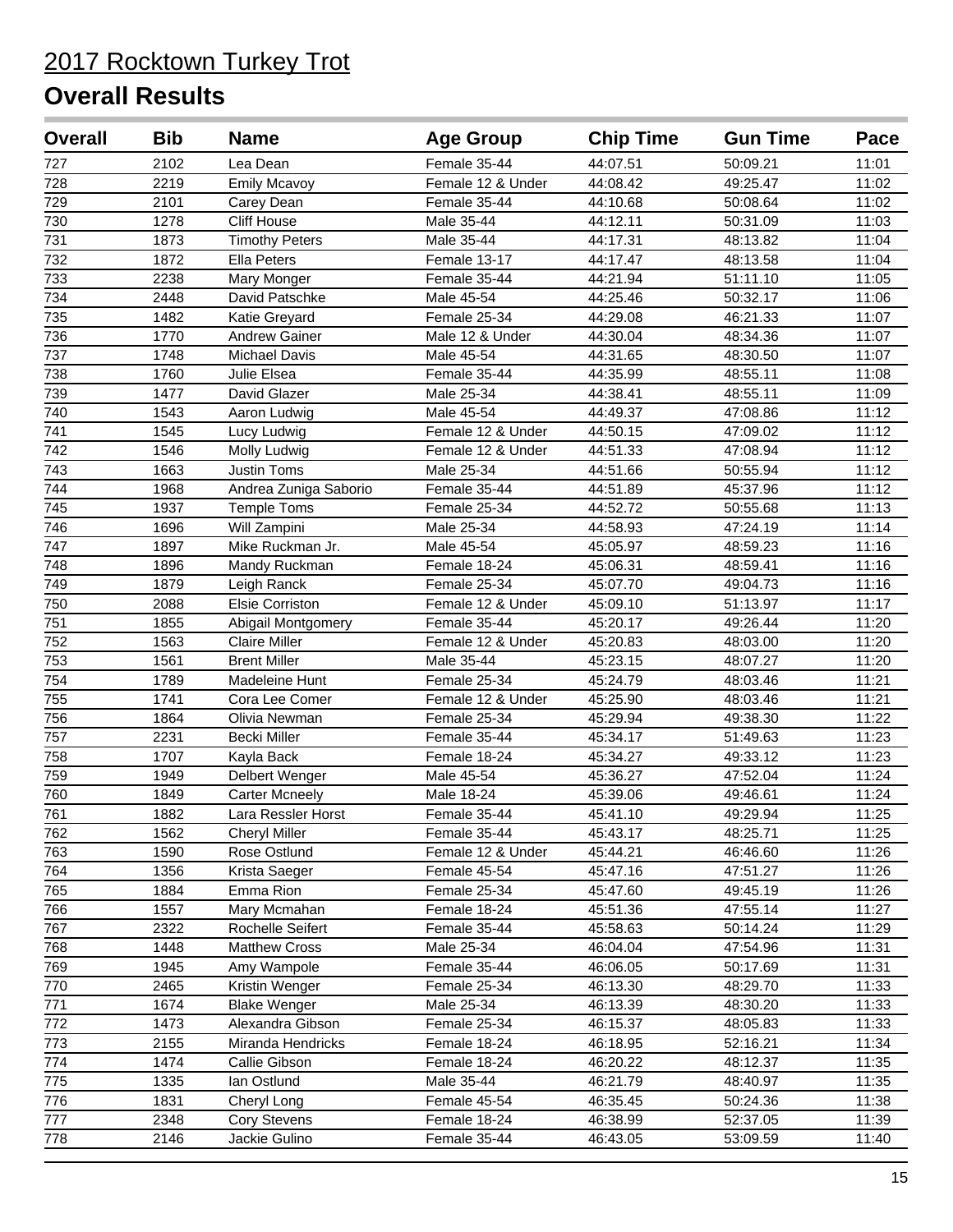| <b>Overall</b> | <b>Bib</b> | <b>Name</b>                | <b>Age Group</b>  | <b>Chip Time</b> | <b>Gun Time</b> | Pace  |
|----------------|------------|----------------------------|-------------------|------------------|-----------------|-------|
| 779            | 2259       | Nicolette Myers            | Female 35-44      | 46:43.59         | 53:09.79        | 11:40 |
| 780            | 1965       | Caroline Wilson            | Female 18-24      | 46:47.20         | 52:32.97        | 11:41 |
| 781            | 1228       | April Chen                 | Female 25-34      | 46:48.06         | 52:34.09        | 11:42 |
| 782            | 1269       | John Gu                    | Male 35-44        | 46:48.42         | 52:33.41        | 11:42 |
| 783            | 2460       | <b>William Leatherland</b> | Male 65+          | 46:52.37         | 48:45.38        | 11:43 |
| 784            | 2169       | Whitney Johnson            | Female 18-24      | 46:53.74         | 51:08.46        | 11:43 |
| 785            | 2167       | Hayley Johnson             | Female 18-24      | 46:53.89         | 51:08.52        | 11:43 |
| 786            | 1802       | Angie Kim                  | Female 45-54      | 46:54.38         | 52:33.59        | 11:43 |
| 787            | 1803       | George Kim                 | Male 25-34        | 46:55.00         | 52:34.21        | 11:43 |
| 788            | 1270       | William Gu                 | Male 18-24        | 46:55.20         | 52:32.55        | 11:43 |
| 789            | 1268       | Ja Kook Gu                 | Male 45-54        | 46:55.78         | 52:34.09        | 11:43 |
| 790            | 2033       | <b>Trisha Blosser</b>      | Female 35-44      | 46:56.23         | 51:08.78        | 11:44 |
| 791            | 1823       | Eun Gyung Lee              | Female 45-54      | 46:56.64         | 52:32.84        | 11:44 |
| 792            | 1788       | Diane Hogan                | Female 55-64      | 46:58.32         | 49:12.04        | 11:44 |
| 793            | 1718       | Dylan Blosser              | Male 12 & Under   | 46:58.72         | 51:07.62        | 11:44 |
| 794            | 1777       | Robert Gu                  | Male 25-34        | 46:59.11         | 52:35.11        | 11:44 |
| 795            | 1804       | Paul Kim                   | Male 18-24        | 47:00.34         | 52:33.91        | 11:45 |
| 796            | 1892       | Jeremy Rose                | Male 25-34        | 47:03.02         | 50:58.38        | 11:45 |
| 797            | 1801       | Emily Keogh                | Female 18-24      | 47:09.45         | 49:49.47        | 11:47 |
| 798            | 1818       | Mary Kulp                  | Female 35-44      | 47:11.05         | 51:12.07        | 11:47 |
| 799            | 1683       | Amy Werner                 | Female 45-54      | 47:15.84         | 53:39.48        | 11:48 |
| 800            | 1458       | <b>Lindsey Dickson</b>     | Female 35-44      | 47:16.18         | 53:38.74        | 11:49 |
| 801            | 1539       | Lauren Lilly               | Female 18-24      | 47:21.88         | 49:15.37        | 11:50 |
| 802            | 1205       | Paul Arnold                | Male 45-54        | 47:22.91         | 48:20.13        | 11:50 |
| 803            | 2258       | Macey Myers                | Female 12 & Under | 47:35.69         | 54:26.28        | 11:53 |
| 804            | 1914       | Anna Sommers               | Female 18-24      | 47:38.78         | 51:41.23        | 11:54 |
| 805            | 1727       | Alisha Brubaker            | Female 18-24      | 47:41.09         | 51:43.38        | 11:55 |
| 806            | 1589       | <b>Grant Ostlund</b>       | Male 12 & Under   | 47:49.78         | 48:39.09        | 11:57 |
| 807            | 2063       | Colin Cahill               | Male 12 & Under   | 47:51.81         | 54:24.46        | 11:57 |
| 808            | 1688       | Jon Williams               | Male 35-44        | 47:52.64         | 48:47.39        | 11:58 |
| 809            | 1336       | Kari Ostlund               | Female 35-44      | 47:53.03         | 48:41.15        | 11:58 |
| 810            | 2398       | Sohia Williams             | Female 12 & Under | 47:53.94         | 48:47.55        | 11:58 |
| 811            | 2423       | Andrea Yoder               | Female 25-34      | 47:54.31         | 54:26.54        | 11:58 |
| 812            | 1904       | Tim Shoemaker              | Male 35-44        | 47:55.82         | 53:51.81        | 11:58 |
| 813            | 2408       | Anne Zapanta               | Female 35-44      | 47:57.70         | 53:36.12        | 11:59 |
| 814            | 2191       | Owen Laver                 | Male 12 & Under   | 47:58.02         | 54:24.46        | 11:59 |
| 815            | 2402       | <b>Emmet Yoder</b>         | Male 12 & Under   | 47:58.34         | 54:26.54        | 11:59 |
| 816            | 2190       | Kyle Laver                 | Female 35-44      | 47:59.24         | 54:24.80        | 11:59 |
| 817            | 2189       | <b>Brooks Laver</b>        | Male 12 & Under   | 48:00.00         | 54:25.26        | 11:59 |
| 818            | 2337       | Tama Shoemaker             | Female 35-44      | 48:00.08         | 53:51.83        | 12:00 |
| 819            | 2099       | <b>Hunter Davis</b>        | Female 35-44      | 48:02.20         | 53:58.69        | 12:00 |
| 820            | 1551       | Alyssa Martin              | Female 25-34      | 48:02.89         | 50:29.58        | 12:00 |
| 821            | 1581       | Ellen Nelson               | Female 25-34      | 48:05.51         | 50:29.23        | 12:01 |
| 822            | 2096       | <b>Matt Daniels</b>        | Male 35-44        | 48:08.46         | 52:22.97        | 12:02 |
| 823            | 2310       | Scott Rogers               | Male 35-44        | 48:10.09         | 54:36.73        | 12:02 |
| 824            | 2147       | Sofia Gulino               | Female 12 & Under | 48:10.48         | 54:36.04        | 12:02 |
| 825            | 2309       | <b>Emiliy Rogers</b>       | Female 12 & Under | 48:10.61         | 54:36.64        | 12:02 |
| 826            | 2024       | Robin Bell                 | Female 55-64      | 48:10.91         | 52:28.15        | 12:02 |
| 827            | 1774       | Hannah Gonzalez            | Female 25-34      | 48:11.21         | 52:28.09        | 12:02 |
| 828            | 2130       | Jason Garber               | Male 25-34        | 48:12.53         | 52:33.41        | 12:03 |
| 829            | 1837       | Karena Martin              | Female 25-34      | 48:13.79         | 52:34.21        | 12:03 |
| 830            | 2401       | Aaron Yoder                | Male 35-44        | 48:22.38         | 54:54.35        | 12:05 |
|                |            |                            |                   |                  |                 |       |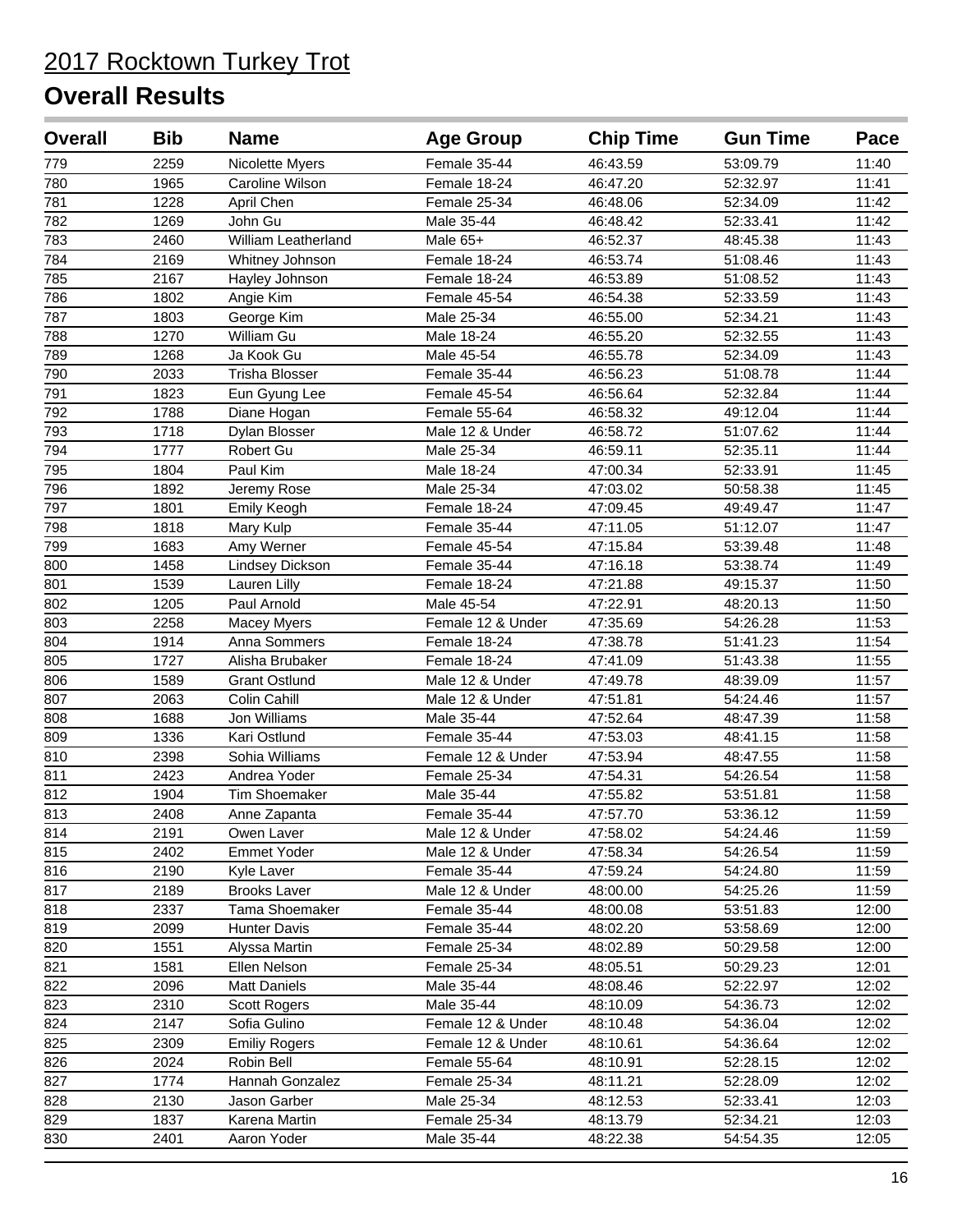| <b>Overall</b> | <b>Bib</b> | <b>Name</b>              | <b>Age Group</b>  | <b>Chip Time</b> | <b>Gun Time</b> | Pace  |
|----------------|------------|--------------------------|-------------------|------------------|-----------------|-------|
| 831            | 1644       | Marshall Smith           | Male 12 & Under   | 48:26.23         | 50:59.02        | 12:06 |
| 832            | 1646       | <b>Theresa Smith</b>     | Female 35-44      | 48:26.67         | 50:59.44        | 12:06 |
| 833            | 1648       | Morgan Staton            | Female 25-34      | 48:26.86         | 52:42.59        | 12:06 |
| 834            | 1708       | Retha Baer               | Female 65+        | 48:27.17         | 51:10.48        | 12:06 |
| 835            | 1835       | Sean Mahon               | Male 12 & Under   | 48:27.88         | 52:42.51        | 12:06 |
| 836            | 1834       | Kim Mahon                | Female 35-44      | 48:28.73         | 52:42.59        | 12:07 |
| 837            | 1847       | <b>Jeff Mcneal</b>       | Male 45-54        | 48:30.87         | 52:17.11        | 12:07 |
| 838            | 2484       | Colleen Hayes            | Female 25-34      | 48:32.16         | 54:02.80        | 12:08 |
| 839            | 2176       | Ginny Kasch              | Female 45-54      | 48:34.34         | 52:40.22        | 12:08 |
| 840            | 1845       | Addyson Mcneal           | Female 12 & Under | 48:35.84         | 52:22.07        | 12:08 |
| 841            | 2392       | Daria White              | Female 35-44      | 48:37.42         | 52:40.46        | 12:09 |
| 842            | 1807       | Denise Kirby             | Female 45-54      | 48:37.54         | 52:38.14        | 12:09 |
| 843            | 2388       | Herman Wells             | Male 55-64        | 48:37.71         | 55:20.50        | 12:09 |
| 844            | 1957       | Kent Willard             | Male 45-54        | 48:41.20         | 52:45.12        | 12:10 |
| 845            | 1958       | Owen Willard             | Male 12 & Under   | 48:42.44         | 52:44.49        | 12:10 |
| 846            | 1621       | Lucie Rutherford         | Female 13-17      | 48:43.86         | 51:04.09        | 12:10 |
| 847            | 1620       | Kim Rutherford           | Female 45-54      | 48:43.97         | 51:05.27        | 12:10 |
| 848            | 1744       | <b>Brayden Craig</b>     | Male 12 & Under   | 48:46.24         | 52:42.55        | 12:11 |
| 849            | 1519       | Daniel Kauffman          | Male 25-34        | 48:46.43         | 50:48.09        | 12:11 |
| 850            | 1799       | Erin Kauffman            | Female 25-34      | 48:48.48         | 50:48.20        | 12:12 |
| 851            | 1447       | Shari Craig              | Female 25-34      | 48:51.26         | 52:49.97        | 12:12 |
| 852            | 2371       | Layla von Arnswaldt      | Female 12 & Under | 48:55.53         | 55:54.78        | 12:13 |
| 853            | 2372       | Max von Arnswaldt        | Male 45-54        | 48:56.28         | 55:54.91        | 12:14 |
| 854            | 1785       | Rachel Herr              | Female 35-44      | 48:58.77         | 55:08.15        | 12:14 |
| 855            | 2438       | <b>Lillian Poirot</b>    | Female 18-24      | 49:01.66         | 51:20.61        | 12:15 |
| 856            | 2285       | Carolyn Poirot           | Female 45-54      | 49:02.23         | 51:21.23        | 12:15 |
| 857            | 2177       | Joan Kauffman            | Female 55-64      | 49:03.32         | 55:08.15        | 12:15 |
| 858            | 2280       | Meanda Petrie            | Female 35-44      | 49:14.63         | 53:34.80        | 12:18 |
| 859            | 1874       | <b>Hunter Petrie</b>     | Male 35-44        | 49:14.78         | 53:34.60        | 12:18 |
| 860            | 1844       | <b>Rich Mcmunn</b>       | Male 65+          | 49:20.86         | 53:16.62        | 12:20 |
| 861            | 1877       | Joanna Prieto-Blackaller | Female 35-44      | 49:21.98         | 53:33.24        | 12:20 |
| 862            | 1946       | Sury Washington          | Female 35-44      | 49:22.42         | 53:33.43        | 12:20 |
| 863            | 2104       | Sarah Defnall            | Female 25-34      | 49:27.54         | 52:13.22        | 12:21 |
| 864            | 2103       | Lynne Defnall            | Female 55-64      | 49:28.05         | 52:13.04        | 12:22 |
| 865            | 1570       | Andreas Monger           | Male 12 & Under   | 49:30.22         | 51:24.69        | 12:22 |
| 866            | 1939       | Oziel Valdez             | Male 13-17        | 49:31.13         | 53:22.96        | 12:22 |
| 867            | 1800       | Shay Kelley              | Female 45-54      | 49:34.73         | 52:13.40        | 12:23 |
| 868            | 1587       | <b>Buffy Ostlund</b>     | Female 55-64      | 49:35.42         | 52:09.71        | 12:23 |
| 869            | 1943       | Megan Virts              | Female 25-34      | 49:36.35         | 56:20.05        | 12:24 |
| 870            | 1956       | Devon Wichael            | Male 12 & Under   | 49:40.24         | 52:19.69        | 12:25 |
| 871            | 1755       | Sarah Domingus           | Female 35-44      | 49:41.96         | 55:45.61        | 12:25 |
| 872            | 1875       | Nichole Phillips         | Female 25-34      | 49:43.29         | 56:20.32        | 12:25 |
| 873            | 1840       | Gail Mcclintock          | Female 55-64      | 49:45.44         | 54:00.57        | 12:26 |
| 874            | 1813       | Katherine Knicely        | <b>UNKNOWN</b>    | 49:46.50         | 54:00.57        | 12:26 |
| 875            | 2224       | Allison Mckenzie         | Female 18-24      | 49:48.29         | 56:00.59        | 12:27 |
| 876            | 2002       | Jackie Alessi            | Female 65+        | 49:48.51         | 56:01.37        | 12:27 |
| 877            | 1548       | Megan Lyford             | Female 25-34      | 49:54.48         | 51:48.65        | 12:28 |
| 878            | 2400       | <b>Herbert Worrell</b>   | Male 45-54        | 49:57.01         | 56:12.88        | 12:29 |
| 879            | 1876       | Halla Baugher            | Female 12 & Under | 50:03.01         | 52:13.24        | 12:30 |
| 880            | 2174       | Denna Kasch              | Female 55-64      | 50:04.66         | 54:11.64        | 12:31 |
| 881            | 2429       | Erin Baugher             | Female 35-44      | 50:05.35         | 52:14.49        | 12:31 |
| 882            | 1547       | Patrice Ludwig           | Female 35-44      | 50:06.07         | 52:26.21        | 12:31 |
|                |            |                          |                   |                  |                 |       |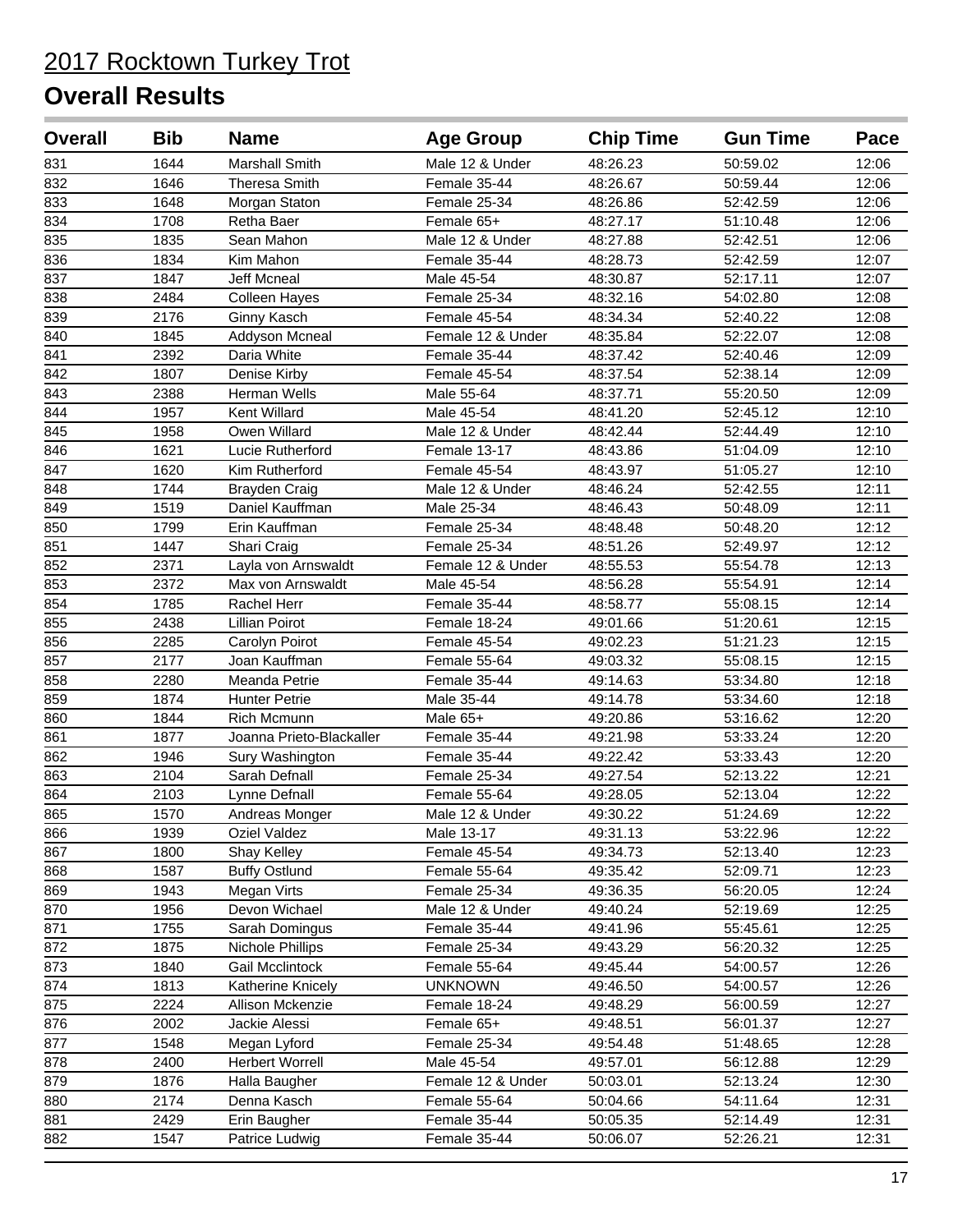| <b>Overall</b>   | <b>Bib</b> | <b>Name</b>             | <b>Age Group</b>  | <b>Chip Time</b> | <b>Gun Time</b> | Pace  |
|------------------|------------|-------------------------|-------------------|------------------|-----------------|-------|
| 883              | 1544       | Lil Frank Ludwig        | Female 12 & Under | 50:06.12         | 52:26.63        | 12:31 |
| 884              | 1577       | <b>Caitlin Mueller</b>  | Female 25-34      | 50:08.75         | 52:39.68        | 12:32 |
| 885              | 2461       | Michelle Grant          | Female 25-34      | 50:09.00         | 52:40.02        | 12:32 |
| 886              | 2048       | <b>Ben Burks</b>        | Male 55-64        | 50:09.48         | 54:22.67        | 12:32 |
| 887              | 2049       | Sandra Burks            | Female 45-54      | 50:09.94         | 54:22.95        | 12:32 |
| 888              | 2283       | Justin Pillichody       | Male 18-24        | 50:23.94         | 56:04.81        | 12:35 |
| 889              | 2356       | Melvin Thorne           | Male 65+          | 50:23.98         | 56:05.77        | 12:35 |
| 890              | 2282       | Jenna Pillichody        | Female 13-17      | 50:24.62         | 56:04.89        | 12:36 |
| 891              | 1862       | Merribeth Neal          | Female 55-64      | 50:32.64         | 54:38.06        | 12:38 |
| 892              | 2406       | Steve Yoder             | Male 55-64        | 50:42.22         | 57:11.71        | 12:40 |
| 893              | 2095       | Lana Daniels            | Female 35-44      | 51:20.63         | 55:33.92        | 12:50 |
| 894              | 1811       | <b>Heather Kite</b>     | Female 25-34      | 51:28.22         | 55:25.45        | 12:52 |
| 895              | 1656       | Lata Tandel             | Female 45-54      | 51:28.54         | 53:56.67        | 12:52 |
| 896              | 1567       | <b>Bhavisha Mistry</b>  | Female 35-44      | 51:30.62         | 53:56.38        | 12:52 |
| 897              | 2229       | <b>Ashley Messick</b>   | Female 25-34      | 51:30.74         | 53:42.13        | 12:52 |
| 898              | 2421       | James Trevino           | Male 25-34        | 51:37.09         | 57:25.06        | 12:54 |
| 899              | 2420       | Emma Richardson         | Female 25-34      | 51:37.37         | 57:24.36        | 12:54 |
| 900              | 1559       | <b>Addison Miller</b>   | Female 12 & Under | 51:38.18         | 54:21.03        | 12:54 |
| 901              | 2144       | <b>Brian Gu</b>         | Male 25-34        | 51:39.74         | 52:32.63        | 12:54 |
| 902              | 2417       | Rose Richardson         | Female 18-24      | 51:40.92         | 57:30.97        | 12:55 |
| 903              | 1514       | Jay Jorgensen           | Male 25-34        | 51:41.13         | 54:23.67        | 12:55 |
| 904              | 2416       | Claire Richardson       | Female 25-34      | 51:42.98         | 57:31.07        | 12:55 |
| 905              | 2028       | Alex Bingay             | Male 12 & Under   | 52:09.53         | 57:53.08        | 13:02 |
| $\overline{906}$ | 2198       | <b>Shelby Lister</b>    | Male 13-17        | 52:10.17         | 57:53.78        | 13:02 |
| 907              | 2116       | Kristen Drueen          | Female 45-54      | 52:10.65         | 58:36.27        | 13:02 |
| 908              | 2339       | N.n. 2339               |                   | 52:25.14         | 58:31.06        | 13:06 |
| 909              | 1938       | <b>Brittany Truxell</b> | Female 25-34      | 52:31.37         | 56:48.06        | 13:07 |
| 910              | 2156       | Lauren Herz             | Female 35-44      | 52:42.23         | 56:59.86        | 13:10 |
| 911              | 2029       | Matt Bingay             | Male 45-54        | 52:51.87         | 58:38.76        | 13:12 |
| 912              | 2197       | <b>Brynna Lister</b>    | Male 13-17        | 52:54.09         | 58:37.82        | 13:13 |
| 913              | 2199       | Laura Logan             | Female 45-54      | 53:00.01         | 57:13.68        | 13:15 |
| 914              | 2413       | Greg Zimmerman          | Male 45-54        | 53:05.50         | 58:55.31        | 13:16 |
| 915              | 2414       | Holly Zimmerman         | Female 35-44      | 53:06.30         | 58:55.13        | 13:16 |
| 916              | 1899       | Cheryl Shank            | Female 55-64      | 53:08.15         | 58:49.94        | 13:17 |
| 917              | 2125       | Zack Fletchall          | Male 35-44        | 53:08.37         | 58:29.04        | 13:17 |
| 918              | 2124       | Elizabeth Fletchall     | Female 35-44      | 53:09.72         | 58:28.86        | 13:17 |
| 919              | 2334       | Bekky Shindyapin        | Female 18-24      | 53:10.67         | 58:49.28        | 13:17 |
| 920              | 2075       | Elizabeth Chappell      | Female 65+        | 53:33.72         | 59:57.98        | 13:23 |
| 921              | 1754       | Sarah Dickson           | Female 12 & Under | 53:36.94         | 59:58.24        | 13:24 |
| 922              | 2108       | Cindy Diehl             | Female 45-54      | 53:37.08         | 59:29.79        | 13:24 |
| 923              | 2227       | Rebecca Mcneely         | Female 45-54      | 53:43.66         | 59:02.22        | 13:25 |
| 924              | 1441       | Kayci Carrier           | Female 13-17      | 53:50.23         | 59:59.39        | 13:27 |
| 925              | 2288       | <b>Kirkland Porter</b>  | Male 18-24        | 53:50.32         | 59:12.99        | 13:27 |
| 926              | 2082       | Eric Coggins            | Male 25-34        | 53:51.10         | 59:12.16        | 13:27 |
| 927              | 2131       | <b>Heidi Gentry</b>     | Female 45-54      | 53:57.49         | 1:00:45.31      | 13:29 |
| 928              | 2404       | Mia Yoder               | Female 12 & Under | 54:01.80         | 1:00:35.63      | 13:30 |
| 929              | 2403       | Melinda Yoder           | Female 35-44      | 54:04.69         | 1:00:36.74      | 13:31 |
| 930              | 2324       | Brenda Shank            | Female 55-64      | 54:05.63         | 59:47.42        | 13:31 |
| 931              | 1933       | <b>Brady Thompson</b>   | Male 12 & Under   | 54:10.42         | 58:19.62        | 13:32 |
| 932              | 2361       | Mike Turner             | Male 35-44        | 54:12.00         | 59:50.93        | 13:32 |
| 933              | 1764       | Laurel Fitzgerald       | Female 12 & Under | 54:17.99         | 58:13.03        | 13:34 |
| 934              | 1932       | Angie Thompson          | Female 35-44      | 54:19.76         | 58:31.60        | 13:34 |
|                  |            |                         |                   |                  |                 |       |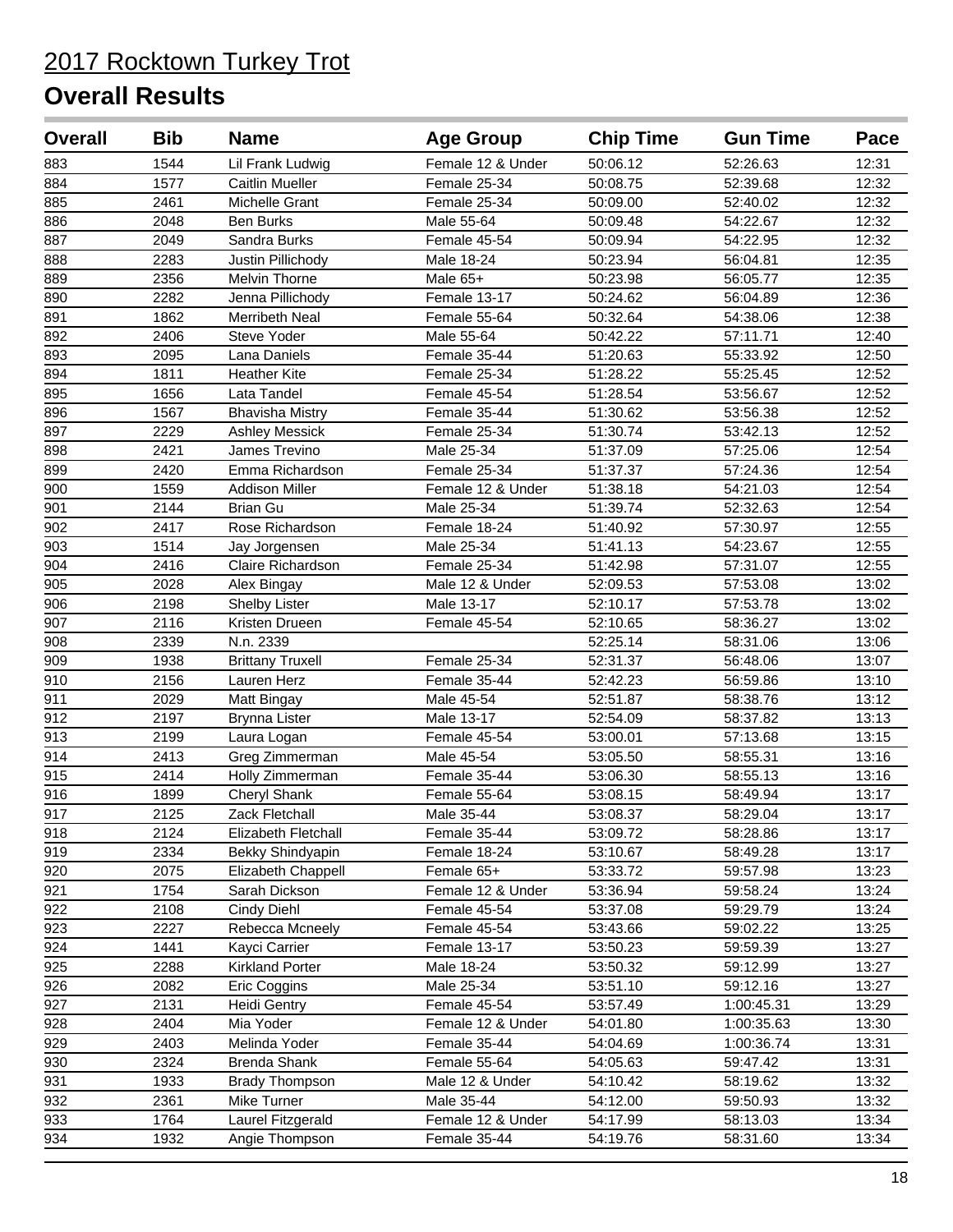| <b>Overall</b> | <b>Bib</b> | <b>Name</b>             | <b>Age Group</b>  | <b>Chip Time</b> | <b>Gun Time</b> | Pace  |
|----------------|------------|-------------------------|-------------------|------------------|-----------------|-------|
| 935            | 2072       | <b>Terri Carrier</b>    | Female 45-54      | 54:23.00         | 1:00:32.24      | 13:35 |
| 936            | 2397       | Felecia Williams        | Female 25-34      | 54:30.03         | 1:00:57.22      | 13:37 |
| 937            | 2303       | Cheyenne Rhodes         | Female 18-24      | 54:30.17         | 1:00:57.68      | 13:37 |
| 938            | 1711       | <b>Brooke Baxter</b>    | Female 18-24      | 54:33.01         | 1:00:57.60      | 13:38 |
| 939            | 1903       | Kimberly Shimko         | Female 25-34      | 54:34.14         | 56:43.64        | 13:38 |
| 940            | 2080       | <b>Chipley Clarke</b>   | Female 25-34      | 54:40.26         | 1:00:44.57      | 13:40 |
| 941            | 2000       | Kay Acker               | Female 55-64      | 54:43.15         | 1:00:44.56      | 13:40 |
| 942            | 1642       | <b>Brandon Smith</b>    | Male 12 & Under   | 54:52.12         | 57:21.43        | 13:43 |
| 943            | 1376       | Mk Terry                | Female 18-24      | 54:52.22         | 58:45.92        | 13:43 |
| 944            | 1643       | Chris Smith             | Male 35-44        | 54:57.71         | 57:29.23        | 13:44 |
| 945            | 2315       | Clara Saeger            | Female 13-17      | 54:57.87         | 58:51.36        | 13:44 |
| 946            | 2065       | Gary Calleo             | Male 55-64        | 55:08.39         | 1:00:55.20      | 13:47 |
| 947            | 2066       | Lesa Calleo             | Female 55-64      | 55:11.47         | 1:00:56.37      | 13:47 |
| 948            | 2257       | <b>Ginger Myers</b>     | Female 45-54      | 55:23.77         | 1:02:10.89      | 13:50 |
| 949            | 2233       | <b>Grace Miller</b>     | Female 13-17      | 55:23.88         | 1:00:44.43      | 13:50 |
| 950            | 2384       | Mitch Webb              | Male 55-64        | 55:27.29         | 1:00:53.55      | 13:51 |
| 951            | 2385       | Suzanne Webb            | Female 55-64      | 55:28.27         | 1:00:53.93      | 13:52 |
| 952            | 1762       | Alex Fitzgerald         | Male 35-44        | 55:40.68         | 59:35.60        | 13:55 |
| 953            | 2277       | Simon Parmer            | Male 13-17        | 55:41.52         | 1:01:02.20      | 13:55 |
| 954            | 2276       | Max Parmer              | Male 18-24        | 55:42.48         | 1:01:01.62      | 13:55 |
| 955            | 2251       | Caitlin Morsch          | Female 18-24      | 55:44.91         | 1:02:17.95      | 13:56 |
| 956            | 1702       | Ciende Allen            | Female 35-44      | 55:45.21         | 59:46.20        | 13:56 |
| 957            | 2114       | Stefanie Dove           | Female 25-34      | 55:55.54         | 1:02:31.70      | 13:58 |
| 958            | 2106       | Susan Delawder          | Female 45-54      | 55:59.07         | 59:56.67        | 13:59 |
| 959            | 2031       | Michaela Blosser        | Female 25-34      | 56:00.88         | 1:02:17.33      | 14:00 |
| 960            | 2172       | <b>Emily Jones</b>      | Female 25-34      | 56:03.01         | 1:02:27.67      | 14:00 |
| 961            | 1942       | Nathan Vick             | Male 25-34        | 56:07.26         | 1:02:31.56      | 14:01 |
| 962            | 1704       | <b>Beth Arnold</b>      | Female 45-54      | 56:16.22         | 1:02:34.03      | 14:04 |
| 963            | 2010       | Amanda Ashton           | Female 25-34      | 56:20.36         | 56:20.36        | 14:05 |
| 964            | 2474       | <b>Tracy Rutledge</b>   | Female 12 & Under | 56:26.33         | 1:02:49.19      | 14:06 |
| 965            | 2316       | Ann Schaeffer           | Female 45-54      | 56:31.02         | 59:11.90        | 14:07 |
| 966            | 2228       | Erin Megonigal          | Female 12 & Under | 56:33.15         | 59:11.31        | 14:08 |
| 967            | 2317       | Jennifer Schaeffer      | Female 35-44      | 56:33.33         | 59:11.49        | 14:08 |
| 968            | 2261       | <b>Andrew Neckowitz</b> | Male 35-44        | 56:34.60         | 1:12:45.86      | 14:08 |
| 969            | 2117       | Clare Druga             | Female 55-64      | 56:58.51         | 1:03:47.42      | 14:14 |
| 970            | 2161       | Judy Hulslander         | Female 65+        | 57:06.18         | 1:02:27.62      | 14:16 |
| 971            | 2327       | Ken Shank               | Male 55-64        | 57:22.51         | 1:03:06.91      | 14:20 |
| 972            | 2325       | Don Shank               | Male 55-64        | 57:23.06         | 1:03:05.90      | 14:20 |
| 973            | 2100       | <b>Kelsey Davis</b>     | Female 12 & Under | 57:24.10         | 1:03:18.56      | 14:21 |
| 974            | 1893       | Mihika Rout             | Female 12 & Under | 57:28.38         | 1:00:12.33      | 14:22 |
| 975            | 1603       | Zoey Ramosbeck          | Female 13-17      | 57:32.05         | 1:03:40.21      | 14:23 |
| 976            | 2454       | Lisa Price              | Female 45-54      | 57:34.28         | 1:03:35.08      | 14:23 |
| 977            | 2456       | Ali Price               | Female 18-24      | 57:34.75         | 1:03:34.17      | 14:23 |
| 978            | 1717       | Mamata Biswal           | Female 35-44      | 57:34.98         | 1:00:19.31      | 14:23 |
| 979            | 2299       | Maddie Ramos            | Female 35-44      | 57:36.94         | 1:03:47.77      | 14:24 |
| 980            | 2127       | <b>Cheryl Foster</b>    | Female 55-64      | 57:50.56         | 1:04:01.06      | 14:27 |
| 981            | 1495       | Kate Hill               | Female 45-54      | 57:56.37         | 1:03:20.22      | 14:29 |
| 982            | 2157       | Morgan Hill             | Female 13-17      | 57:56.65         | 1:03:20.15      | 14:29 |
| 983            | 1787       | Jeff Hill               | Male 55-64        | 57:59.22         | 1:03:20.17      | 14:29 |
| 984            | 1961       | Joe Williams            | Male 55-64        | 58:02.43         | 1:02:13.97      | 14:30 |
| 985            | 1934       | <b>Grant Thompson</b>   | Male 12 & Under   | 58:02.82         | 1:02:14.36      | 14:30 |
| 986            | 2379       | Sandy Warner            | Female 55-64      | 58:05.18         | 1:04:20.08      | 14:31 |
|                |            |                         |                   |                  |                 |       |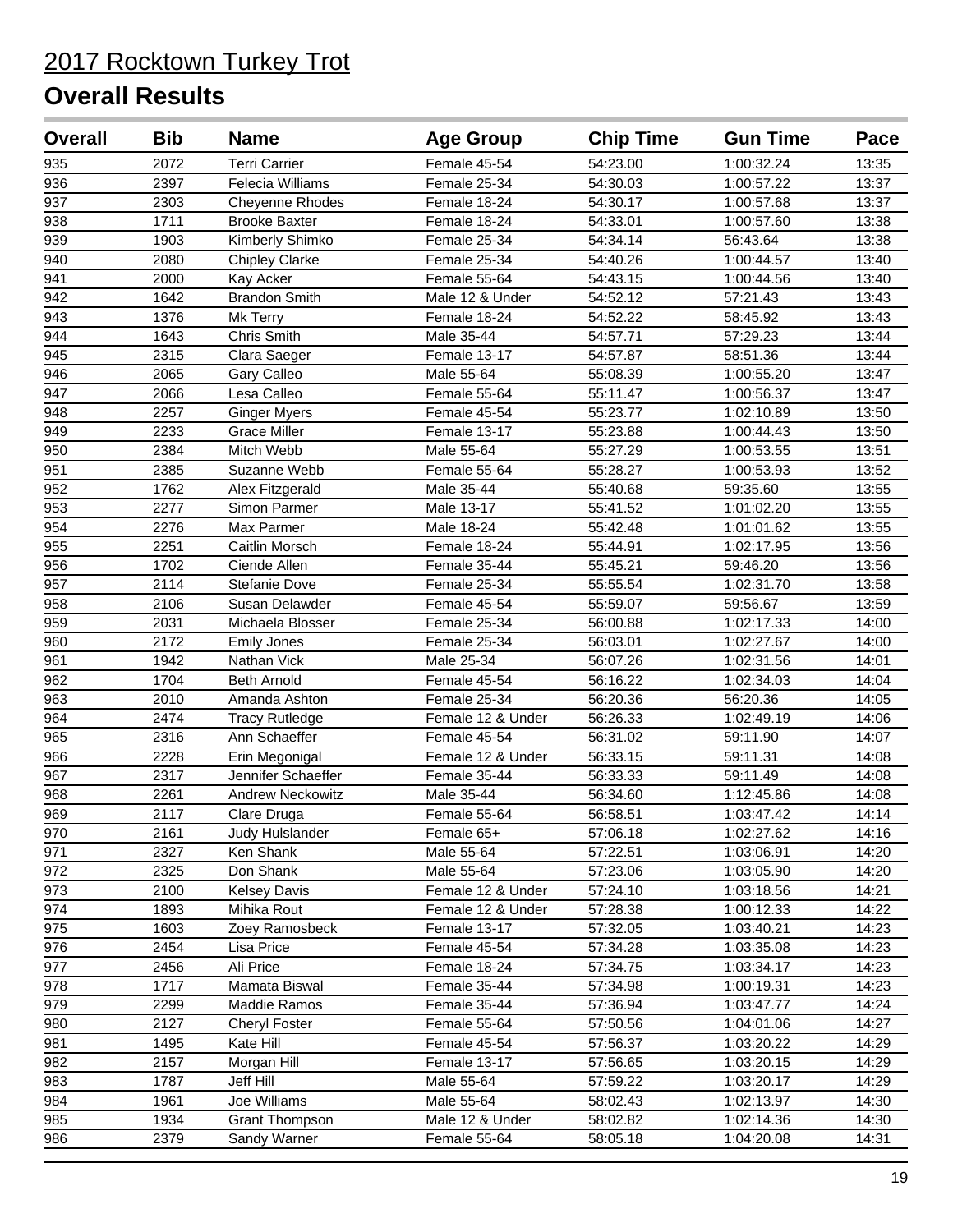| <b>Overall</b> | <b>Bib</b> | <b>Name</b>            | <b>Age Group</b>  | <b>Chip Time</b> | <b>Gun Time</b> | Pace  |
|----------------|------------|------------------------|-------------------|------------------|-----------------|-------|
| 987            | 2196       | Julie Liss             | <b>UNKNOWN</b>    | 58:08.37         | 1:03:28.16      | 14:32 |
| 988            | 1452       | Gabriella Davies       | Female 12 & Under | 58:09.57         | 1:00:13.46      | 14:32 |
| 989            | 2378       | Jeff Warner            | Male 55-64        | 58:10.89         | 1:04:26.45      | 14:32 |
| 990            | 2118       | Meg Druga              | Female 25-34      | 58:29.09         | 1:05:16.11      | 14:37 |
| 991            | 1733       | <b>Brandon Cash</b>    | Male 25-34        | 58:31.79         | 1:05:27.40      | 14:37 |
| 992            | 2009       | Katherine Arthur       | Female 18-24      | 58:33.46         | 1:05:02.26      | 14:38 |
| 993            | 1475       | Sarah Gibson           | Female 25-34      | 58:33.71         | 1:01:19.40      | 14:38 |
| 994            | 2004       | Ama Ansah              | Female 18-24      | 58:35.28         | 1:05:02.08      | 14:38 |
| 995            | 1676       | N.n. 1676              |                   | 58:36.19         | 1:01:21.87      | 14:39 |
| 996            | 2368       | Jennifer Visger        | Female 35-44      | 58:40.26         | 1:04:40.38      | 14:40 |
| 997            | 2115       | Rachel Driver          | Female 25-34      | 58:40.57         | 1:04:07.68      | 14:40 |
| 998            | 2181       | <b>Hope Kirtley</b>    | Female 25-34      | 58:41.36         | 1:04:07.90      | 14:40 |
| 999            | 2097       | David Davenport        | Male 25-34        | 58:51.00         | 1:05:33.09      | 14:42 |
| 1000           | 2389       | Paul Wells             | Male 25-34        | 58:52.11         | 1:05:32.56      | 14:43 |
| 1001           | 2239       | Mia Monger             | Female 12 & Under | 59:01.07         | 1:04:23.94      | 14:45 |
| 1002           | 2237       | Maria Monger           | Female 35-44      | 59:01.30         | 1:04:23.81      | 14:45 |
| 1003           | 2011       | Robin Atwood           | Female 45-54      | 59:04.68         | 1:04:25.85      | 14:46 |
| 1004           | 2012       | Harry Atwood           | Male 45-54        | 59:06.27         | 1:04:26.63      | 14:46 |
| 1005           | 2284       | Kinsey Pillichody      | Female 18-24      | 59:13.30         | 1:04:52.10      | 14:48 |
| 1006           | 2291       | <b>Tim Porter</b>      | Male 45-54        | 59:21.58         | 1:04:48.63      | 14:50 |
| 1007           | 2290       | Rose Porter            | Female 13-17      | 59:23.99         | 1:04:48.95      | 14:50 |
| 1008           | 1752       | Ella Rose Dickson      | Female 12 & Under | 59:27.92         | 1:05:52.11      | 14:51 |
| 1009           | 1753       | Ryan Dickson           | Female 12 & Under | 59:27.92         | 1:05:52.11      | 14:51 |
| 1010           | 1853       | <b>Hunter Messick</b>  | Female 25-34      | 1:00:05.37       | 1:06:46.64      | 15:01 |
| 1011           | 2113       | Ali Dove               | Female 25-34      | 1:00:05.66       | 1:06:46.12      | 15:01 |
| 1012           | 2415       | Katie Zook             | Female 35-44      | 1:00:23.52       | 1:06:22.44      | 15:05 |
| 1013           | 2232       | Diana Miller           | Female 45-54      | 1:00:37.09       | 1:06:19.72      | 15:09 |
| 1014           | 2235       | Phil Miller            | Male 45-54        | 1:00:37.22       | 1:06:23.44      | 15:09 |
| 1015           | 2244       | Keeana Moore           | Female 18-24      | 1:00:56.39       | 1:02:59.42      | 15:14 |
| 1016           | 2405       | Pat Yoder              | Female 55-64      | 1:01:11.90       | 1:05:09.50      | 15:17 |
| 1017           | 2234       | Hannah Miller          | Female 13-17      | 1:01:16.30       | 1:07:36.53      | 15:19 |
| 1018           | 2230       | <b>Becca Miller</b>    | Female 35-44      | 1:01:18.30       | 1:07:36.15      | 15:19 |
| 1019           | 2016       | Zoie Baith             | Female 18-24      | 1:01:32.17       | 1:08:11.16      | 15:23 |
| 1020           | 2387       | <b>Christine Wells</b> | Female 45-54      | 1:01:33.36       | 1:08:10.98      | 15:23 |
| 1021           | 2089       | Michelle Craun         | Female 45-54      | 1:01:35.97       | 1:07:44.30      | 15:23 |
| 1022           | 2340       | Ld Slusser             | Female $35-44$    | 1:01:41.53       | 1:08:30.63      | 15:25 |
| 1023           | 2005       | Jennifer Armstrong     | Female 35-44      | 1:01:41.77       | 1:08:31.59      | 15:25 |
| 1024           | 2391       | Emily Whistleman       | Female 25-34      | 1:01:42.48       | 1:08:24.43      | 15:25 |
| 1025           | 2107       | <b>Charity Derrow</b>  | Female 55-64      | 1:01:43.33       | 1:08:22.88      | 15:25 |
| 1026           | 2430       | Melora Ramos           | Female 35-44      | 1:01:44.18       | 1:08:32.08      | 15:26 |
| 1027           | 1859       | Karla Mumaw            | Female 25-34      | 1:01:47.95       | 1:05:47.48      | 15:26 |
| 1028           | 2212       | <b>Tracy Mason</b>     | Female 35-44      | 1:01:51.88       | 1:08:16.70      | 15:27 |
| 1029           | 2091       | <b>Chris Crites</b>    | Male 45-54        | 1:01:54.23       | 1:07:49.68      | 15:28 |
| 1030           | 2090       | <b>Beth Crites</b>     | Female 45-54      | 1:01:57.49       | 1:07:49.86      | 15:29 |
| 1031           | 2046       | Kelsey Brubaker        | Female 18-24      | 1:02:08.91       | 1:08:01.46      | 15:32 |
| 1032           | 1660       | James Thompson         | Male 45-54        | 1:02:13.13       | 1:08:08.01      | 15:33 |
| 1033           | 2226       | Thomas Mcknight        | Male 12 & Under   | 1:02:13.43       | 1:08:08.64      | 15:33 |
| 1034           | 2294       | N.n. 2294              |                   | 1:02:15.27       | 1:07:39.61      | 15:33 |
| 1035           | 2179       | Kristopher King        | Male 45-54        | 1:02:15.67       | 1:07:40.43      | 15:33 |
| 1036           | 2296       | N.n. 2296              |                   | 1:02:16.86       | 1:07:39.21      | 15:34 |
| 1037           | 2333       | <b>Scott Shifflett</b> | Male 35-44        | 1:02:25.70       | 1:08:21.41      | 15:36 |
| 1038           | 2332       | Rachel Shifflett       | Female 25-34      | 1:02:27.42       | 1:08:22.30      | 15:36 |
|                |            |                        |                   |                  |                 |       |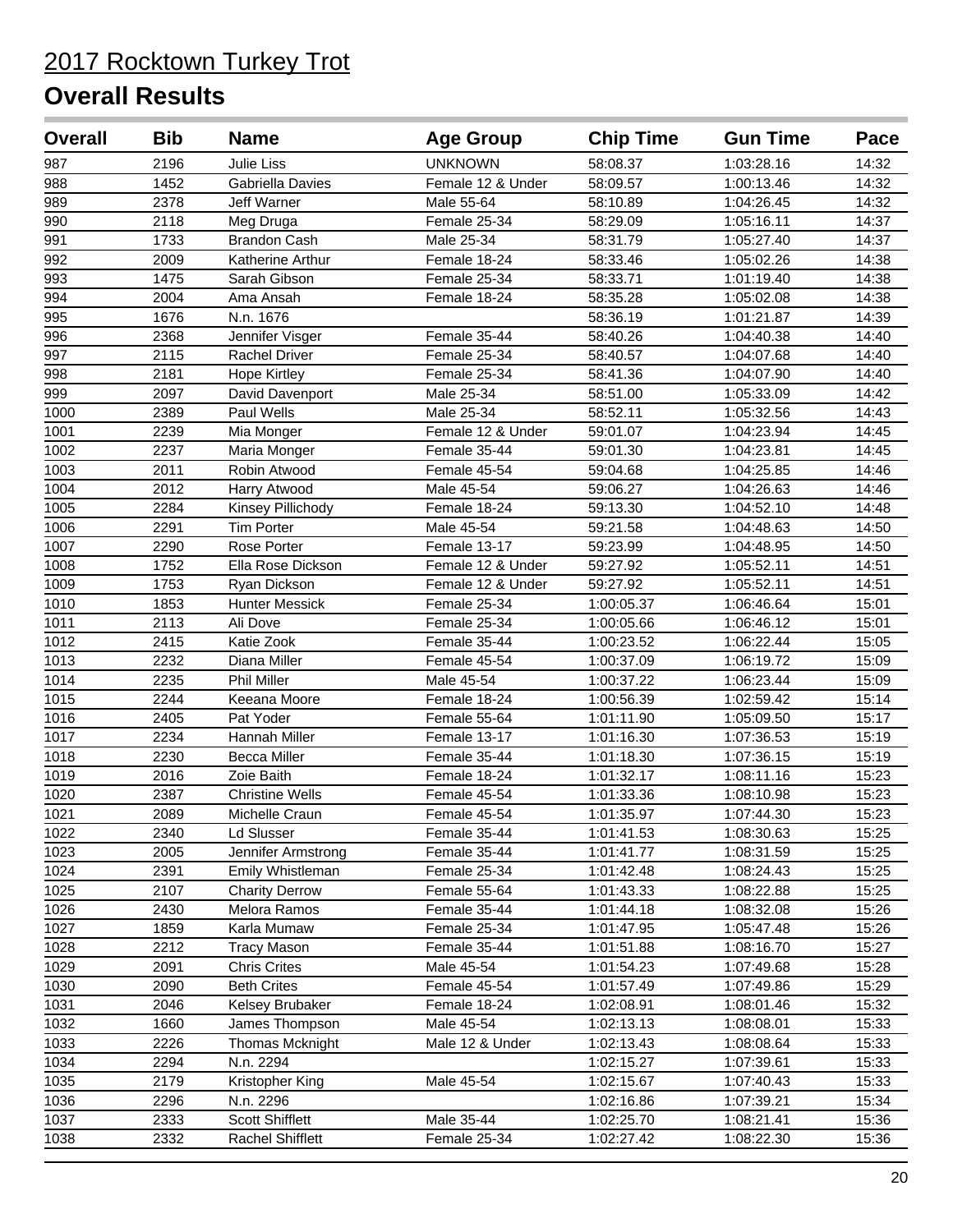| <b>Overall</b> | <b>Bib</b> | <b>Name</b>           | <b>Age Group</b>  | <b>Chip Time</b> | <b>Gun Time</b> | Pace  |
|----------------|------------|-----------------------|-------------------|------------------|-----------------|-------|
| 1039           | 2331       | Margaret Shifflett    | Female 65+        | 1:02:29.75       | 1:08:21.92      | 15:37 |
| 1040           | 1451       | Donielle Davies       | Female 35-44      | 1:02:31.32       | 1:04:36.80      | 15:37 |
| 1041           | 1453       | <b>Vincent Davies</b> | Male 12 & Under   | 1:02:32.90       | 1:04:37.27      | 15:38 |
| 1042           | 2243       | Helen Moore           | Female 45-54      | 1:02:38.16       | 1:04:46.01      | 15:39 |
| 1043           | 2377       | Melinda Walton        | Female 35-44      | 1:02:39.17       | 1:08:16.52      | 15:39 |
| 1044           | 2006       | Andi Arndt            | Female 45-54      | 1:02:41.78       | 1:08:26.87      | 15:40 |
| 1045           | 2007       | Chris Arndt           | Male 55-64        | 1:02:42.66       | 1:08:26.79      | 15:40 |
| 1046           | 2087       | Louise Corbo          | Female 45-54      | 1:02:44.96       | 1:08:00.80      | 15:41 |
| 1047           | 1894       | Mrigank Rout          | Male 12 & Under   | 1:02:46.60       | 1:05:31.21      | 15:41 |
| 1048           | 2032       | Rhonda Blosser        | Female 45-54      | 1:02:55.78       | 1:08:48.24      | 15:43 |
| 1049           | 2399       | Regan Wilsher         | Female 35-44      | 1:02:57.20       | 1:09:02.63      | 15:44 |
| 1050           | 2119       | <b>Bob Dunlap</b>     | Male 55-64        | 1:03:00.75       | 1:08:33.62      | 15:45 |
| 1051           | 2426       | <b>Hilary Kronin</b>  | Female 25-34      | 1:03:01.49       | 1:07:14.83      | 15:45 |
| 1052           | 2425       | <b>Matthew Kronin</b> | Male 25-34        | 1:03:05.04       | 1:07:14.90      | 15:46 |
| 1053           | 2418       | Vickie Richardson     | Female 55-64      | 1:03:17.33       | 1:09:06.60      | 15:49 |
| 1054           | 2419       | David Richardson      | Male 55-64        | 1:03:18.58       | 1:09:06.85      | 15:49 |
| 1055           | 2344       | Shawn Snider          | Male 35-44        | 1:03:20.61       | 1:09:39.10      | 15:50 |
| 1056           | 2341       | Colin Snider          | Male 12 & Under   | 1:03:23.90       | 1:09:39.16      | 15:50 |
| 1057           | 2289       | Melissa Porter        | Female 45-54      | 1:03:27.64       | 1:08:55.03      | 15:51 |
| 1058           | 2287       | Anna Porter           | Female 13-17      | 1:03:28.25       | 1:08:55.37      | 15:52 |
| 1059           | 2083       | Lauren Coggins        | Female 25-34      | 1:03:32.57       | 1:08:54.97      | 15:53 |
| 1060           | 1952       | Jessica Westmoreland  | Female 25-34      | 1:03:32.88       | 1:08:55.69      | 15:53 |
| 1061           | 2326       | Julie Shank           | Female 45-54      | 1:03:33.62       | 1:09:13.81      | 15:53 |
| 1062           | 2281       | Rachel Phaup          | Female 35-44      | 1:03:37.15       | 1:09:49.79      | 15:54 |
| 1063           | 2328       | <b>Timothy Shank</b>  | Male 45-54        | 1:03:39.15       | 1:09:17.38      | 15:54 |
| 1064           | 2342       | Luke Snider           | Male 12 & Under   | 1:03:40.25       | 1:09:58.10      | 15:55 |
| 1065           | 2449       | <b>Ruth Patschke</b>  | Female 35-44      | 1:03:42.37       | 1:09:49.79      | 15:55 |
| 1066           | 2343       | Sarah Snider          | Female 35-44      | 1:03:44.00       | 1:09:59.46      | 15:55 |
| 1067           | 2159       | <b>Tiffany House</b>  | Female 35-44      | 1:03:44.30       | 1:09:49.85      | 15:56 |
| 1068           | 2386       | John Weir             | Male 65+          | 1:03:44.64       | 1:09:51.74      | 15:56 |
| 1069           | 2475       | Brooklyn Rutledge     | Female 12 & Under | 1:04:05.65       | 1:10:27.34      | 16:01 |
| 1070           | 2350       | Heidi Strang          | Female 55-64      | 1:04:13.42       | 1:10:14.22      | 16:03 |
| 1071           | 2349       | <b>Bill Strang</b>    | Male 65+          | 1:04:17.33       | 1:10:14.40      | 16:04 |
| 1072           | 2476       | Zachary Rutledge      | Male 13-17        | 1:04:31.61       | 1:10:54.06      | 16:07 |
| 1073           | 1705       | Sarah Arnold          | Female 13-17      | 1:04:32.61       | 1:10:53.18      | 16:08 |
| 1074           | 2044       | Shannon Brown         | Female 35-44      | 1:04:35.56       | 1:10:29.76      | 16:08 |
| 1075           | 2042       | <b>Blake Brown</b>    | Male 45-54        | 1:04:37.27       | 1:10:29.82      | 16:09 |
| 1076           | 1444       | <b>Heather Chico</b>  | Female 25-34      | 1:04:38.02       | 1:07:23.13      | 16:09 |
| 1077           | 2143       | Amanda Grover         | Female 25-34      | 1:04:38.78       | 1:07:23.21      | 16:09 |
| 1078           | 1935       | Karla Tierney         | Female 35-44      | 1:04:41.65       | 1:08:38.23      | 16:10 |
| 1079           | 1960       | Joan Williams         | Female 55-64      | 1:04:46.76       | 1:08:58.57      | 16:11 |
| 1080           | 2245       | Keenan Moore          | Male 55-64        | 1:04:47.28       | 1:04:47.28      | 16:11 |
| 1081           | 2105       | Rachel Defriece       | Female 18-24      | 1:04:58.73       | 1:10:22.13      | 16:14 |
| 1082           | 2367       | Dian Vice             | Female 45-54      | 1:04:58.78       | 1:10:22.68      | 16:14 |
| 1083           | 2366       | Sara Vasquez          | Female 35-44      | 1:05:00.41       | 1:09:19.03      | 16:15 |
| 1084           | 2453       | Helen Nafziger        | Female 65+        | 1:05:05.34       | 1:10:26.67      | 16:16 |
| 1085           | 2158       | Regina Hisdong        | Female 35-44      | 1:05:06.60       | 1:10:25.91      | 16:16 |
| 1086           | 2246       | Kirsten Moore         | Female 45-54      | 1:05:08.78       | 1:10:25.73      | 16:17 |
| 1087           | 2040       | Stephanie Bowman      | Female 35-44      | 1:05:14.29       | 1:10:57.72      | 16:18 |
| 1088           | 2015       | <b>Holly Bailey</b>   | Female 25-34      | 1:05:15.15       | 1:10:57.58      | 16:18 |
| 1089           | 2061       | Aidan Cahill          | Male 12 & Under   | 1:05:18.64       | 1:11:50.97      | 16:19 |
| 1090           | 2064       | Jim Cahill            | Male 35-44        | 1:05:21.34       | 1:11:51.44      | 16:20 |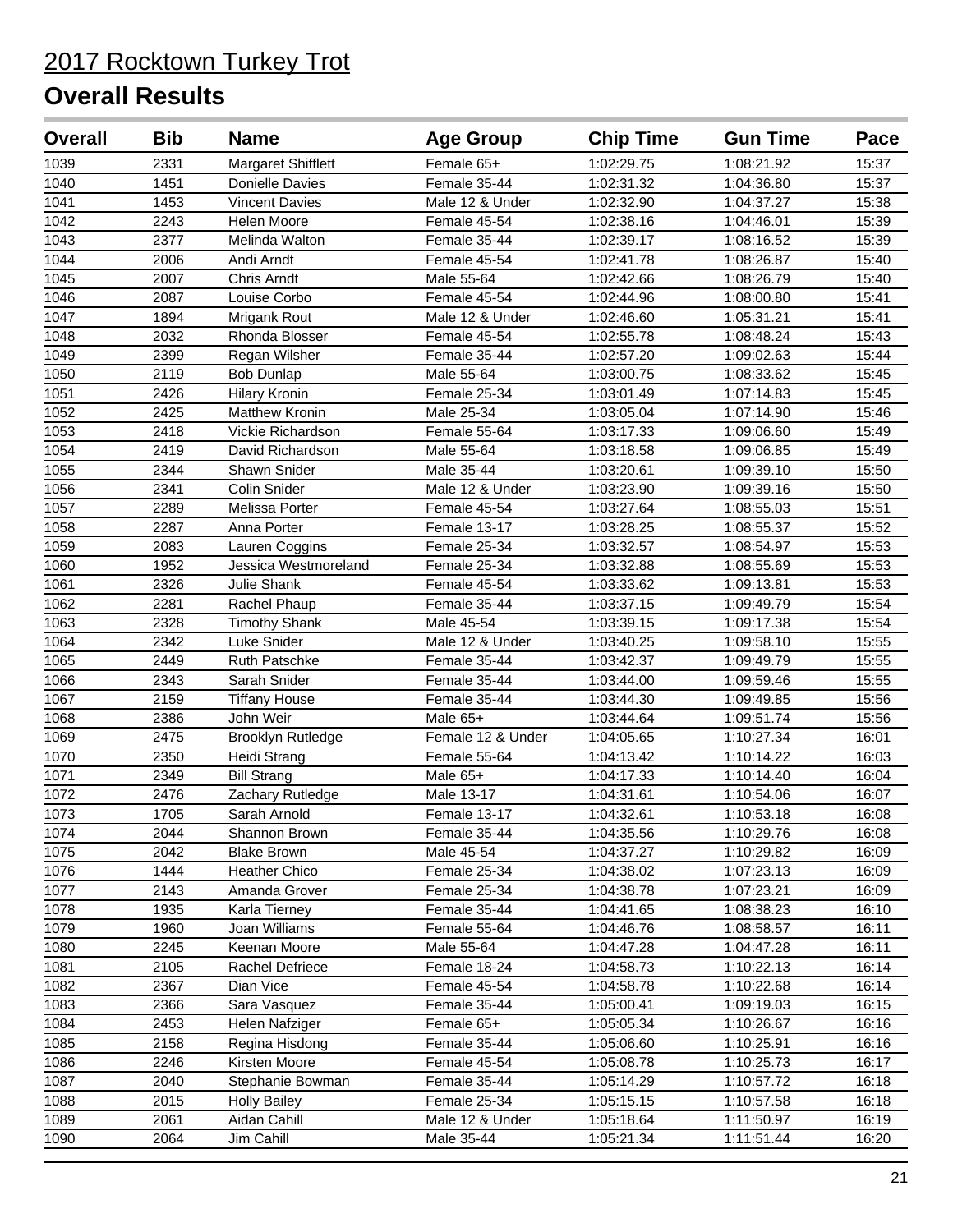| <b>Overall</b> | <b>Bib</b> | <b>Name</b>                 | <b>Age Group</b>  | <b>Chip Time</b> | <b>Gun Time</b> | Pace  |
|----------------|------------|-----------------------------|-------------------|------------------|-----------------|-------|
| 1091           | 1494       | Hudson Hill                 | Male 18-24        | 1:05:37.10       | 1:11:18.17      | 16:24 |
| 1092           | 2023       | <b>Brian Becker</b>         | Male 25-34        | 1:05:37.81       | 1:09:34.25      | 16:24 |
| 1093           | 2311       | Chris Runion                | Male 55-64        | 1:05:43.21       | 1:11:51.18      | 16:25 |
| 1094           | 2141       | Ashley Gordon               | Female 35-44      | 1:05:47.90       | 1:09:52.22      | 16:26 |
| 1095           | 2150       | Susan Hammer                | Female 55-64      | 1:05:48.73       | 1:09:52.14      | 16:27 |
| 1096           | 2312       | Jennifer Runion             | Female 55-64      | 1:05:50.61       | 1:12:01.47      | 16:27 |
| 1097           | 1858       | Jeff Mumaw                  | Male 45-54        | 1:05:53.90       | 1:09:56.35      | 16:28 |
| 1098           | 2306       | Katherine Robinson          | Female 35-44      | 1:06:01.79       | 1:12:44.42      | 16:30 |
| 1099           | 1856       | <b>Greg Montgomery</b>      | Male 55-64        | 1:06:03.37       | 1:12:43.32      | 16:30 |
| 1100           | 2084       | Jackson Comfort             | Male 12 & Under   | 1:06:16.66       | 1:12:29.46      | 16:34 |
| 1101           | 2020       | Lauren Barker               | Female 45-54      | 1:06:22.02       | 1:12:37.38      | 16:35 |
| 1102           | 2085       | Mike Comfort                | Male 55-64        | 1:06:25.12       | 1:12:39.74      | 16:36 |
| 1103           | 2263       | <b>Esther Nizer</b>         | Female 55-64      | 1:06:26.26       | 1:12:17.82      | 16:36 |
| 1104           | 2055       | <b>Esther Butler-Miller</b> | Female 35-44      | 1:06:26.78       | 1:12:18.18      | 16:36 |
| 1105           | 1846       | Elizabeth Mcneal            | Female 35-44      | 1:06:36.63       | 1:10:26.43      | 16:39 |
| 1106           | 1848       | Makenna Mcneal              | Female 12 & Under | 1:06:40.10       | 1:10:26.76      | 16:40 |
| 1107           | 2374       | <b>Christine Wagler</b>     | Female 35-44      | 1:06:52.68       | 1:13:11.85      | 16:43 |
| 1108           | 2202       | Mark Lyford                 | Male 55-64        | 1:06:55.29       | 1:12:30.86      | 16:43 |
| 1109           | 2037       | Alyssa Bosley               | Female 35-44      | 1:07:45.95       | 1:13:40.85      | 16:56 |
| 1110           | 2260       | Susanne Myers               | Female 55-64      | 1:07:46.79       | 1:14:38.64      | 16:56 |
| 1111           | 2409       | Heidi Zapanta               | Female 35-44      | 1:07:48.66       | 1:13:26.69      | 16:57 |
| 1112           | 2410       | Laura Zapanta               | Female 45-54      | 1:07:52.53       | 1:13:26.69      | 16:58 |
| 1113           | 2185       | Andrea Konstant             | Female 35-44      | 1:08:11.95       | 1:14:55.72      | 17:02 |
| 1114           | 1815       | Sandra Krezelak             | Female 35-44      | 1:08:13.75       | 1:14:56.28      | 17:03 |
| 1115           | 1757       | Krista Dove                 | Female 45-54      | 1:08:23.03       | 1:15:11.60      | 17:05 |
| 1116           | 2137       | Patricia Gibson             | Female 35-44      | 1:08:23.60       | 1:13:46.11      | 17:05 |
| 1117           | 1077       | <b>Brian Miller</b>         | Male 35-44        | 1:08:24.48       | 1:13:46.62      | 17:06 |
| 1118           | 2062       | <b>Beth Cahill</b>          | Female 45-54      | 1:08:29.75       | 1:15:02.47      | 17:07 |
| 1119           | 2039       | <b>Therese Bower</b>        | Female 45-54      | 1:08:31.60       | 1:15:01.89      | 17:07 |
| 1120           | 2223       | Beverly Mcgowan             | Female 65+        | 1:08:34.10       | 1:14:40.42      | 17:08 |
| 1121           | 2194       | Dolly Lilly                 | Female 45-54      | 1:08:35.48       | 1:12:53.83      | 17:08 |
| 1122           | 2195       | Lynn Lilly                  | Male 45-54        | 1:08:35.60       | 1:12:54.05      | 17:08 |
| 1123           | 1729       | Laura Cahill                | Female 35-44      | 1:08:36.57       | 1:15:09.37      | 17:09 |
| 1124           | 2038       | <b>Phil Bower</b>           | Male 45-54        | 1:08:39.93       | 1:15:08.73      | 17:09 |
| 1125           | 2170       | Tamara Johnstone-Yellin     | Female 35-44      | 1:08:41.13       | 1:14:04.79      | 17:10 |
| 1126           | 2171       | Zevian Johnstone-Yellin     | Male 12 & Under   | 1:08:41.78       | 1:14:04.59      | 17:10 |
| 1127           | 2364       | Elina Vancini               | Female 13-17      | 1:08:50.28       | 1:14:20.14      | 17:12 |
| 1128           | 2206       | Richard Marshall            | Male 65+          | 1:08:50.46       | 1:14:19.27      | 17:12 |
| 1129           | 2365       | Lenora Vancini              | Female 12 & Under | 1:08:52.66       | 1:14:23.38      | 17:13 |
| 1130           | 2320       | Jayne Schlabach             | Female 55-64      | 1:08:53.47       | 1:15:35.30      | 17:13 |
| 1131           | 1941       | Ethan Vancini               | Male 18-24        | 1:08:55.84       | 1:14:24.00      | 17:13 |
| 1132           | 2120       | Kara Eby                    | Female 25-34      | 1:08:57.39       | 1:15:46.49      | 17:14 |
| 1133           | 2121       | Kevin Eby                   | Male 25-34        | 1:09:01.26       | 1:15:46.87      | 17:15 |
| 1134           | 1915       | Kristen Sommers             | Female 18-24      | 1:09:05.01       | 1:14:44.11      | 17:16 |
| 1135           | 2123       | Kathleen Filipiak           | Female 65+        | 1:09:06.71       | 1:14:38.15      | 17:16 |
| 1136           | 2086       | <b>Annette Conley</b>       | Female 45-54      | 1:09:34.31       | 1:14:56.58      | 17:23 |
| 1137           | 2183       | Constance Komara            | Female 13-17      | 1:09:38.43       | 1:15:00.70      | 17:24 |
| 1138           | 2184       | Don Komara                  | Male 55-64        | 1:09:39.40       | 1:15:00.13      | 17:24 |
| 1139           | 2182       | Ann Komara                  | Female 25-34      | 1:09:40.13       | 1:14:58.22      | 17:25 |
| 1140           | 1445       | Cassie Conley               | Female 18-24      | 1:09:42.46       | 1:14:59.18      | 17:25 |
| 1141           | 2321       | Melanie Schlabach           | Female 25-34      | 1:09:42.74       | 1:16:29.43      | 17:25 |
| 1142           | 2445       | Cierra Drummond             | Female 25-34      | 1:09:43.01       | 1:15:07.29      | 17:25 |
|                |            |                             |                   |                  |                 |       |